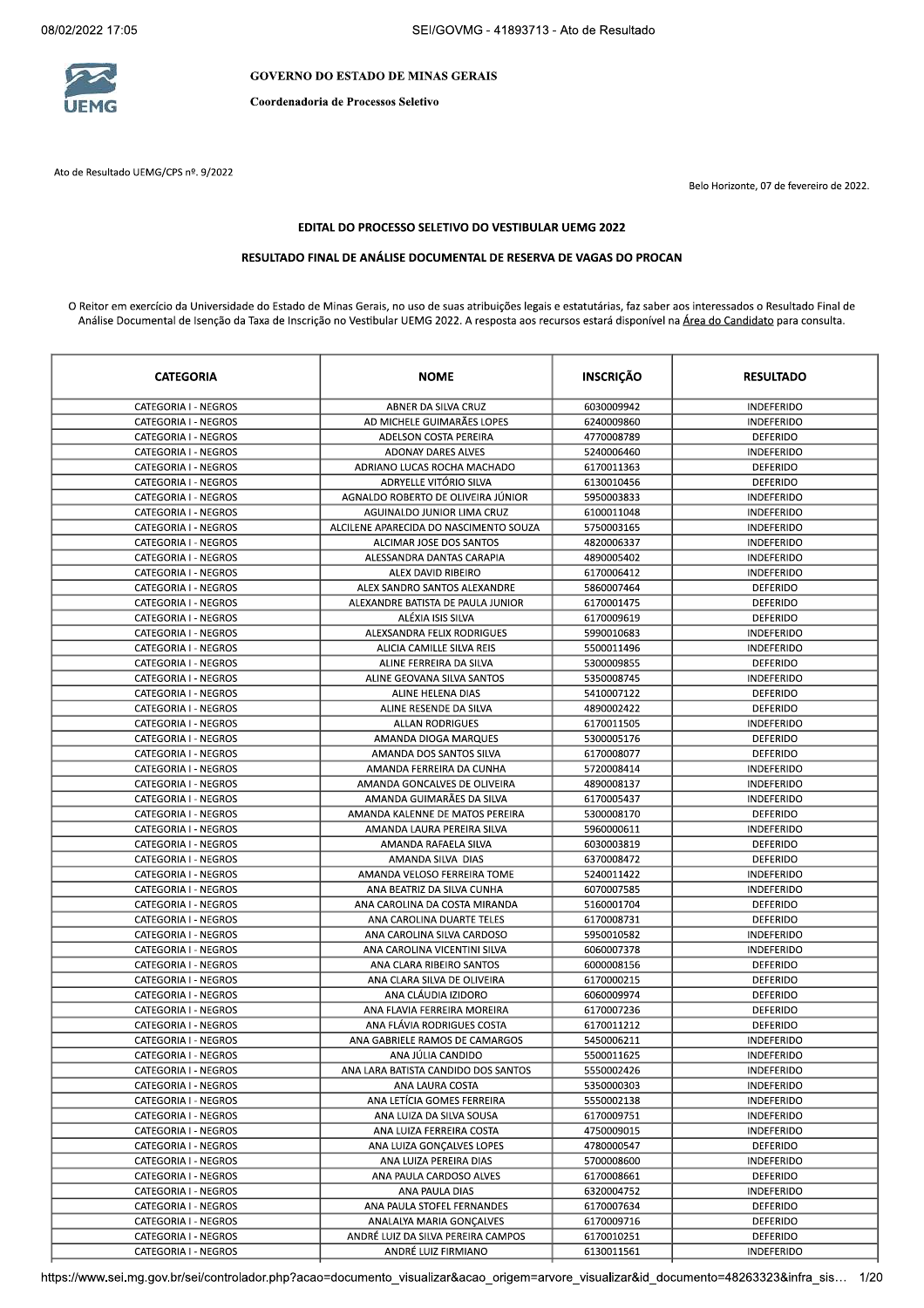| CATEGORIA I - NEGROS                         | ANDRÉ PEREIRA MENDONÇA                                                                                                                     | 5960009621               | DEFERIDO                               |
|----------------------------------------------|--------------------------------------------------------------------------------------------------------------------------------------------|--------------------------|----------------------------------------|
| CATEGORIA I - NEGROS                         | ANDREIA DE SOUZA OLIVEIRA SILVA                                                                                                            | 6060010485               | <b>DEFERIDO</b>                        |
| CATEGORIA I - NEGROS                         | ANDREIA DOS SANTOS CHAVES                                                                                                                  | 6320010680               | DEFERIDO                               |
| CATEGORIA I - NEGROS                         | ANDREZA DA SILVA OLIVEIRA                                                                                                                  | 5760006044               | <b>INDEFERIDO</b>                      |
| CATEGORIA I - NEGROS                         | ANGELA THAIS CARDOSO ALVES                                                                                                                 | 6170010718               | DEFERIDO                               |
| CATEGORIA I - NEGROS                         | ANNA CAROLINA CAMARGOS PINHEIRO                                                                                                            | 6310011013               | INDEFERIDO                             |
| CATEGORIA I - NEGROS                         | ANNA CLARA BARBOSA MOURA                                                                                                                   | 6320011236               | <b>DEFERIDO</b>                        |
| CATEGORIA I - NEGROS                         | ANNA CLÁUDIA BARBOSA FERREIRA                                                                                                              | 4880004215               | <b>INDEFERIDO</b>                      |
| CATEGORIA I - NEGROS                         | ANNA KAREN MOURA DE OLIVEIRA                                                                                                               | 6030010499               | <b>DEFERIDO</b>                        |
| CATEGORIA I - NEGROS                         | APARECIDA ESTEVÃO DA SILVA                                                                                                                 | 5210009122               | DEFERIDO                               |
| CATEGORIA I - NEGROS                         | ARTHUS SERGIO LIMA ROCHA                                                                                                                   | 5710005911               | <b>DEFERIDO</b>                        |
| CATEGORIA I - NEGROS                         | AUGUSTO BATISTA ABREU                                                                                                                      | 5730010740               | DEFERIDO                               |
| CATEGORIA I - NEGROS                         | BARBARA SILVA DA MATTA                                                                                                                     | 5450009811               | <b>INDEFERIDO</b>                      |
| CATEGORIA I - NEGROS                         | BEATRIZ SILVA TOMAZ                                                                                                                        | 5970010391               | <b>DEFERIDO</b>                        |
| CATEGORIA I - NEGROS                         | BENJAMIM DA SILVA MELO JUNIOR                                                                                                              | 6170000429               | <b>DEFERIDO</b>                        |
| CATEGORIA I - NEGROS                         | BIANCA GOMES DA SILVA                                                                                                                      | 6260008221               | <b>INDEFERIDO</b>                      |
| CATEGORIA I - NEGROS                         | BIANCA MARILDA SOUZA ALVES                                                                                                                 | 6030006118               | DEFERIDO                               |
| CATEGORIA I - NEGROS                         | BIANCA PEREIRA DOS SANTOS                                                                                                                  | 5550003172               | <b>INDEFERIDO</b>                      |
| CATEGORIA I - NEGROS                         | <b>BIANCA ROCHA TAVARES</b>                                                                                                                | 4750003809               | <b>INDEFERIDO</b>                      |
| CATEGORIA I - NEGROS                         | BRENDA LETÍCIA DE PAULA DIAS                                                                                                               | 5280000224               | DEFERIDO                               |
| CATEGORIA I - NEGROS                         | <b>BRENDA LICIA RODRIGUES FREITAS</b>                                                                                                      | 4880000480               | <b>INDEFERIDO</b>                      |
| CATEGORIA I - NEGROS                         | BRENDA ROMANA PAULINO DOS SANTOS                                                                                                           | 5420010783               | <b>DEFERIDO</b>                        |
| CATEGORIA I - NEGROS                         | <b>BRENO DE JESUS ALVES</b>                                                                                                                | 4730009435               | <b>DEFERIDO</b>                        |
| CATEGORIA I - NEGROS                         | BRITNEY KAYLA ILIDIA FAGUNDES                                                                                                              | 6030001945               | <b>INDEFERIDO</b>                      |
| CATEGORIA I - NEGROS                         | BRUNA CAMPOS DE ALMEIDA                                                                                                                    | 6170011641               | <b>DEFERIDO</b>                        |
| CATEGORIA I - NEGROS                         | <b>BRUNA MIRELE SANTOS REIS</b>                                                                                                            | 4780010713               | INDEFERIDO                             |
| CATEGORIA I - NEGROS<br>CATEGORIA I - NEGROS | <b>BRUNA PEIXOTO PINTO</b><br>BRUNIELLE MARCIEL DE SÁ                                                                                      | 5350008820               | DEFERIDO<br>DEFERIDO                   |
|                                              |                                                                                                                                            | 6060010560               |                                        |
| CATEGORIA I - NEGROS<br>CATEGORIA I - NEGROS | <b>BRUNO BATISTA ABREU</b><br><b>BRUNO DE OLIVEIRA BISPO</b>                                                                               | 5730010970<br>5830011068 | <b>INDEFERIDO</b><br><b>INDEFERIDO</b> |
| CATEGORIA I - NEGROS                         | BRUNO EUGÊNIO MOTA                                                                                                                         | 5330002329               | <b>INDEFERIDO</b>                      |
| CATEGORIA I - NEGROS                         | BRUNO LUCCA RIBEIRO DE OLIVEIRA                                                                                                            | 6170002766               | <b>DEFERIDO</b>                        |
| CATEGORIA I - NEGROS                         | CAIO CESAR GALDINO                                                                                                                         | 6170008906               | <b>DEFERIDO</b>                        |
| CATEGORIA I - NEGROS                         | CAIO GABRIEL ROCHA REIS                                                                                                                    | 6070010845               | <b>INDEFERIDO</b>                      |
| CATEGORIA I - NEGROS                         | CAIO SANTOS GARCIA                                                                                                                         | 6040004748               | INDEFERIDO                             |
| CATEGORIA I - NEGROS                         | CAMILA ALVES                                                                                                                               | 6060010687               | <b>INDEFERIDO</b>                      |
| CATEGORIA I - NEGROS                         | CAMILA APARECIDA SILVA COSTA                                                                                                               | 5770010768               | INDEFERIDO                             |
| CATEGORIA I - NEGROS                         | CAMILA CAREN JANUARIO TAVARES                                                                                                              | 6170006571               | <b>INDEFERIDO</b>                      |
| CATEGORIA I - NEGROS                         | CAMILA CARVALHO                                                                                                                            | 5750007810               | DEFERIDO                               |
| CATEGORIA I - NEGROS                         | CAMILA CASTRO PEREIRA                                                                                                                      | 4900011255               | DEFERIDO                               |
| CATEGORIA I - NEGROS                         | CAMILA CRISLAINE DOS REIS SOUSA                                                                                                            | 5950003484               | <b>INDEFERIDO</b>                      |
| CATEGORIA I - NEGROS                         | CAMILA STHEFANI DA SILVA                                                                                                                   | 5450001425               | <b>INDEFERIDO</b>                      |
| CATEGORIA I - NEGROS                         | CAMILLY LORRANE CARDOSO DE JESUS                                                                                                           | 6170011075               | <b>INDEFERIDO</b>                      |
| CATEGORIA I - NEGROS                         | CARLA DOLABELA INOCÊNCIO                                                                                                                   | 5680011003               | <b>INDEFERIDO</b>                      |
| CATEGORIA I - NEGROS                         | CARLOS ANDRÉ OLIVEIRA DE SOUZA                                                                                                             | 4750000049               | INDEFERIDO                             |
| CATEGORIA I - NEGROS                         | <b>CARLOS AUGUSTO PIRES SANTOS</b>                                                                                                         | 6170011634               | <b>INDEFERIDO</b>                      |
| CATEGORIA I - NEGROS                         | CARLOS EDUARDO DA CRUZ DE SOUSA                                                                                                            | 6170005037               | DEFERIDO                               |
| CATEGORIA I - NEGROS                         | CARLOS EDUARDO DE OLIVEIRA RAMOS                                                                                                           | 4750007867               | DEFERIDO                               |
| CATEGORIA I - NEGROS                         | CARLOS EDUARDO ESTEVES BARBOSA                                                                                                             | 5160008091               | <b>INDEFERIDO</b>                      |
| CATEGORIA I - NEGROS                         | CARLOS MACHADO DE OLIVEIRA                                                                                                                 | 5660010423               | DEFERIDO                               |
| CATEGORIA I - NEGROS                         | CAROLINA SILVA NEVES                                                                                                                       | 6170011603               | DEFERIDO                               |
| CATEGORIA I - NEGROS                         | CAROLINE MARIA ASSIS DE FREITAS                                                                                                            | 5350003601               | DEFERIDO                               |
| CATEGORIA I - NEGROS                         | CASSIO DOS REIS CARDOSO                                                                                                                    | 6170005537               | <b>DEFERIDO</b>                        |
| CATEGORIA I - NEGROS                         | CAUA VIEIRA ALVES DA CUNHA                                                                                                                 | 6170007495               | <b>INDEFERIDO</b>                      |
| CATEGORIA I - NEGROS                         | CAYO SOARES DE LIMA SILVA                                                                                                                  | 6020011235               | <b>INDEFERIDO</b>                      |
| CATEGORIA I - NEGROS                         | CINARA MARIA COSTA HILÁRIO                                                                                                                 | 6170010305               | <b>DEFERIDO</b>                        |
| CATEGORIA I - NEGROS                         | CINTIA DO NASCIMENTO RIBEIRO                                                                                                               | 6060004786               | <b>INDEFERIDO</b>                      |
| CATEGORIA I - NEGROS                         | CLARICE ARIELE PEREIRA COSTA                                                                                                               | 6050009873               | DEFERIDO                               |
| CATEGORIA I - NEGROS                         | CLAUDIA APARECIDA SILVA COSTA                                                                                                              | 5730010643               | <b>INDEFERIDO</b>                      |
| CATEGORIA I - NEGROS<br>CATEGORIA I - NEGROS | CLAUDIANE MARIA DE OLIVEIRA                                                                                                                | 4890008390               | <b>INDEFERIDO</b>                      |
| CATEGORIA I - NEGROS                         | CLAUDILENE DA SILVA                                                                                                                        | 4890008735<br>6170004355 | <b>INDEFERIDO</b><br>DEFERIDO          |
| CATEGORIA I - NEGROS                         | CLAUDIO SOBRINHO OLIVEIRA CORREIA<br><b>CLEYTON JUNIOR DOS SANTOS</b>                                                                      | 5400010981               | <b>DEFERIDO</b>                        |
| CATEGORIA I - NEGROS                         | CRISLAINE CAROLINE MADALENA                                                                                                                | 6170004860               | DEFERIDO                               |
| CATEGORIA I - NEGROS                         | CRISLAINE MARQUES NORONHA                                                                                                                  | 6170007966               | DEFERIDO                               |
| CATEGORIA I - NEGROS                         | CRISTIANA DE OLIVEIRA GOMES                                                                                                                | 5720002705               | INDEFERIDO                             |
| CATEGORIA I - NEGROS                         | CRISTIANE ALVES DE CASTRO                                                                                                                  | 4890006339               | <b>INDEFERIDO</b>                      |
| CATEGORIA I - NEGROS                         | CRISTIANE DE ASSIS FIRMINO                                                                                                                 | 5930008488               | <b>INDEFERIDO</b>                      |
| CATEGORIA I - NEGROS                         | CRISTINA APARECIDA ALVES COSTA CAIRES                                                                                                      | 6030000533               | DEFERIDO                               |
| CATEGORIA I - NEGROS                         | CRISTINA DE JESUS RIBEIRO                                                                                                                  | 4890001807               | <b>INDEFERIDO</b>                      |
| CATEGORIA I - NEGROS                         | CYNARA CRISTINA SILVA ASSIS                                                                                                                | 6170001010               | DEFERIDO                               |
| CATEGORIA I - NEGROS                         | DAIANE ADELINA DO NASCIMENTO                                                                                                               | 5550000705               | <b>INDEFERIDO</b>                      |
| CATEGORIA I - NEGROS                         | DAIANE DE LIMA SILVA                                                                                                                       | 6030006305               | <b>INDEFERIDO</b>                      |
| CATEGORIA I - NEGROS                         | DAIANE GLAUCIA LARA                                                                                                                        | 4740010141               | <b>INDEFERIDO</b>                      |
| CATEGORIA I - NEGROS                         | DANIEL DE SOUZA VICTOR                                                                                                                     | 6170007890               | DEFERIDO                               |
| CATEGORIA I - NEGROS                         | DANIEL RODRIGO VICENTE DE OLIVEIRA LIMA                                                                                                    | 6170002554               | <b>INDEFERIDO</b>                      |
| CATEGORIA I - NEGROS                         | DANIEL VITOR GOMES DE FREITAS                                                                                                              | 5660010088               | DEFERIDO                               |
| CATEGORIA I - NEGROS                         | DANIELA DAS GRAÇAS OLIVEIRA                                                                                                                | 6060000551               | <b>INDEFERIDO</b>                      |
| CATEGORIA I - NEGROS                         | DANIELA GONÇALVES MOREIRA                                                                                                                  | 4880010595               | <b>INDEFERIDO</b>                      |
| CATEGORIA I - NEGROS                         | DANIELA SILVA DE OLIVEIRA                                                                                                                  | 6240003434               | <b>INDEFERIDO</b>                      |
|                                              | ttps://www.sei.mg.gov.br/sei/controlador.php?acao=documento_visualizar&acao_origem=arvore_visualizar&id_documento=48263323&infra_sis… 2/20 |                          |                                        |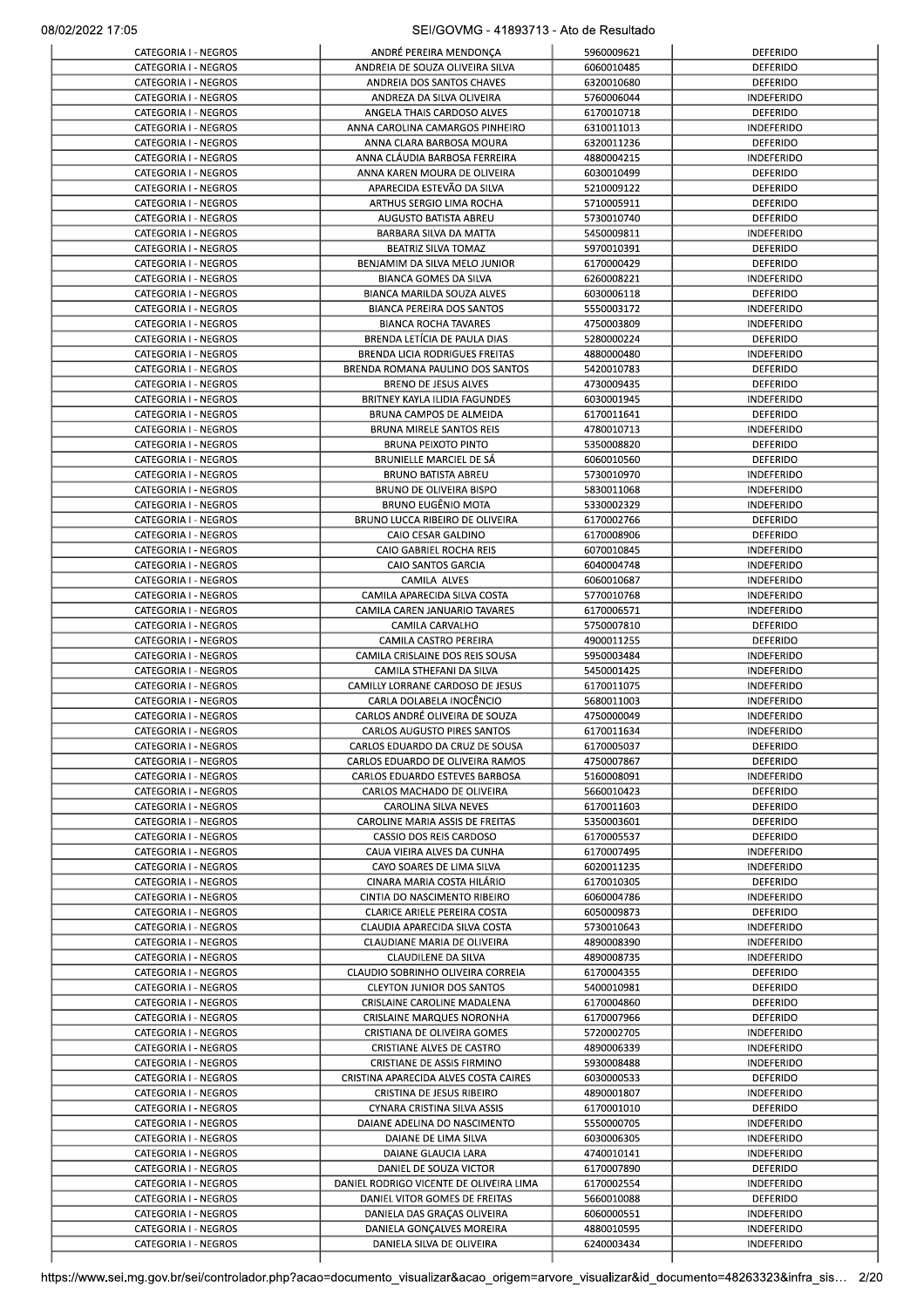| DANIELLE FERNANDA EVANGELISTA SILVA<br>DANIELLEN RODRIGUES MOREIRA<br>DAVI PETERSON DE OLIVEIRA LIMA<br>DEBORAH CRISTINA KRULL<br>DENYSE RAYNNA PEREIRA RODRIGUES<br>DHEBORA MOREIRA LOMBARDIS<br><b>DIOGO CORREIA</b><br><b>EDILSON LUIZ ALVES</b><br>EDISLENE DE FATIMA PERMINIO<br>EDSON BELARMINO DA SILVA JUNIOR<br><b>EDSON LUIZ DE JESUS</b><br>EDUARDO AUGUSTO SILVA<br>EDUARDO DE SOUZA PAIVA<br>EDUARDO OLIVEIRA CHERIGATE<br>EGBERTO JOSÉ DA SILVA<br>EGUINALDO LIVERTER DA SILVA<br>ELEN CRISTINA FERREIRA<br>ELEUSA ADRIANA ANICETO<br>ELI LOURDES FELISBERTO<br>ELIANDRA DE SOUZA CARVALHO<br>ELIANE TEIXEIRA NETO<br>ELIEZER GALDINO GUALBERTO<br>ELISAMA KAREN SILVA<br>ELISANGELA DAS GRACAS HORÁCIO<br>ELISANGELA GOMES DE OLIVEIRA<br>ELISETE APARECIDA PINHEIRO LOPES<br>ELIZABETH DE CÁSSIA FRÓES PEREIRA<br>ELIZANE FLAVIA SANTOS<br>ELIZEU SILVA GONCALVES<br>ELLEN ADRIENNE PEREIRA SANTOS<br>ELLEN VILANI MATOS RODRIGUES<br><b>EMANUELLE SOARES SANTOS</b><br><b>EMANUELY PEREIRA CARDOSO</b><br>EMELE DO CARMO CASSIANO<br><b>EMILY BIANCA ANICETO SALES</b><br>ERIK OLIVEIRA LOPES<br>ESTER LOBO REIS<br>ESTHER KARINE DA SILVA COELHO<br>FABIANO DE SOUZA ROCHA | 6170009746<br>5390008062<br>6230003405<br>5330000811<br>5400003758<br>6170009445<br>6130003974<br>6110003890<br>5130000287<br>4890010531<br>5340001830<br>6170011106<br>6000010514<br>5240001404<br>5850008088<br>5300005792<br>5020010454<br>5450006627<br>5210006482<br>6170009815<br>4880009014<br>5030000117<br>5450010188<br>6250004082<br>4890005151<br>4890007664<br>4870007757<br>5330008220<br>6060010568<br>6170010347<br>6020006038<br>6170005091<br>5240011377<br>5930005282<br>5350000312<br>6170010129                                                                                                                                                                                                                                                                                 | <b>DEFERIDO</b><br><b>INDEFERIDO</b><br><b>INDEFERIDO</b><br><b>DEFERIDO</b><br><b>INDEFERIDO</b><br><b>DEFERIDO</b><br><b>INDEFERIDO</b><br><b>INDEFERIDO</b><br>INDEFERIDO<br><b>INDEFERIDO</b><br><b>INDEFERIDO</b><br><b>DEFERIDO</b><br><b>DEFERIDO</b><br><b>INDEFERIDO</b><br>INDEFERIDO<br>DEFERIDO<br><b>INDEFERIDO</b><br>INDEFERIDO<br><b>DEFERIDO</b><br>DEFERIDO<br><b>INDEFERIDO</b><br><b>INDEFERIDO</b><br><b>INDEFERIDO</b><br><b>INDEFERIDO</b><br><b>DEFERIDO</b><br>INDEFERIDO<br><b>INDEFERIDO</b><br><b>INDEFERIDO</b><br><b>DEFERIDO</b><br><b>DEFERIDO</b><br><b>INDEFERIDO</b><br><b>INDEFERIDO</b><br><b>INDEFERIDO</b><br><b>INDEFERIDO</b> |
|----------------------------------------------------------------------------------------------------------------------------------------------------------------------------------------------------------------------------------------------------------------------------------------------------------------------------------------------------------------------------------------------------------------------------------------------------------------------------------------------------------------------------------------------------------------------------------------------------------------------------------------------------------------------------------------------------------------------------------------------------------------------------------------------------------------------------------------------------------------------------------------------------------------------------------------------------------------------------------------------------------------------------------------------------------------------------------------------------------------------------------------------------------------------------------------------|------------------------------------------------------------------------------------------------------------------------------------------------------------------------------------------------------------------------------------------------------------------------------------------------------------------------------------------------------------------------------------------------------------------------------------------------------------------------------------------------------------------------------------------------------------------------------------------------------------------------------------------------------------------------------------------------------------------------------------------------------------------------------------------------------|------------------------------------------------------------------------------------------------------------------------------------------------------------------------------------------------------------------------------------------------------------------------------------------------------------------------------------------------------------------------------------------------------------------------------------------------------------------------------------------------------------------------------------------------------------------------------------------------------------------------------------------------------------------------|
|                                                                                                                                                                                                                                                                                                                                                                                                                                                                                                                                                                                                                                                                                                                                                                                                                                                                                                                                                                                                                                                                                                                                                                                              |                                                                                                                                                                                                                                                                                                                                                                                                                                                                                                                                                                                                                                                                                                                                                                                                      |                                                                                                                                                                                                                                                                                                                                                                                                                                                                                                                                                                                                                                                                        |
|                                                                                                                                                                                                                                                                                                                                                                                                                                                                                                                                                                                                                                                                                                                                                                                                                                                                                                                                                                                                                                                                                                                                                                                              |                                                                                                                                                                                                                                                                                                                                                                                                                                                                                                                                                                                                                                                                                                                                                                                                      |                                                                                                                                                                                                                                                                                                                                                                                                                                                                                                                                                                                                                                                                        |
|                                                                                                                                                                                                                                                                                                                                                                                                                                                                                                                                                                                                                                                                                                                                                                                                                                                                                                                                                                                                                                                                                                                                                                                              |                                                                                                                                                                                                                                                                                                                                                                                                                                                                                                                                                                                                                                                                                                                                                                                                      |                                                                                                                                                                                                                                                                                                                                                                                                                                                                                                                                                                                                                                                                        |
|                                                                                                                                                                                                                                                                                                                                                                                                                                                                                                                                                                                                                                                                                                                                                                                                                                                                                                                                                                                                                                                                                                                                                                                              |                                                                                                                                                                                                                                                                                                                                                                                                                                                                                                                                                                                                                                                                                                                                                                                                      |                                                                                                                                                                                                                                                                                                                                                                                                                                                                                                                                                                                                                                                                        |
|                                                                                                                                                                                                                                                                                                                                                                                                                                                                                                                                                                                                                                                                                                                                                                                                                                                                                                                                                                                                                                                                                                                                                                                              |                                                                                                                                                                                                                                                                                                                                                                                                                                                                                                                                                                                                                                                                                                                                                                                                      |                                                                                                                                                                                                                                                                                                                                                                                                                                                                                                                                                                                                                                                                        |
|                                                                                                                                                                                                                                                                                                                                                                                                                                                                                                                                                                                                                                                                                                                                                                                                                                                                                                                                                                                                                                                                                                                                                                                              |                                                                                                                                                                                                                                                                                                                                                                                                                                                                                                                                                                                                                                                                                                                                                                                                      |                                                                                                                                                                                                                                                                                                                                                                                                                                                                                                                                                                                                                                                                        |
|                                                                                                                                                                                                                                                                                                                                                                                                                                                                                                                                                                                                                                                                                                                                                                                                                                                                                                                                                                                                                                                                                                                                                                                              |                                                                                                                                                                                                                                                                                                                                                                                                                                                                                                                                                                                                                                                                                                                                                                                                      |                                                                                                                                                                                                                                                                                                                                                                                                                                                                                                                                                                                                                                                                        |
|                                                                                                                                                                                                                                                                                                                                                                                                                                                                                                                                                                                                                                                                                                                                                                                                                                                                                                                                                                                                                                                                                                                                                                                              |                                                                                                                                                                                                                                                                                                                                                                                                                                                                                                                                                                                                                                                                                                                                                                                                      |                                                                                                                                                                                                                                                                                                                                                                                                                                                                                                                                                                                                                                                                        |
|                                                                                                                                                                                                                                                                                                                                                                                                                                                                                                                                                                                                                                                                                                                                                                                                                                                                                                                                                                                                                                                                                                                                                                                              |                                                                                                                                                                                                                                                                                                                                                                                                                                                                                                                                                                                                                                                                                                                                                                                                      |                                                                                                                                                                                                                                                                                                                                                                                                                                                                                                                                                                                                                                                                        |
|                                                                                                                                                                                                                                                                                                                                                                                                                                                                                                                                                                                                                                                                                                                                                                                                                                                                                                                                                                                                                                                                                                                                                                                              |                                                                                                                                                                                                                                                                                                                                                                                                                                                                                                                                                                                                                                                                                                                                                                                                      |                                                                                                                                                                                                                                                                                                                                                                                                                                                                                                                                                                                                                                                                        |
|                                                                                                                                                                                                                                                                                                                                                                                                                                                                                                                                                                                                                                                                                                                                                                                                                                                                                                                                                                                                                                                                                                                                                                                              |                                                                                                                                                                                                                                                                                                                                                                                                                                                                                                                                                                                                                                                                                                                                                                                                      |                                                                                                                                                                                                                                                                                                                                                                                                                                                                                                                                                                                                                                                                        |
|                                                                                                                                                                                                                                                                                                                                                                                                                                                                                                                                                                                                                                                                                                                                                                                                                                                                                                                                                                                                                                                                                                                                                                                              |                                                                                                                                                                                                                                                                                                                                                                                                                                                                                                                                                                                                                                                                                                                                                                                                      |                                                                                                                                                                                                                                                                                                                                                                                                                                                                                                                                                                                                                                                                        |
|                                                                                                                                                                                                                                                                                                                                                                                                                                                                                                                                                                                                                                                                                                                                                                                                                                                                                                                                                                                                                                                                                                                                                                                              |                                                                                                                                                                                                                                                                                                                                                                                                                                                                                                                                                                                                                                                                                                                                                                                                      |                                                                                                                                                                                                                                                                                                                                                                                                                                                                                                                                                                                                                                                                        |
|                                                                                                                                                                                                                                                                                                                                                                                                                                                                                                                                                                                                                                                                                                                                                                                                                                                                                                                                                                                                                                                                                                                                                                                              |                                                                                                                                                                                                                                                                                                                                                                                                                                                                                                                                                                                                                                                                                                                                                                                                      |                                                                                                                                                                                                                                                                                                                                                                                                                                                                                                                                                                                                                                                                        |
|                                                                                                                                                                                                                                                                                                                                                                                                                                                                                                                                                                                                                                                                                                                                                                                                                                                                                                                                                                                                                                                                                                                                                                                              |                                                                                                                                                                                                                                                                                                                                                                                                                                                                                                                                                                                                                                                                                                                                                                                                      |                                                                                                                                                                                                                                                                                                                                                                                                                                                                                                                                                                                                                                                                        |
|                                                                                                                                                                                                                                                                                                                                                                                                                                                                                                                                                                                                                                                                                                                                                                                                                                                                                                                                                                                                                                                                                                                                                                                              |                                                                                                                                                                                                                                                                                                                                                                                                                                                                                                                                                                                                                                                                                                                                                                                                      |                                                                                                                                                                                                                                                                                                                                                                                                                                                                                                                                                                                                                                                                        |
|                                                                                                                                                                                                                                                                                                                                                                                                                                                                                                                                                                                                                                                                                                                                                                                                                                                                                                                                                                                                                                                                                                                                                                                              |                                                                                                                                                                                                                                                                                                                                                                                                                                                                                                                                                                                                                                                                                                                                                                                                      |                                                                                                                                                                                                                                                                                                                                                                                                                                                                                                                                                                                                                                                                        |
|                                                                                                                                                                                                                                                                                                                                                                                                                                                                                                                                                                                                                                                                                                                                                                                                                                                                                                                                                                                                                                                                                                                                                                                              |                                                                                                                                                                                                                                                                                                                                                                                                                                                                                                                                                                                                                                                                                                                                                                                                      |                                                                                                                                                                                                                                                                                                                                                                                                                                                                                                                                                                                                                                                                        |
|                                                                                                                                                                                                                                                                                                                                                                                                                                                                                                                                                                                                                                                                                                                                                                                                                                                                                                                                                                                                                                                                                                                                                                                              |                                                                                                                                                                                                                                                                                                                                                                                                                                                                                                                                                                                                                                                                                                                                                                                                      |                                                                                                                                                                                                                                                                                                                                                                                                                                                                                                                                                                                                                                                                        |
|                                                                                                                                                                                                                                                                                                                                                                                                                                                                                                                                                                                                                                                                                                                                                                                                                                                                                                                                                                                                                                                                                                                                                                                              |                                                                                                                                                                                                                                                                                                                                                                                                                                                                                                                                                                                                                                                                                                                                                                                                      |                                                                                                                                                                                                                                                                                                                                                                                                                                                                                                                                                                                                                                                                        |
|                                                                                                                                                                                                                                                                                                                                                                                                                                                                                                                                                                                                                                                                                                                                                                                                                                                                                                                                                                                                                                                                                                                                                                                              |                                                                                                                                                                                                                                                                                                                                                                                                                                                                                                                                                                                                                                                                                                                                                                                                      |                                                                                                                                                                                                                                                                                                                                                                                                                                                                                                                                                                                                                                                                        |
|                                                                                                                                                                                                                                                                                                                                                                                                                                                                                                                                                                                                                                                                                                                                                                                                                                                                                                                                                                                                                                                                                                                                                                                              |                                                                                                                                                                                                                                                                                                                                                                                                                                                                                                                                                                                                                                                                                                                                                                                                      |                                                                                                                                                                                                                                                                                                                                                                                                                                                                                                                                                                                                                                                                        |
|                                                                                                                                                                                                                                                                                                                                                                                                                                                                                                                                                                                                                                                                                                                                                                                                                                                                                                                                                                                                                                                                                                                                                                                              |                                                                                                                                                                                                                                                                                                                                                                                                                                                                                                                                                                                                                                                                                                                                                                                                      |                                                                                                                                                                                                                                                                                                                                                                                                                                                                                                                                                                                                                                                                        |
|                                                                                                                                                                                                                                                                                                                                                                                                                                                                                                                                                                                                                                                                                                                                                                                                                                                                                                                                                                                                                                                                                                                                                                                              |                                                                                                                                                                                                                                                                                                                                                                                                                                                                                                                                                                                                                                                                                                                                                                                                      |                                                                                                                                                                                                                                                                                                                                                                                                                                                                                                                                                                                                                                                                        |
|                                                                                                                                                                                                                                                                                                                                                                                                                                                                                                                                                                                                                                                                                                                                                                                                                                                                                                                                                                                                                                                                                                                                                                                              |                                                                                                                                                                                                                                                                                                                                                                                                                                                                                                                                                                                                                                                                                                                                                                                                      |                                                                                                                                                                                                                                                                                                                                                                                                                                                                                                                                                                                                                                                                        |
|                                                                                                                                                                                                                                                                                                                                                                                                                                                                                                                                                                                                                                                                                                                                                                                                                                                                                                                                                                                                                                                                                                                                                                                              |                                                                                                                                                                                                                                                                                                                                                                                                                                                                                                                                                                                                                                                                                                                                                                                                      |                                                                                                                                                                                                                                                                                                                                                                                                                                                                                                                                                                                                                                                                        |
|                                                                                                                                                                                                                                                                                                                                                                                                                                                                                                                                                                                                                                                                                                                                                                                                                                                                                                                                                                                                                                                                                                                                                                                              |                                                                                                                                                                                                                                                                                                                                                                                                                                                                                                                                                                                                                                                                                                                                                                                                      |                                                                                                                                                                                                                                                                                                                                                                                                                                                                                                                                                                                                                                                                        |
|                                                                                                                                                                                                                                                                                                                                                                                                                                                                                                                                                                                                                                                                                                                                                                                                                                                                                                                                                                                                                                                                                                                                                                                              |                                                                                                                                                                                                                                                                                                                                                                                                                                                                                                                                                                                                                                                                                                                                                                                                      |                                                                                                                                                                                                                                                                                                                                                                                                                                                                                                                                                                                                                                                                        |
|                                                                                                                                                                                                                                                                                                                                                                                                                                                                                                                                                                                                                                                                                                                                                                                                                                                                                                                                                                                                                                                                                                                                                                                              |                                                                                                                                                                                                                                                                                                                                                                                                                                                                                                                                                                                                                                                                                                                                                                                                      |                                                                                                                                                                                                                                                                                                                                                                                                                                                                                                                                                                                                                                                                        |
|                                                                                                                                                                                                                                                                                                                                                                                                                                                                                                                                                                                                                                                                                                                                                                                                                                                                                                                                                                                                                                                                                                                                                                                              |                                                                                                                                                                                                                                                                                                                                                                                                                                                                                                                                                                                                                                                                                                                                                                                                      |                                                                                                                                                                                                                                                                                                                                                                                                                                                                                                                                                                                                                                                                        |
|                                                                                                                                                                                                                                                                                                                                                                                                                                                                                                                                                                                                                                                                                                                                                                                                                                                                                                                                                                                                                                                                                                                                                                                              |                                                                                                                                                                                                                                                                                                                                                                                                                                                                                                                                                                                                                                                                                                                                                                                                      |                                                                                                                                                                                                                                                                                                                                                                                                                                                                                                                                                                                                                                                                        |
|                                                                                                                                                                                                                                                                                                                                                                                                                                                                                                                                                                                                                                                                                                                                                                                                                                                                                                                                                                                                                                                                                                                                                                                              |                                                                                                                                                                                                                                                                                                                                                                                                                                                                                                                                                                                                                                                                                                                                                                                                      |                                                                                                                                                                                                                                                                                                                                                                                                                                                                                                                                                                                                                                                                        |
|                                                                                                                                                                                                                                                                                                                                                                                                                                                                                                                                                                                                                                                                                                                                                                                                                                                                                                                                                                                                                                                                                                                                                                                              |                                                                                                                                                                                                                                                                                                                                                                                                                                                                                                                                                                                                                                                                                                                                                                                                      |                                                                                                                                                                                                                                                                                                                                                                                                                                                                                                                                                                                                                                                                        |
|                                                                                                                                                                                                                                                                                                                                                                                                                                                                                                                                                                                                                                                                                                                                                                                                                                                                                                                                                                                                                                                                                                                                                                                              |                                                                                                                                                                                                                                                                                                                                                                                                                                                                                                                                                                                                                                                                                                                                                                                                      |                                                                                                                                                                                                                                                                                                                                                                                                                                                                                                                                                                                                                                                                        |
|                                                                                                                                                                                                                                                                                                                                                                                                                                                                                                                                                                                                                                                                                                                                                                                                                                                                                                                                                                                                                                                                                                                                                                                              |                                                                                                                                                                                                                                                                                                                                                                                                                                                                                                                                                                                                                                                                                                                                                                                                      |                                                                                                                                                                                                                                                                                                                                                                                                                                                                                                                                                                                                                                                                        |
|                                                                                                                                                                                                                                                                                                                                                                                                                                                                                                                                                                                                                                                                                                                                                                                                                                                                                                                                                                                                                                                                                                                                                                                              |                                                                                                                                                                                                                                                                                                                                                                                                                                                                                                                                                                                                                                                                                                                                                                                                      | <b>INDEFERIDO</b>                                                                                                                                                                                                                                                                                                                                                                                                                                                                                                                                                                                                                                                      |
|                                                                                                                                                                                                                                                                                                                                                                                                                                                                                                                                                                                                                                                                                                                                                                                                                                                                                                                                                                                                                                                                                                                                                                                              |                                                                                                                                                                                                                                                                                                                                                                                                                                                                                                                                                                                                                                                                                                                                                                                                      | <b>INDEFERIDO</b>                                                                                                                                                                                                                                                                                                                                                                                                                                                                                                                                                                                                                                                      |
|                                                                                                                                                                                                                                                                                                                                                                                                                                                                                                                                                                                                                                                                                                                                                                                                                                                                                                                                                                                                                                                                                                                                                                                              | 6170001985                                                                                                                                                                                                                                                                                                                                                                                                                                                                                                                                                                                                                                                                                                                                                                                           | <b>INDEFERIDO</b>                                                                                                                                                                                                                                                                                                                                                                                                                                                                                                                                                                                                                                                      |
|                                                                                                                                                                                                                                                                                                                                                                                                                                                                                                                                                                                                                                                                                                                                                                                                                                                                                                                                                                                                                                                                                                                                                                                              | 6170011194                                                                                                                                                                                                                                                                                                                                                                                                                                                                                                                                                                                                                                                                                                                                                                                           | <b>INDEFERIDO</b>                                                                                                                                                                                                                                                                                                                                                                                                                                                                                                                                                                                                                                                      |
|                                                                                                                                                                                                                                                                                                                                                                                                                                                                                                                                                                                                                                                                                                                                                                                                                                                                                                                                                                                                                                                                                                                                                                                              | 6300011684                                                                                                                                                                                                                                                                                                                                                                                                                                                                                                                                                                                                                                                                                                                                                                                           | <b>INDEFERIDO</b>                                                                                                                                                                                                                                                                                                                                                                                                                                                                                                                                                                                                                                                      |
| FELIPE DA CRUZ                                                                                                                                                                                                                                                                                                                                                                                                                                                                                                                                                                                                                                                                                                                                                                                                                                                                                                                                                                                                                                                                                                                                                                               | 6030010004                                                                                                                                                                                                                                                                                                                                                                                                                                                                                                                                                                                                                                                                                                                                                                                           | <b>INDEFERIDO</b>                                                                                                                                                                                                                                                                                                                                                                                                                                                                                                                                                                                                                                                      |
| FELIPE LIMA CARDOSO                                                                                                                                                                                                                                                                                                                                                                                                                                                                                                                                                                                                                                                                                                                                                                                                                                                                                                                                                                                                                                                                                                                                                                          | 6170007841                                                                                                                                                                                                                                                                                                                                                                                                                                                                                                                                                                                                                                                                                                                                                                                           | DEFERIDO                                                                                                                                                                                                                                                                                                                                                                                                                                                                                                                                                                                                                                                               |
| FERNANDA PAULA RODRIGUES DOMINGOS                                                                                                                                                                                                                                                                                                                                                                                                                                                                                                                                                                                                                                                                                                                                                                                                                                                                                                                                                                                                                                                                                                                                                            | 6060011164                                                                                                                                                                                                                                                                                                                                                                                                                                                                                                                                                                                                                                                                                                                                                                                           | <b>INDEFERIDO</b>                                                                                                                                                                                                                                                                                                                                                                                                                                                                                                                                                                                                                                                      |
| FERNANDA RODRIGUES DE SOUZA                                                                                                                                                                                                                                                                                                                                                                                                                                                                                                                                                                                                                                                                                                                                                                                                                                                                                                                                                                                                                                                                                                                                                                  | 6320001223                                                                                                                                                                                                                                                                                                                                                                                                                                                                                                                                                                                                                                                                                                                                                                                           | <b>INDEFERIDO</b>                                                                                                                                                                                                                                                                                                                                                                                                                                                                                                                                                                                                                                                      |
| FILIPE AUGUSTO CALIXTO DE OLIVEIRA                                                                                                                                                                                                                                                                                                                                                                                                                                                                                                                                                                                                                                                                                                                                                                                                                                                                                                                                                                                                                                                                                                                                                           | 6170010983                                                                                                                                                                                                                                                                                                                                                                                                                                                                                                                                                                                                                                                                                                                                                                                           | DEFERIDO                                                                                                                                                                                                                                                                                                                                                                                                                                                                                                                                                                                                                                                               |
|                                                                                                                                                                                                                                                                                                                                                                                                                                                                                                                                                                                                                                                                                                                                                                                                                                                                                                                                                                                                                                                                                                                                                                                              |                                                                                                                                                                                                                                                                                                                                                                                                                                                                                                                                                                                                                                                                                                                                                                                                      | <b>INDEFERIDO</b>                                                                                                                                                                                                                                                                                                                                                                                                                                                                                                                                                                                                                                                      |
|                                                                                                                                                                                                                                                                                                                                                                                                                                                                                                                                                                                                                                                                                                                                                                                                                                                                                                                                                                                                                                                                                                                                                                                              |                                                                                                                                                                                                                                                                                                                                                                                                                                                                                                                                                                                                                                                                                                                                                                                                      | <b>INDEFERIDO</b>                                                                                                                                                                                                                                                                                                                                                                                                                                                                                                                                                                                                                                                      |
|                                                                                                                                                                                                                                                                                                                                                                                                                                                                                                                                                                                                                                                                                                                                                                                                                                                                                                                                                                                                                                                                                                                                                                                              |                                                                                                                                                                                                                                                                                                                                                                                                                                                                                                                                                                                                                                                                                                                                                                                                      | <b>DEFERIDO</b>                                                                                                                                                                                                                                                                                                                                                                                                                                                                                                                                                                                                                                                        |
|                                                                                                                                                                                                                                                                                                                                                                                                                                                                                                                                                                                                                                                                                                                                                                                                                                                                                                                                                                                                                                                                                                                                                                                              |                                                                                                                                                                                                                                                                                                                                                                                                                                                                                                                                                                                                                                                                                                                                                                                                      |                                                                                                                                                                                                                                                                                                                                                                                                                                                                                                                                                                                                                                                                        |
|                                                                                                                                                                                                                                                                                                                                                                                                                                                                                                                                                                                                                                                                                                                                                                                                                                                                                                                                                                                                                                                                                                                                                                                              |                                                                                                                                                                                                                                                                                                                                                                                                                                                                                                                                                                                                                                                                                                                                                                                                      | <b>DEFERIDO</b>                                                                                                                                                                                                                                                                                                                                                                                                                                                                                                                                                                                                                                                        |
|                                                                                                                                                                                                                                                                                                                                                                                                                                                                                                                                                                                                                                                                                                                                                                                                                                                                                                                                                                                                                                                                                                                                                                                              |                                                                                                                                                                                                                                                                                                                                                                                                                                                                                                                                                                                                                                                                                                                                                                                                      | DEFERIDO                                                                                                                                                                                                                                                                                                                                                                                                                                                                                                                                                                                                                                                               |
|                                                                                                                                                                                                                                                                                                                                                                                                                                                                                                                                                                                                                                                                                                                                                                                                                                                                                                                                                                                                                                                                                                                                                                                              |                                                                                                                                                                                                                                                                                                                                                                                                                                                                                                                                                                                                                                                                                                                                                                                                      | <b>INDEFERIDO</b>                                                                                                                                                                                                                                                                                                                                                                                                                                                                                                                                                                                                                                                      |
|                                                                                                                                                                                                                                                                                                                                                                                                                                                                                                                                                                                                                                                                                                                                                                                                                                                                                                                                                                                                                                                                                                                                                                                              |                                                                                                                                                                                                                                                                                                                                                                                                                                                                                                                                                                                                                                                                                                                                                                                                      | <b>INDEFERIDO</b>                                                                                                                                                                                                                                                                                                                                                                                                                                                                                                                                                                                                                                                      |
|                                                                                                                                                                                                                                                                                                                                                                                                                                                                                                                                                                                                                                                                                                                                                                                                                                                                                                                                                                                                                                                                                                                                                                                              |                                                                                                                                                                                                                                                                                                                                                                                                                                                                                                                                                                                                                                                                                                                                                                                                      | <b>DEFERIDO</b>                                                                                                                                                                                                                                                                                                                                                                                                                                                                                                                                                                                                                                                        |
|                                                                                                                                                                                                                                                                                                                                                                                                                                                                                                                                                                                                                                                                                                                                                                                                                                                                                                                                                                                                                                                                                                                                                                                              |                                                                                                                                                                                                                                                                                                                                                                                                                                                                                                                                                                                                                                                                                                                                                                                                      | <b>INDEFERIDO</b>                                                                                                                                                                                                                                                                                                                                                                                                                                                                                                                                                                                                                                                      |
|                                                                                                                                                                                                                                                                                                                                                                                                                                                                                                                                                                                                                                                                                                                                                                                                                                                                                                                                                                                                                                                                                                                                                                                              |                                                                                                                                                                                                                                                                                                                                                                                                                                                                                                                                                                                                                                                                                                                                                                                                      | <b>INDEFERIDO</b>                                                                                                                                                                                                                                                                                                                                                                                                                                                                                                                                                                                                                                                      |
|                                                                                                                                                                                                                                                                                                                                                                                                                                                                                                                                                                                                                                                                                                                                                                                                                                                                                                                                                                                                                                                                                                                                                                                              |                                                                                                                                                                                                                                                                                                                                                                                                                                                                                                                                                                                                                                                                                                                                                                                                      | DEFERIDO                                                                                                                                                                                                                                                                                                                                                                                                                                                                                                                                                                                                                                                               |
|                                                                                                                                                                                                                                                                                                                                                                                                                                                                                                                                                                                                                                                                                                                                                                                                                                                                                                                                                                                                                                                                                                                                                                                              |                                                                                                                                                                                                                                                                                                                                                                                                                                                                                                                                                                                                                                                                                                                                                                                                      | <b>INDEFERIDO</b>                                                                                                                                                                                                                                                                                                                                                                                                                                                                                                                                                                                                                                                      |
| GABRIELA FERNANDA SILVA                                                                                                                                                                                                                                                                                                                                                                                                                                                                                                                                                                                                                                                                                                                                                                                                                                                                                                                                                                                                                                                                                                                                                                      | 6170011328                                                                                                                                                                                                                                                                                                                                                                                                                                                                                                                                                                                                                                                                                                                                                                                           | <b>INDEFERIDO</b>                                                                                                                                                                                                                                                                                                                                                                                                                                                                                                                                                                                                                                                      |
| GABRIELA SANTOS DE MIRANDA                                                                                                                                                                                                                                                                                                                                                                                                                                                                                                                                                                                                                                                                                                                                                                                                                                                                                                                                                                                                                                                                                                                                                                   | 4780011593                                                                                                                                                                                                                                                                                                                                                                                                                                                                                                                                                                                                                                                                                                                                                                                           | <b>INDEFERIDO</b>                                                                                                                                                                                                                                                                                                                                                                                                                                                                                                                                                                                                                                                      |
| <b>GABRIELA VIANA VAROTO</b>                                                                                                                                                                                                                                                                                                                                                                                                                                                                                                                                                                                                                                                                                                                                                                                                                                                                                                                                                                                                                                                                                                                                                                 | 5030011663                                                                                                                                                                                                                                                                                                                                                                                                                                                                                                                                                                                                                                                                                                                                                                                           | <b>INDEFERIDO</b>                                                                                                                                                                                                                                                                                                                                                                                                                                                                                                                                                                                                                                                      |
| GABRIELE CAROLINE APARECIDA BARBOSA DE                                                                                                                                                                                                                                                                                                                                                                                                                                                                                                                                                                                                                                                                                                                                                                                                                                                                                                                                                                                                                                                                                                                                                       |                                                                                                                                                                                                                                                                                                                                                                                                                                                                                                                                                                                                                                                                                                                                                                                                      |                                                                                                                                                                                                                                                                                                                                                                                                                                                                                                                                                                                                                                                                        |
| <b>FREITAS</b>                                                                                                                                                                                                                                                                                                                                                                                                                                                                                                                                                                                                                                                                                                                                                                                                                                                                                                                                                                                                                                                                                                                                                                               |                                                                                                                                                                                                                                                                                                                                                                                                                                                                                                                                                                                                                                                                                                                                                                                                      | DEFERIDO                                                                                                                                                                                                                                                                                                                                                                                                                                                                                                                                                                                                                                                               |
| <b>GABRIELLA DE SOUSA SANTOS</b>                                                                                                                                                                                                                                                                                                                                                                                                                                                                                                                                                                                                                                                                                                                                                                                                                                                                                                                                                                                                                                                                                                                                                             | 4790009205                                                                                                                                                                                                                                                                                                                                                                                                                                                                                                                                                                                                                                                                                                                                                                                           | <b>INDEFERIDO</b>                                                                                                                                                                                                                                                                                                                                                                                                                                                                                                                                                                                                                                                      |
| GABRIELLE APARECIDA ROCHA GONÇALVES                                                                                                                                                                                                                                                                                                                                                                                                                                                                                                                                                                                                                                                                                                                                                                                                                                                                                                                                                                                                                                                                                                                                                          | 4850009881                                                                                                                                                                                                                                                                                                                                                                                                                                                                                                                                                                                                                                                                                                                                                                                           | DEFERIDO                                                                                                                                                                                                                                                                                                                                                                                                                                                                                                                                                                                                                                                               |
| GABRIELLE VICTORIA MAGALHÃES SILVA                                                                                                                                                                                                                                                                                                                                                                                                                                                                                                                                                                                                                                                                                                                                                                                                                                                                                                                                                                                                                                                                                                                                                           | 6170000136                                                                                                                                                                                                                                                                                                                                                                                                                                                                                                                                                                                                                                                                                                                                                                                           | <b>INDEFERIDO</b>                                                                                                                                                                                                                                                                                                                                                                                                                                                                                                                                                                                                                                                      |
|                                                                                                                                                                                                                                                                                                                                                                                                                                                                                                                                                                                                                                                                                                                                                                                                                                                                                                                                                                                                                                                                                                                                                                                              |                                                                                                                                                                                                                                                                                                                                                                                                                                                                                                                                                                                                                                                                                                                                                                                                      | <b>INDEFERIDO</b>                                                                                                                                                                                                                                                                                                                                                                                                                                                                                                                                                                                                                                                      |
|                                                                                                                                                                                                                                                                                                                                                                                                                                                                                                                                                                                                                                                                                                                                                                                                                                                                                                                                                                                                                                                                                                                                                                                              |                                                                                                                                                                                                                                                                                                                                                                                                                                                                                                                                                                                                                                                                                                                                                                                                      | <b>INDEFERIDO</b>                                                                                                                                                                                                                                                                                                                                                                                                                                                                                                                                                                                                                                                      |
|                                                                                                                                                                                                                                                                                                                                                                                                                                                                                                                                                                                                                                                                                                                                                                                                                                                                                                                                                                                                                                                                                                                                                                                              |                                                                                                                                                                                                                                                                                                                                                                                                                                                                                                                                                                                                                                                                                                                                                                                                      | <b>INDEFERIDO</b>                                                                                                                                                                                                                                                                                                                                                                                                                                                                                                                                                                                                                                                      |
|                                                                                                                                                                                                                                                                                                                                                                                                                                                                                                                                                                                                                                                                                                                                                                                                                                                                                                                                                                                                                                                                                                                                                                                              |                                                                                                                                                                                                                                                                                                                                                                                                                                                                                                                                                                                                                                                                                                                                                                                                      | <b>DEFERIDO</b>                                                                                                                                                                                                                                                                                                                                                                                                                                                                                                                                                                                                                                                        |
|                                                                                                                                                                                                                                                                                                                                                                                                                                                                                                                                                                                                                                                                                                                                                                                                                                                                                                                                                                                                                                                                                                                                                                                              |                                                                                                                                                                                                                                                                                                                                                                                                                                                                                                                                                                                                                                                                                                                                                                                                      | DEFERIDO                                                                                                                                                                                                                                                                                                                                                                                                                                                                                                                                                                                                                                                               |
|                                                                                                                                                                                                                                                                                                                                                                                                                                                                                                                                                                                                                                                                                                                                                                                                                                                                                                                                                                                                                                                                                                                                                                                              |                                                                                                                                                                                                                                                                                                                                                                                                                                                                                                                                                                                                                                                                                                                                                                                                      | DEFERIDO                                                                                                                                                                                                                                                                                                                                                                                                                                                                                                                                                                                                                                                               |
|                                                                                                                                                                                                                                                                                                                                                                                                                                                                                                                                                                                                                                                                                                                                                                                                                                                                                                                                                                                                                                                                                                                                                                                              |                                                                                                                                                                                                                                                                                                                                                                                                                                                                                                                                                                                                                                                                                                                                                                                                      | <b>INDEFERIDO</b>                                                                                                                                                                                                                                                                                                                                                                                                                                                                                                                                                                                                                                                      |
|                                                                                                                                                                                                                                                                                                                                                                                                                                                                                                                                                                                                                                                                                                                                                                                                                                                                                                                                                                                                                                                                                                                                                                                              |                                                                                                                                                                                                                                                                                                                                                                                                                                                                                                                                                                                                                                                                                                                                                                                                      |                                                                                                                                                                                                                                                                                                                                                                                                                                                                                                                                                                                                                                                                        |
|                                                                                                                                                                                                                                                                                                                                                                                                                                                                                                                                                                                                                                                                                                                                                                                                                                                                                                                                                                                                                                                                                                                                                                                              |                                                                                                                                                                                                                                                                                                                                                                                                                                                                                                                                                                                                                                                                                                                                                                                                      | DEFERIDO                                                                                                                                                                                                                                                                                                                                                                                                                                                                                                                                                                                                                                                               |
|                                                                                                                                                                                                                                                                                                                                                                                                                                                                                                                                                                                                                                                                                                                                                                                                                                                                                                                                                                                                                                                                                                                                                                                              |                                                                                                                                                                                                                                                                                                                                                                                                                                                                                                                                                                                                                                                                                                                                                                                                      | <b>DEFERIDO</b>                                                                                                                                                                                                                                                                                                                                                                                                                                                                                                                                                                                                                                                        |
|                                                                                                                                                                                                                                                                                                                                                                                                                                                                                                                                                                                                                                                                                                                                                                                                                                                                                                                                                                                                                                                                                                                                                                                              |                                                                                                                                                                                                                                                                                                                                                                                                                                                                                                                                                                                                                                                                                                                                                                                                      | INDEFERIDO                                                                                                                                                                                                                                                                                                                                                                                                                                                                                                                                                                                                                                                             |
|                                                                                                                                                                                                                                                                                                                                                                                                                                                                                                                                                                                                                                                                                                                                                                                                                                                                                                                                                                                                                                                                                                                                                                                              |                                                                                                                                                                                                                                                                                                                                                                                                                                                                                                                                                                                                                                                                                                                                                                                                      | <b>DEFERIDO</b>                                                                                                                                                                                                                                                                                                                                                                                                                                                                                                                                                                                                                                                        |
| GUILHERME JOSIAS FERREIRA FARIA                                                                                                                                                                                                                                                                                                                                                                                                                                                                                                                                                                                                                                                                                                                                                                                                                                                                                                                                                                                                                                                                                                                                                              | 5500001926                                                                                                                                                                                                                                                                                                                                                                                                                                                                                                                                                                                                                                                                                                                                                                                           | <b>INDEFERIDO</b>                                                                                                                                                                                                                                                                                                                                                                                                                                                                                                                                                                                                                                                      |
| GUILHERME MATHEUS DE SOUSA MELO                                                                                                                                                                                                                                                                                                                                                                                                                                                                                                                                                                                                                                                                                                                                                                                                                                                                                                                                                                                                                                                                                                                                                              | 6170009876                                                                                                                                                                                                                                                                                                                                                                                                                                                                                                                                                                                                                                                                                                                                                                                           | <b>DEFERIDO</b>                                                                                                                                                                                                                                                                                                                                                                                                                                                                                                                                                                                                                                                        |
| GUILHERME MUNIZ DE OLIVEIRA                                                                                                                                                                                                                                                                                                                                                                                                                                                                                                                                                                                                                                                                                                                                                                                                                                                                                                                                                                                                                                                                                                                                                                  | 6170010241                                                                                                                                                                                                                                                                                                                                                                                                                                                                                                                                                                                                                                                                                                                                                                                           | <b>DEFERIDO</b>                                                                                                                                                                                                                                                                                                                                                                                                                                                                                                                                                                                                                                                        |
| GUILHERME SILVA FERREIRA                                                                                                                                                                                                                                                                                                                                                                                                                                                                                                                                                                                                                                                                                                                                                                                                                                                                                                                                                                                                                                                                                                                                                                     | 5830008607                                                                                                                                                                                                                                                                                                                                                                                                                                                                                                                                                                                                                                                                                                                                                                                           | <b>DEFERIDO</b>                                                                                                                                                                                                                                                                                                                                                                                                                                                                                                                                                                                                                                                        |
| <b>GUSTAVO AUGUSTO DOMINGOS OLIVEIRA</b>                                                                                                                                                                                                                                                                                                                                                                                                                                                                                                                                                                                                                                                                                                                                                                                                                                                                                                                                                                                                                                                                                                                                                     | 6190010869                                                                                                                                                                                                                                                                                                                                                                                                                                                                                                                                                                                                                                                                                                                                                                                           | <b>INDEFERIDO</b>                                                                                                                                                                                                                                                                                                                                                                                                                                                                                                                                                                                                                                                      |
|                                                                                                                                                                                                                                                                                                                                                                                                                                                                                                                                                                                                                                                                                                                                                                                                                                                                                                                                                                                                                                                                                                                                                                                              | FLÁVIA BEATRIZ SILVA SANTOS<br>FLÁVIA ROBERTA MARTINS<br>FRANCIELE DE SOUZA FERNANDES<br>FRANCIELLY DE MELO CAVALCANTI<br>FRANCISCA DANIELLA SINÉZIO DA SILVA<br>FRANKLIN DE SOUZA SABINO<br><b>GABRIEL AUGUSTO ROCHA SILVA</b><br><b>GABRIEL DIVINO DOS SANTOS</b><br><b>GABRIEL DUARTE MARTINS SOARES</b><br><b>GABRIEL HENRIQUE OLIVEIRA FARIA</b><br><b>GABRIEL PINTO DE ALMEIDA</b><br>GABRIELA ANDRADE OLIVEIRA<br><b>GABRYEL HENRIQUE DOS SANTOS</b><br>GEOVANNA RODRIGUES DA SILVA<br><b>GICELI LUCIA</b><br>GIOVANA VITORIA DE BARROS<br>GIOVANNA DE FÁTIMA SILVA<br>GISELE FLORENTINO SANT ANA DE ASSUNÇÃO<br>GISELLE CRISTINE DE PAULA PEREIRA<br><b>GISLAINE ALINE ALVES</b><br><b>GLEISSON GERALDO DOS SANTOS</b><br>GLORIA STEFANY SANTANA DA SILVA<br>GUILHERME CARLOS DE MOURA SILVA | 6240005340<br>4890005056<br>5490009957<br>6170010312<br>6030003157<br>6170010705<br>4890002957<br>5990008426<br>6170008846<br>6170000091<br>6170010943<br>6170003797<br>6100006747<br>5960010016<br>5710000208<br>6300000970<br>5300010092<br>6170011134<br>5430006166<br>5830001736<br>5960008118<br>5910005230<br>5330001701<br>6030006385                                                                                                                                                                                                                                                                                                                           |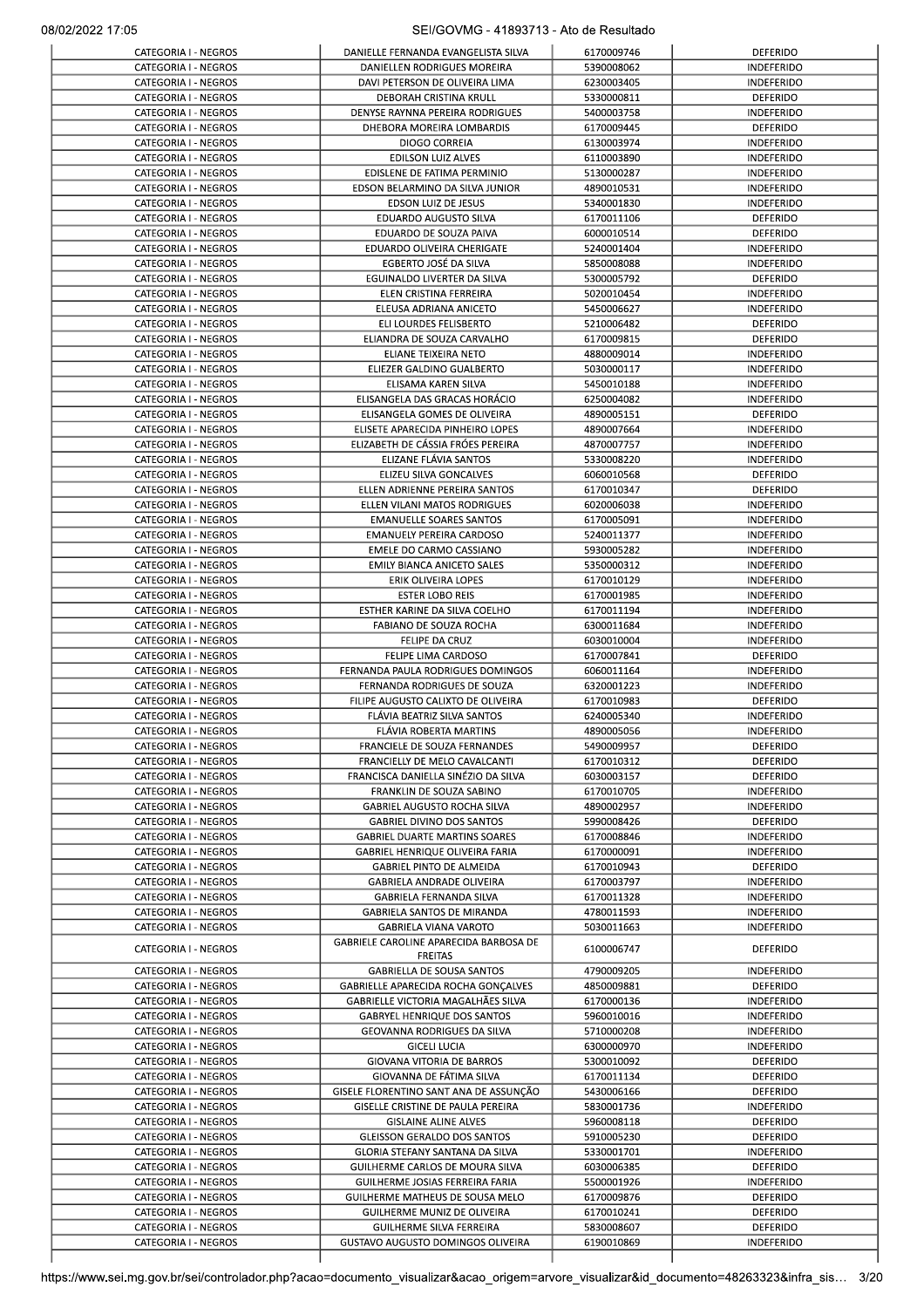| CATEGORIA I - NEGROS                         | <b>GUSTAVO AUGUSTO FONSECA</b>                          | 5380009408               | <b>DEFERIDO</b>                        |
|----------------------------------------------|---------------------------------------------------------|--------------------------|----------------------------------------|
|                                              | <b>GUSTAVO FELIPE DO CARMO</b>                          | 4790006677               | <b>INDEFERIDO</b>                      |
| CATEGORIA I - NEGROS                         | <b>GUSTAVO HENRIQUE DOS REIS FRANCISCO</b>              | 6040010429               | <b>INDEFERIDO</b>                      |
| CATEGORIA I - NEGROS                         | GUSTAVO VASCONCELOS DA SILVA                            | 6240002906               | <b>DEFERIDO</b>                        |
| CATEGORIA I - NEGROS                         | HAIZA FRANKLIN SANTOS CARVALHO                          | 5480009450               | <b>INDEFERIDO</b>                      |
| CATEGORIA I - NEGROS<br>CATEGORIA I - NEGROS | HALANDA DE MATOS MARIANO<br><b>HEBERT SIMON SILVA</b>   | 6170009878<br>5710011367 | DEFERIDO<br><b>INDEFERIDO</b>          |
| CATEGORIA I - NEGROS                         | HELEN DE FÁTIMA RESENDE DA SILVA                        | 5520001652               | <b>INDEFERIDO</b>                      |
| CATEGORIA I - NEGROS                         | HELEN FERNANDA TAVEIRA                                  | 5520008514               | <b>INDEFERIDO</b>                      |
| CATEGORIA I - NEGROS                         | HELENA RITA DE JESUS CARVALHO                           | 6170010187               | <b>DEFERIDO</b>                        |
| CATEGORIA I - NEGROS                         | HELENICE RITA DE JESUS CARVALHO                         | 6170010297               | <b>INDEFERIDO</b>                      |
| CATEGORIA I - NEGROS                         | HÉLIO JOSÉ ROSA DA SILVA FILHO                          | 6170010523               | <b>DEFERIDO</b>                        |
| CATEGORIA I - NEGROS                         | HELLEN CRISTINE NERES DA SILVA                          | 6060005766               | <b>INDEFERIDO</b>                      |
| CATEGORIA I - NEGROS                         | HELOISA LUIZA LOURENCO DE ALMEIDA                       | 4730004674               | <b>INDEFERIDO</b>                      |
| CATEGORIA I - NEGROS                         | HOZANA DA CONCEIÇÃO RAFAEL                              | 6170003836               | <b>DEFERIDO</b>                        |
| CATEGORIA I - NEGROS                         | HUDSON DE OLIVEIRA MIGUEL                               | 5410008855               | <b>INDEFERIDO</b>                      |
| CATEGORIA I - NEGROS                         | IARA RITA NASCIMENTO SANTOS VENTURA                     | 5960007986               | INDEFERIDO                             |
| CATEGORIA I - NEGROS                         | IASMIM CRISTINA AGUIAR CARVALHO                         | 6170011167               | DEFERIDO                               |
| CATEGORIA I - NEGROS                         | <b>IGOR SOARES DA SILVA</b>                             | 6030010577               | <b>INDEFERIDO</b>                      |
| CATEGORIA I - NEGROS                         | <b>IRIS CALIXTO</b>                                     | 5940000404               | <b>INDEFERIDO</b>                      |
| CATEGORIA I - NEGROS                         | <b>ISABELA CAROLINA SALES VAZ</b>                       | 5730008540               | <b>INDEFERIDO</b>                      |
| CATEGORIA I - NEGROS                         | ISABELA CRISTINA ROCHA SOUZA                            | 6170011617               | <b>DEFERIDO</b>                        |
| CATEGORIA I - NEGROS<br>CATEGORIA I - NEGROS | ISABELA DE SOUZA CAMARGO<br>ISABELA NASCIMENTO SILVA    | 6170011005<br>5950006684 | <b>DEFERIDO</b><br><b>INDEFERIDO</b>   |
| CATEGORIA I - NEGROS                         | <b>ISABELE ADRIANE COSTA</b>                            | 5490011316               | <b>INDEFERIDO</b>                      |
| CATEGORIA I - NEGROS                         | <b>ISABELLA OLIVEIRA CUNHA</b>                          | 5700011486               | INDEFERIDO                             |
| CATEGORIA I - NEGROS                         | <b>ISABELLE RODRIGUES NATIVO</b>                        | 6170011548               | DEFERIDO                               |
| CATEGORIA I - NEGROS                         | ISADORA APARECIDA SANTOS ESEQUIEL                       | 6060007525               | DEFERIDO                               |
| CATEGORIA I - NEGROS                         | ISADORA MARCELLE OLIVEIRA E SILVA                       | 4790011132               | <b>DEFERIDO</b>                        |
| CATEGORIA I - NEGROS                         | ISAÍAS LIMA ANDRADE JÚNIOR                              | 6040009928               | DEFERIDO                               |
| CATEGORIA I - NEGROS                         | <b>ISAK ALEXSANDER LUCAS FONTES</b>                     | 6170009026               | DEFERIDO                               |
| CATEGORIA I - NEGROS                         | ISIS HELENA DE OLIVEIRA SILVA                           | 5450011326               | <b>DEFERIDO</b>                        |
| CATEGORIA I - NEGROS                         | <b>ISRAEL DIOGO OLIVEIRA SANTOS</b>                     | 4810010389               | <b>INDEFERIDO</b>                      |
| CATEGORIA I - NEGROS                         | <b>ITHALLO ALVES FERNANDES</b>                          | 5240010558               | DEFERIDO                               |
| CATEGORIA I - NEGROS                         | IZABELA DERRANIE FERREIRA DE PAULA                      | 5570009883               | INDEFERIDO                             |
| CATEGORIA I - NEGROS                         | IZADORA LEITE DA FONSECA SIMIAO                         | 5310011143               | <b>INDEFERIDO</b>                      |
| CATEGORIA I - NEGROS                         | IZAMARA IOLANDA MOREIRA                                 | 6170006867               | DEFERIDO                               |
| CATEGORIA I - NEGROS                         | JACQUELINE DE FATIMA MORAIS                             | 6170004807               | <b>INDEFERIDO</b>                      |
| CATEGORIA I - NEGROS                         | <b>JAILSON PAVIN</b>                                    | 6170011587               | <b>INDEFERIDO</b>                      |
| CATEGORIA I - NEGROS                         | JAIME BRUNO PEREIRA SANTOS                              | 6170007485               | <b>INDEFERIDO</b><br><b>INDEFERIDO</b> |
| CATEGORIA I - NEGROS<br>CATEGORIA I - NEGROS | JAKSON DA SILA NETO<br>JANAÍNA APARECIDA CHAGAS DA CRUZ | 6320005297<br>6170001789 | <b>INDEFERIDO</b>                      |
| CATEGORIA I - NEGROS                         | JANINE LUIZA DA SILVA SANTOS                            | 6070002855               | <b>INDEFERIDO</b>                      |
| CATEGORIA I - NEGROS                         | JANUS LADEIA SOARES ROCHA                               | 6170011566               | <b>INDEFERIDO</b>                      |
| CATEGORIA I - NEGROS                         | JAQUELINE PEREIRA FERREIRA                              | 5040004220               | <b>DEFERIDO</b>                        |
| CATEGORIA I - NEGROS                         | JAYANE CASSIMIRO DIAS                                   | 6030010201               | <b>DEFERIDO</b>                        |
| CATEGORIA I - NEGROS                         | JEAN DE OLIVEIRA MORAIS LIMA                            | 5940011083               | <b>INDEFERIDO</b>                      |
| CATEGORIA I - NEGROS                         | JEAN LUCIO RODRIGUES                                    | 5380011490               | DEFERIDO                               |
| CATEGORIA I - NEGROS                         | JEFERSON SOARES SANTOS                                  | 6170001254               | <b>INDEFERIDO</b>                      |
| CATEGORIA I - NEGROS                         | JENNIFER RAIZA PEREIRA DE JESUS                         | 4790009055               | <b>INDEFERIDO</b>                      |
| CATEGORIA I - NEGROS                         | JESSICA APARECIDA DE SOUZA LUCIO                        | 4770007371               | DEFERIDO                               |
| CATEGORIA I - NEGROS                         | JESSICA CAROLINE DE JESUS                               | 6330004738               | <b>INDEFERIDO</b>                      |
| CATEGORIA I - NEGROS                         | JÉSSICA CRISTINA LEMOS FONSECA                          | 5420000856               | DEFERIDO                               |
| CATEGORIA I - NEGROS                         | JÉSSICA IZAÚ COELHO                                     | 5720011591               | <b>INDEFERIDO</b>                      |
| CATEGORIA I - NEGROS                         | JHENIFFER ARIELY GONCALVES BARBOSA                      | 5550004796               | <b>INDEFERIDO</b>                      |
| CATEGORIA I - NEGROS                         | <b>GUSMAO</b><br><b>JHEREMIAS INACIO PINTO</b>          | 6200007112               | <b>INDEFERIDO</b>                      |
| CATEGORIA I - NEGROS                         | JOAB GABRIEL DE MELO CLAUDIO                            | 6170010653               | DEFERIDO                               |
| CATEGORIA I - NEGROS                         | JOANA CLARA DE SOUZA CRUZ                               | 6170005790               | <b>INDEFERIDO</b>                      |
| CATEGORIA I - NEGROS                         | JOANA DARC FERREIRA SENA                                | 5770001877               | <b>INDEFERIDO</b>                      |
| CATEGORIA I - NEGROS                         | JOANA PEREIRA SANTOS                                    | 6170009388               | DEFERIDO                               |
| CATEGORIA I - NEGROS                         | JOAO PAULO OLIVEIRA GRACIANO                            | 5450005782               | <b>INDEFERIDO</b>                      |
| CATEGORIA I - NEGROS                         | JOÃO PEDRO REIS MENDES                                  | 5680001093               | <b>INDEFERIDO</b>                      |
| CATEGORIA I - NEGROS                         | JOÃO RICARDO SILVA BRAZ                                 | 6170007102               | DEFERIDO                               |
| CATEGORIA I - NEGROS                         | JOÃO VICTOR SERBETO ALVES                               | 6170010126               | <b>INDEFERIDO</b>                      |
| CATEGORIA I - NEGROS                         | JOÃO VITOR APARECIDO DA SILVA                           | 5340011391               | <b>INDEFERIDO</b>                      |
| CATEGORIA I - NEGROS                         | JOÃO VITOR BARBOSA E FREITAS                            | 5400008015               | <b>INDEFERIDO</b>                      |
| CATEGORIA I - NEGROS                         | JOÃO VITOR FERREIRA FIGUEIREDO                          | 6040007868               | <b>INDEFERIDO</b>                      |
| CATEGORIA I - NEGROS                         | JOÃO VITOR RODRIGUES CADETE                             | 4790006045               | DEFERIDO                               |
| CATEGORIA I - NEGROS                         | JONATHAN FELIPE DOS SANTOS SILVA                        | 6170005114               | <b>INDEFERIDO</b>                      |
| CATEGORIA I - NEGROS                         | JOSE PAULO DOS SANTOS PEREIRA                           | 5730009741               | DEFERIDO                               |
| CATEGORIA I - NEGROS                         | JOSIMAR CAITANO FERREIRA                                | 5350002050               | <b>DEFERIDO</b>                        |
| CATEGORIA I - NEGROS<br>CATEGORIA I - NEGROS | JOSYANE DE OLIVEIRA<br>JOYCE CRISTINA TEIXEIRA DA COSTA | 5400011276<br>5490009466 | <b>INDEFERIDO</b><br>DEFERIDO          |
| CATEGORIA I - NEGROS                         | JOYCE FERNANDA DE SOUZA PIMENTA                         | 4790007354               | <b>INDEFERIDO</b>                      |
| CATEGORIA I - NEGROS                         | JÚLIA DA SILVA                                          | 6240003655               | <b>INDEFERIDO</b>                      |
| CATEGORIA I - NEGROS                         | JULIA GABRIELLE PINHEIRO SILVA                          | 5660009611               | <b>INDEFERIDO</b>                      |
| CATEGORIA I - NEGROS                         | JULIANA DE SOUZA                                        | 6060002826               | <b>DEFERIDO</b>                        |
|                                              | JÚLIO ALVES DOS SANTOS                                  | 4870004267               | <b>INDEFERIDO</b>                      |
| CATEGORIA I - NEGROS                         |                                                         |                          | DEFERIDO                               |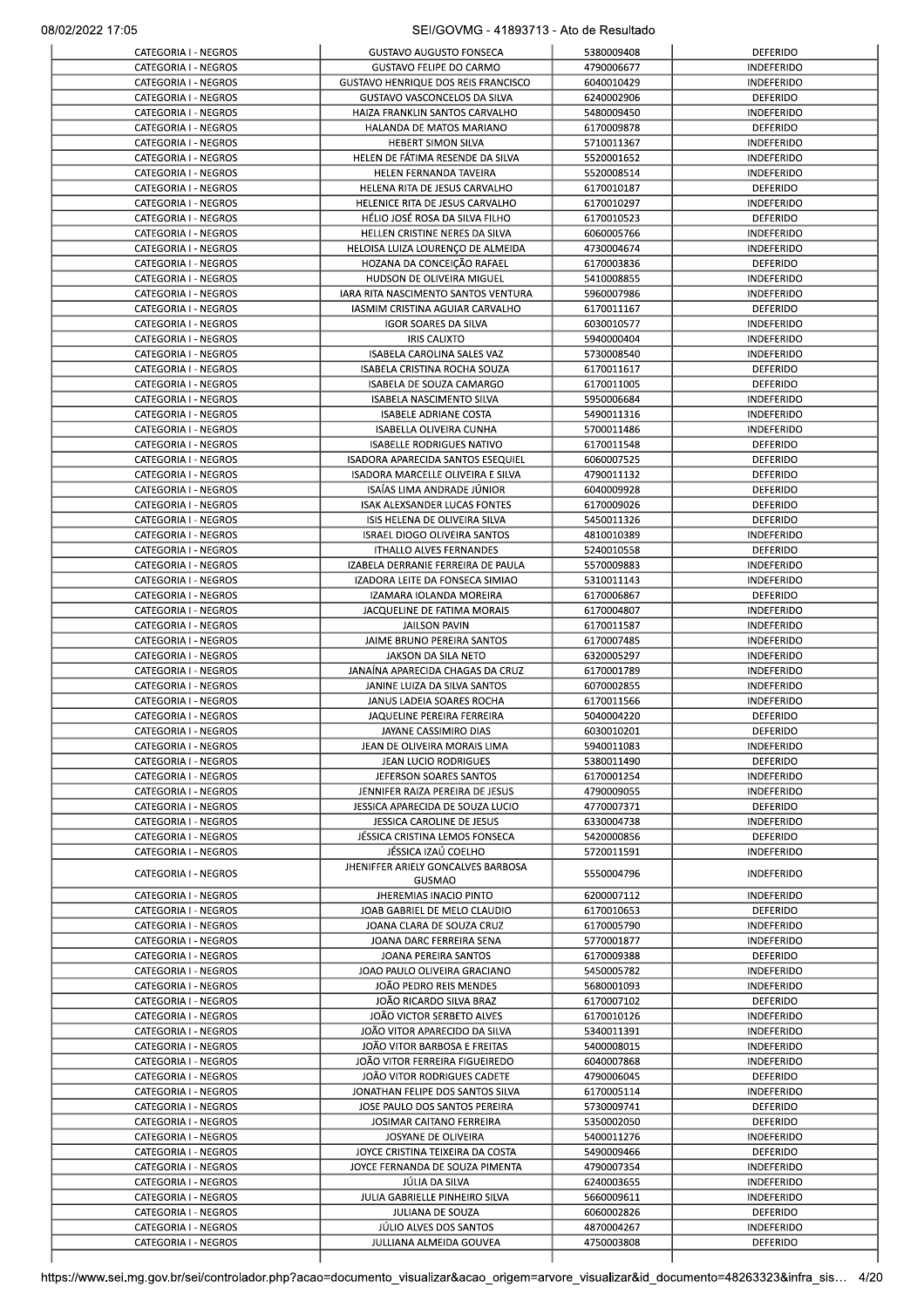|                                              | KAILAYNE DE SOUZA MORAIS JANUARIO                                 | 6190010757               | <b>INDEFERIDO</b>                      |
|----------------------------------------------|-------------------------------------------------------------------|--------------------------|----------------------------------------|
| CATEGORIA I - NEGROS                         | KAILLANY OLIVEIRA GOMES                                           | 6170005376               | DEFERIDO                               |
| CATEGORIA I - NEGROS<br>CATEGORIA I - NEGROS | KAIQUE VIEIRA ALVES<br>KAMILLA EDUARDO DA SILVA                   | 6170010980<br>5430009874 | <b>INDEFERIDO</b><br><b>DEFERIDO</b>   |
| CATEGORIA I - NEGROS                         | KAMILLY GABRIELLY FERNANDES ESTEVES                               | 6170008133               | DEFERIDO                               |
| CATEGORIA I - NEGROS                         | KAMILLY THAYNARA VENÂNCIO MIGUEL                                  | 6170009952               | <b>DEFERIDO</b>                        |
| CATEGORIA I - NEGROS                         | KAMILLY VITÓRIA BENTO DO AMARAL                                   | 5310009548               | <b>INDEFERIDO</b>                      |
| CATEGORIA I - NEGROS                         | KAMILY VITÓRIA ARAUJO                                             | 5310010459               | DEFERIDO                               |
| CATEGORIA I - NEGROS                         | KARINY DE AMORIM SILVA                                            | 6320008481               | INDEFERIDO                             |
| CATEGORIA I - NEGROS<br>CATEGORIA I - NEGROS | KARLEM CAETANO<br>KAROLAYNE AUGUSTA MARINHO DE SOUZA              | 5350004667<br>4880008521 | <b>INDEFERIDO</b><br><b>INDEFERIDO</b> |
| CATEGORIA I - NEGROS                         | KAROLINE DE MELO FERREIRA                                         | 6170006271               | <b>DEFERIDO</b>                        |
| CATEGORIA I - NEGROS                         | KATHLEEN KENNEDY FERREIRA DO NASCIMENTO                           | 5030009718               | <b>INDEFERIDO</b>                      |
| CATEGORIA I - NEGROS                         | KATRINE RENATA FERREIRA MARCOLINO                                 | 5460006583               | <b>INDEFERIDO</b>                      |
| CATEGORIA I - NEGROS                         | KAYKY DA SILVEIRA BORBA                                           | 6170011532               | INDEFERIDO                             |
| CATEGORIA I - NEGROS                         | KEILA DIAS APOLINARIO                                             | 6170002916               | DEFERIDO                               |
| CATEGORIA I - NEGROS<br>CATEGORIA I - NEGROS | KEILLA NAYARA SILVEIRA<br>KELIANE TAINARA DA SILVA                | 5430010886<br>5310011082 | <b>INDEFERIDO</b><br><b>DEFERIDO</b>   |
| CATEGORIA I - NEGROS                         | KËMILLY DE AVILA OLIVEIRA                                         | 6030001375               | <b>INDEFERIDO</b>                      |
| CATEGORIA I - NEGROS                         | KETHELEY CAMILLY BRAGA SILVA                                      | 6170010967               | <b>INDEFERIDO</b>                      |
| CATEGORIA I - NEGROS                         | KÉZIA SANDRINE MARQUES SANTANA LEAL                               | 6170002064               | <b>DEFERIDO</b>                        |
| CATEGORIA I - NEGROS                         | KIARA LUCCY RODRIGUES DE ALMEIDA SILVA                            | 6170010200               | DEFERIDO                               |
| CATEGORIA I - NEGROS                         | LAIANDRA APARECIDA DE JESUS SILVA                                 | 6030001128               | <b>INDEFERIDO</b>                      |
| CATEGORIA I - NEGROS                         | LAIANE CLEMENTE SANTANA EMIDIO                                    | 6030005889               | <b>DEFERIDO</b>                        |
| CATEGORIA I - NEGROS                         | LAIANY MERCEDES SANTOS PEREIRA                                    | 6170006769               | DEFERIDO                               |
| CATEGORIA I - NEGROS<br>CATEGORIA I - NEGROS | LAIS MIRELE JEREMIAS<br>LAÍSSA GABRIELLE LISBOA                   | 5960010325<br>6200004148 | INDEFERIDO<br>INDEFERIDO               |
| CATEGORIA I - NEGROS                         | LARISSA ARAUJO SILVA                                              | 6170006656               | DEFERIDO                               |
| CATEGORIA I - NEGROS                         | LARISSA EVELYN SANTOS GONÇALVES                                   | 6170008400               | <b>DEFERIDO</b>                        |
| CATEGORIA I - NEGROS                         | LARISSA FERNANDES DA SILVA                                        | 5620007003               | <b>INDEFERIDO</b>                      |
| CATEGORIA I - NEGROS                         | LARISSA GOMES THEMOTEO                                            | 6170008160               | DEFERIDO                               |
| CATEGORIA I - NEGROS                         | LARISSA GRASCIELA TRINDADE RAMALHO                                | 5130003026               | <b>INDEFERIDO</b>                      |
| CATEGORIA I - NEGROS<br>CATEGORIA I - NEGROS | LARISSA ROBERTA DE OLIVEIRA PAES<br>LARISSA TAUANI TEIXEIRA COSTA | 6170003915<br>5450009782 | <b>INDEFERIDO</b><br>DEFERIDO          |
| CATEGORIA I - NEGROS                         | LARYSSA MORAES ALVES                                              | 5310000214               | INDEFERIDO                             |
| CATEGORIA I - NEGROS                         | LAUANE OLIVEIRA PAULA                                             | 6180006448               | INDEFERIDO                             |
| CATEGORIA I - NEGROS                         | LAURA CÂNDIDA MUNIZ                                               | 5860001745               | INDEFERIDO                             |
| CATEGORIA I - NEGROS                         | LAURA REGINA MIRANDA                                              | 5320011172               | DEFERIDO                               |
| CATEGORIA I - NEGROS                         | LAYS SILVA JERONIMO                                               | 6100004262               | DEFERIDO                               |
| CATEGORIA I - NEGROS<br>CATEGORIA I - NEGROS | LAYSA DOS SANTOS MARTINS<br>LEANDRO GLADSTONE DE OLIVEIRA SILVA   | 6170002591               | <b>INDEFERIDO</b>                      |
| CATEGORIA I - NEGROS                         | LEIDIANE APARECIDA DE JESUS DUTRA                                 | 4720001793<br>5940003294 | DEFERIDO<br><b>DEFERIDO</b>            |
| CATEGORIA I - NEGROS                         | LEIDYANE VITORIA MAFRA                                            | 5300009835               | <b>DEFERIDO</b>                        |
| CATEGORIA I - NEGROS                         | LEONARDO BARBOSA SILVA                                            | 6030001076               | <b>INDEFERIDO</b>                      |
| CATEGORIA I - NEGROS                         | LEONARDO GABRIEL BISPO DE OLIVEIRA                                | 6170010422               | DEFERIDO                               |
| CATEGORIA I - NEGROS                         | LEONARDO HENRIQUE AZEVEDO DA SILVA                                | 6170008985               | <b>DEFERIDO</b>                        |
| CATEGORIA I - NEGROS                         | LEONORA PEREIRA NASCIMENTO                                        | 5300008089               | DEFERIDO                               |
| CATEGORIA I - NEGROS<br>CATEGORIA I - NEGROS | LETÍCIA FERREIRA DA SILVA                                         | 6070006380               | <b>INDEFERIDO</b>                      |
| CATEGORIA I - NEGROS                         | LETÍCIA SILVA ROSA<br>LILIANE PAULA SILVA DE JESUS                | 6170007192<br>5500010307 | DEFERIDO<br><b>DEFERIDO</b>            |
| CATEGORIA I - NEGROS                         | LISANDRA BENFICA DOS SANTOS SOUSA                                 | 5960000118               | <b>INDEFERIDO</b>                      |
| CATEGORIA I - NEGROS                         | LÍVIA DUARTE CRUZ                                                 | 6050006690               | <b>INDEFERIDO</b>                      |
| CATEGORIA I - NEGROS                         | LÍVIA GONÇALVES NEVES                                             | 6170010311               | <b>DEFERIDO</b>                        |
| CATEGORIA I - NEGROS                         | LORIANE DE LIMA FERREIRA                                          | 6170011035               | <b>INDEFERIDO</b>                      |
| CATEGORIA I - NEGROS                         | LORRAINE LOUISE LIBERATO DE MOURA                                 | 6170011263               | DEFERIDO                               |
| CATEGORIA I - NEGROS                         | LORRAYNE CRISTINA LUIZ SILVA                                      | 6170007786               | <b>DEFERIDO</b>                        |
| CATEGORIA I - NEGROS<br>CATEGORIA I - NEGROS | LORRAYNE CRISTINA SENHORINHO<br>LORRAYNE DOS REIS SILVA           | 6170004912<br>6170000548 | <b>INDEFERIDO</b><br>DEFERIDO          |
| CATEGORIA I - NEGROS                         | LU JOSE FIRMINO VIEIRA                                            | 5910008484               | <b>INDEFERIDO</b>                      |
| CATEGORIA I - NEGROS                         | LUANA CRISTINA AUGUSTO DE SOUZA                                   | 5140006196               | DEFERIDO                               |
| CATEGORIA I - NEGROS                         | LUANA RODRIGUES RAMOS MELO                                        | 4880004252               | DEFERIDO                               |
| CATEGORIA I - NEGROS                         | LUCAS ANTONIO SOUZA                                               | 5750011001               | <b>DEFERIDO</b>                        |
| CATEGORIA I - NEGROS                         | LUCAS EMANUEL RAMOS MIRANDA                                       | 6170011200               | <b>INDEFERIDO</b>                      |
| CATEGORIA I - NEGROS<br>CATEGORIA I - NEGROS | LUCAS GIDEÃO BARROS SILVA<br>LUCAS JEFERSON PEREIRA DA SILVA      | 5570010899<br>5350002473 | <b>INDEFERIDO</b><br><b>INDEFERIDO</b> |
| CATEGORIA I - NEGROS                         | LUCAS JÚNIOR TITO                                                 | 5500010260               | DEFERIDO                               |
| CATEGORIA I - NEGROS                         | LUCAS MONTEIRO SANTOS                                             | 5490007734               | <b>DEFERIDO</b>                        |
| CATEGORIA I - NEGROS                         | LUCAS RODRIGUES CASTRO                                            | 6170009956               | DEFERIDO                               |
| CATEGORIA I - NEGROS                         | LUCÉLIA GERALDA DE OLIVEIRA                                       | 5350004533               | <b>INDEFERIDO</b>                      |
| CATEGORIA I - NEGROS                         | LUCIANA NASCIMENTO FELIPE                                         | 5680002873               | <b>INDEFERIDO</b>                      |
| CATEGORIA I - NEGROS                         | LUCIELE BRETAS BARBOSA                                            | 6320002011               | <b>INDEFERIDO</b>                      |
| CATEGORIA I - NEGROS<br>CATEGORIA I - NEGROS | LUDMILA ALVES SILVA<br>LUDMILA PAIVA MARTINS                      | 6030011606<br>6170010207 | <b>INDEFERIDO</b><br><b>DEFERIDO</b>   |
| CATEGORIA I - NEGROS                         | LUIZ CARLOS FERREIRA DE PAULA                                     | 6030004589               | <b>INDEFERIDO</b>                      |
| CATEGORIA I - NEGROS                         | LUIZ CESAR ALVES DE SOUZA                                         | 6320003473               | <b>INDEFERIDO</b>                      |
| CATEGORIA I - NEGROS                         | LUIZ DE GUSTAVO DE JESUS RIBEIRO                                  | 6170000472               | <b>INDEFERIDO</b>                      |
| CATEGORIA I - NEGROS                         | LUIZ FILIPE GONÇALVES REIS                                        | 4790004856               | INDEFERIDO                             |
| CATEGORIA I - NEGROS                         | LUIZ RAYAN DE OLIVEIRA FIUZA                                      | 6170003523               | <b>DEFERIDO</b>                        |
| CATEGORIA I - NEGROS                         | LUKAS YASSER ALVES DA SILVA                                       | 5430009906               | DEFERIDO                               |
| CATEGORIA I - NEGROS                         | MAGALI SOUSA COSTA                                                | 5550008625               | <b>INDEFERIDO</b>                      |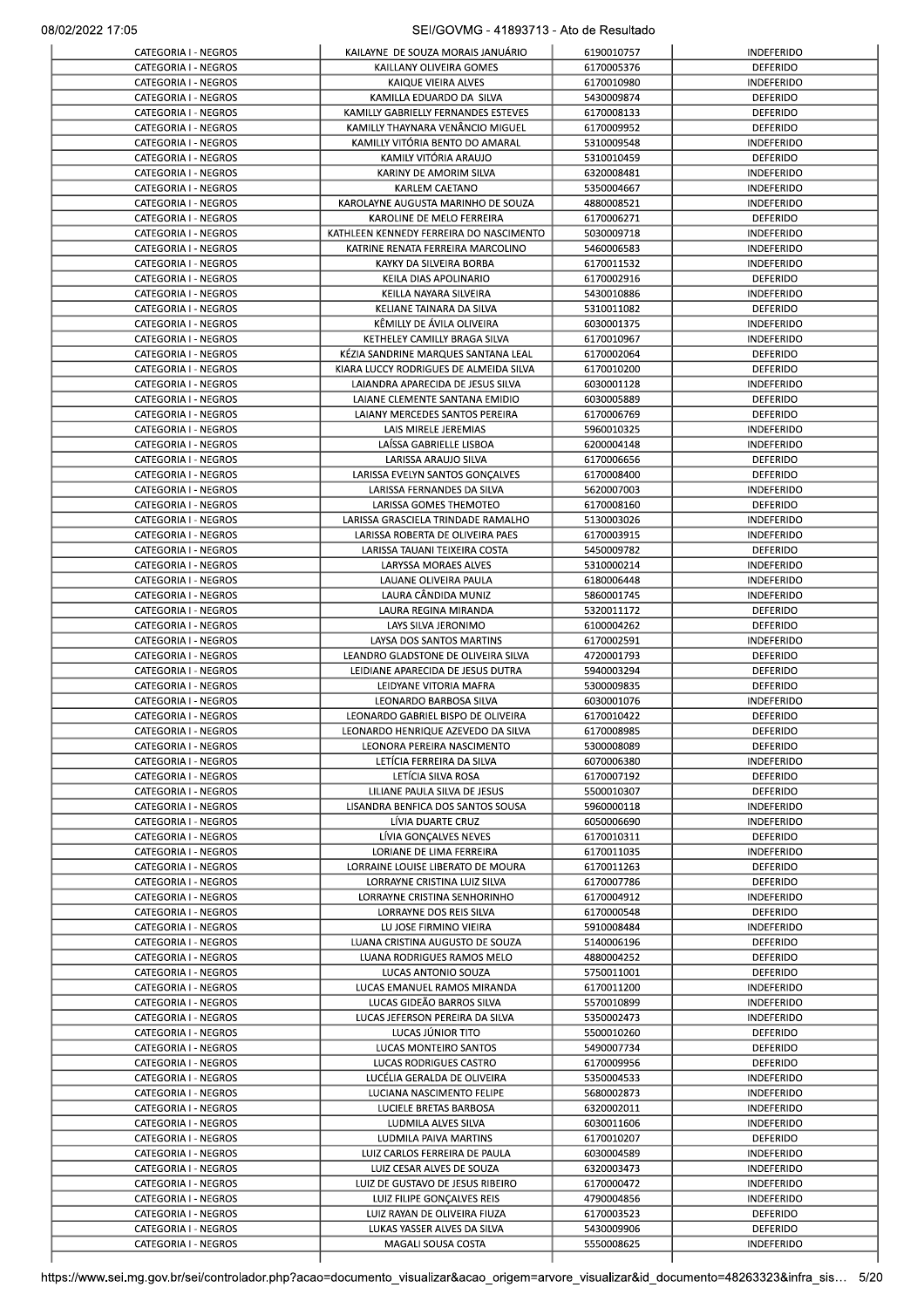|                                              | MANAYNE COSTA CORREIA                                                    | 6170009888               | <b>DEFERIDO</b>                        |
|----------------------------------------------|--------------------------------------------------------------------------|--------------------------|----------------------------------------|
| CATEGORIA I - NEGROS                         | MARCELA RAMALHO SILVA                                                    | 6170006532               | <b>DEFERIDO</b>                        |
| CATEGORIA I - NEGROS<br>CATEGORIA I - NEGROS | MARCIO CESAR DOS REIS<br>MÁRCIO LIMAS DE OLIVEIRA JÚNIOR                 | 4810000828<br>5940010184 | <b>INDEFERIDO</b><br><b>DEFERIDO</b>   |
| CATEGORIA I - NEGROS                         | MARCOS ANDRÉ SOARES DE MORAIS                                            | 5550007101               | <b>INDEFERIDO</b>                      |
| CATEGORIA I - NEGROS                         | <b>MARCOS VINICIUS BERNARDES</b>                                         | 5980000545               | INDEFERIDO                             |
| CATEGORIA I - NEGROS                         | MARCOS VINÍCIUS DO NASCIMENTO DA SILVA                                   | 6170009604               | DEFERIDO                               |
| CATEGORIA I - NEGROS                         | MARCOS VINÍCIUS SANTOS SILVA                                             | 4780009298               | <b>DEFERIDO</b>                        |
| CATEGORIA I - NEGROS                         | MARCUS VINICIUS FIALHO SILVA                                             | 5360011581               | <b>DEFERIDO</b>                        |
| CATEGORIA I - NEGROS<br>CATEGORIA I - NEGROS | MARIA ALICE GOMES DE SOUZA<br>MARIA APARECIDA DOS SANTOS TAVARES         | 6170011518<br>5720009789 | DEFERIDO<br><b>INDEFERIDO</b>          |
| CATEGORIA I - NEGROS                         | MARIA CLARA NOBRE SOARES                                                 | 6170003569               | <b>DEFERIDO</b>                        |
| CATEGORIA I - NEGROS                         | MARIA EDUARDA COSTA SILVA                                                | 6220006785               | <b>DEFERIDO</b>                        |
| CATEGORIA I - NEGROS                         | MARIA EDUARDA DA SILVA                                                   | 5310009791               | <b>DEFERIDO</b>                        |
| CATEGORIA I - NEGROS                         | MARIA EDUARDA DE SOUZA ANANIAS                                           | 6170005704               | <b>INDEFERIDO</b>                      |
| CATEGORIA I - NEGROS                         | MARIA EDUARDA DO CARMO FERNANDES                                         | 5960003794               | <b>INDEFERIDO</b>                      |
| CATEGORIA I - NEGROS                         | MARIA EDUARDA DUQUE PEÇANHA                                              | 6170011537               | <b>INDEFERIDO</b>                      |
| CATEGORIA I - NEGROS<br>CATEGORIA I - NEGROS | MARIA EDUARDA EVANGELISTA ALVES<br>MARÍA EDUARDA GONÇALVES RIBEIRO SILVA | 6200000486<br>6060000553 | <b>INDEFERIDO</b><br><b>INDEFERIDO</b> |
| CATEGORIA I - NEGROS                         | MARIA EDUARDA MELO DE MACEDO                                             | 5960010310               | <b>INDEFERIDO</b>                      |
| CATEGORIA I - NEGROS                         | MARIA EDUARDA SIMOES CARDOSO                                             | 5480005144               | <b>INDEFERIDO</b>                      |
| CATEGORIA I - NEGROS                         | MARIA EDUARDA VIEIRA SANTOS                                              | 5500009179               | <b>INDEFERIDO</b>                      |
| CATEGORIA I - NEGROS                         | MARIA FERNANDA DOS SANTOS BAESSO                                         | 6170004611               | <b>INDEFERIDO</b>                      |
| CATEGORIA I - NEGROS                         | MARIA FERNANDA SILVA MARTINS                                             | 5940011714               | INDEFERIDO                             |
| CATEGORIA I - NEGROS                         | MARIA GABRIELA SOARES                                                    | 5730009887               | <b>INDEFERIDO</b>                      |
| CATEGORIA I - NEGROS<br>CATEGORIA I - NEGROS | MARIA ISABEL APARECIDA DA SILVA<br>MARÍA JÚNIA SILVA RODRIGUES           | 5350011307<br>5490010481 | INDEFERIDO<br>INDEFERIDO               |
| CATEGORIA I - NEGROS                         | MARIA LAURA OLIVEIRA E SILVA                                             | 6170011509               | DEFERIDO                               |
| CATEGORIA I - NEGROS                         | MARIA LUIZA ARCANJA BELMONTE                                             | 4730010115               | DEFERIDO                               |
| CATEGORIA I - NEGROS                         | <b>MARIA LUIZA SOARES TURCI</b>                                          | 6170009970               | DEFERIDO                               |
| CATEGORIA I - NEGROS                         | MARIA REGINA LIMA DE SÁ                                                  | 6170007529               | <b>INDEFERIDO</b>                      |
| CATEGORIA I - NEGROS                         | MARIA RITA ALVES DA SILVA                                                | 5790006581               | <b>DEFERIDO</b>                        |
| CATEGORIA I - NEGROS                         | MARIANGELA CATAO DOS SANTOS SILVA                                        | 5150008467               | <b>INDEFERIDO</b>                      |
| CATEGORIA I - NEGROS<br>CATEGORIA I - NEGROS | MARÍLIA LUIZA LIMA<br>MARINA OLIVEIRA MELO                               | 4860011675<br>6060011649 | <b>DEFERIDO</b><br><b>DEFERIDO</b>     |
| CATEGORIA I - NEGROS                         | MARINA SOBRINHO GOMES                                                    | 5940011054               | <b>INDEFERIDO</b>                      |
| CATEGORIA I - NEGROS                         | MARINA VITORIA GONCALVES SOARES                                          | 5910003439               | <b>INDEFERIDO</b>                      |
| CATEGORIA I - NEGROS                         | MARISSOL MAIOLGA MAXIMO                                                  | 5260011107               | <b>INDEFERIDO</b>                      |
| CATEGORIA I - NEGROS                         | MARLEY RODRIGO OLAYDES MARTINS                                           | 5680008926               | <b>INDEFERIDO</b>                      |
| CATEGORIA I - NEGROS                         | MATEUS DE OLIVEIRA GARCIA                                                | 5800009764               | <b>INDEFERIDO</b>                      |
| CATEGORIA I - NEGROS<br>CATEGORIA I - NEGROS | MATEUS DOMINGOS DIAS<br>MATEUS FLORÊNCIO RODRIGUES                       | 5910011392<br>6040000105 | <b>INDEFERIDO</b><br><b>INDEFERIDO</b> |
| CATEGORIA I - NEGROS                         | <b>MATHEUS EURIQUES SILVA</b>                                            | 4800005275               | <b>INDEFERIDO</b>                      |
| CATEGORIA I - NEGROS                         | MATHEUS OLIVEIRA MARTINS                                                 | 5670008692               | <b>INDEFERIDO</b>                      |
| CATEGORIA I - NEGROS                         | MATHEUS RIBEIRO ROCHA                                                    | 6170007537               | <b>DEFERIDO</b>                        |
| CATEGORIA I - NEGROS                         | MATHIAS FERNANDES DE SOUZA                                               | 6170008744               | DEFERIDO                               |
| CATEGORIA I - NEGROS                         | MAURIVAN EVANGELISTA VILANOVA                                            | 6170000160               | <b>INDEFERIDO</b>                      |
| CATEGORIA I - NEGROS<br>CATEGORIA I - NEGROS | MAYARA SANTOS MISAEL<br>MAYRA DE SOUZA ROSA                              | 5730000403<br>6060004356 | <b>INDEFERIDO</b><br><b>INDEFERIDO</b> |
| CATEGORIA I - NEGROS                         | MICHEL DE CASTRO                                                         | 6170009975               | DEFERIDO                               |
| CATEGORIA I - NEGROS                         | MICHELE DE FARIA BONFIM                                                  | 5350005442               | <b>INDEFERIDO</b>                      |
| CATEGORIA I - NEGROS                         | MIQUEIAS MESSIAS DOS REIS                                                | 6180009186               | <b>INDEFERIDO</b>                      |
| CATEGORIA I - NEGROS                         | MIRAH MORENA MÁRCILIO DIAS                                               | 5040006458               | <b>INDEFERIDO</b>                      |
| CATEGORIA I - NEGROS                         | MIRIÃ CAROLINA DA SILVA                                                  | 5450006367               | <b>DEFERIDO</b>                        |
| CATEGORIA I - NEGROS                         | MISLAINE CRISTINA DE OLIVEIRA                                            | 6060003252               | <b>INDEFERIDO</b>                      |
| CATEGORIA I - NEGROS<br>CATEGORIA I - NEGROS | MÔNICA CELIA DOS SANTOS PUGAS<br>NAIANA SILVA SOUZA                      | 6070006589<br>6170002038 | <b>DEFERIDO</b><br>DEFERIDO            |
| CATEGORIA I - NEGROS                         | NAIENI KELY DOS SANTOS                                                   | 6170002642               | DEFERIDO                               |
| CATEGORIA I - NEGROS                         | NATALHA MENDONCA DE OLIVEIRA                                             | 5350000172               | <b>DEFERIDO</b>                        |
| CATEGORIA I - NEGROS                         | NATÁLIA FIGUEIREDO DE SOUZA                                              | 6170010682               | DEFERIDO                               |
| CATEGORIA I - NEGROS                         | NATANIELE TAMYRES DA SILVA REZENDE                                       | 6030011688               | <b>INDEFERIDO</b>                      |
| CATEGORIA I - NEGROS                         | NATIELY APARECIDA MARTINS                                                | 6170001422               | <b>DEFERIDO</b>                        |
| CATEGORIA I - NEGROS                         | NAYRA LÚCIA DA SILVA GONZAGA                                             | 5490011317               | <b>INDEFERIDO</b>                      |
| CATEGORIA I - NEGROS<br>CATEGORIA I - NEGROS | NEANDER OIBIO COSTA<br>NEUZABETH RAMOS PEREIRA                           | 6170002337<br>4890009418 | <b>DEFERIDO</b><br>DEFERIDO            |
| CATEGORIA I - NEGROS                         | NICOLE IZABELE CAMPOS BARBOSA                                            | 6320007134               | DEFERIDO                               |
| CATEGORIA I - NEGROS                         | NICOLE MOREIRA DA CRUZ                                                   | 6170002960               | <b>INDEFERIDO</b>                      |
| CATEGORIA I - NEGROS                         | NICOLY APARECIDA DOS SANTOS                                              | 5520002731               | DEFERIDO                               |
| CATEGORIA I - NEGROS                         | NÚBIA CAROLINE CORRÊA BARBOSA                                            | 5670008944               | INDEFERIDO                             |
| CATEGORIA I - NEGROS                         | NÚRIA LINHARES REIS                                                      | 6170010580               | DEFERIDO                               |
| CATEGORIA I - NEGROS                         | NYCOLLAS DE OLIVEIRA MORAES SANTOS ABREU                                 | 6170003212               | DEFERIDO                               |
| CATEGORIA I - NEGROS<br>CATEGORIA I - NEGROS | PABLO DOS SANTOS FELICIO<br>PABLO GABRIEL RODRIGUES LOPES                | 6040008549<br>6370002706 | <b>INDEFERIDO</b><br><b>INDEFERIDO</b> |
| CATEGORIA I - NEGROS                         | PABLO MATEUS ALVES CARDOSO                                               | 6170007561               | <b>DEFERIDO</b>                        |
| CATEGORIA I - NEGROS                         | PALOMA DE JESUS REIS FERREIRA                                            | 5300010196               | <b>INDEFERIDO</b>                      |
| CATEGORIA I - NEGROS                         | PALOMA LAURA DE JESUS NEPOMUCENO                                         | 4770008335               | <b>INDEFERIDO</b>                      |
| CATEGORIA I - NEGROS                         | PAMELLA ALVES DOS SANTOS LORENA                                          | 6170008912               | DEFERIDO                               |
| CATEGORIA I - NEGROS                         | PATRICIA APARECIDA DA SILVA                                              | 5450004179               | <b>INDEFERIDO</b>                      |
| CATEGORIA I - NEGROS                         | PATRICK EDUARDO MANOEL DOS SANTOS                                        | 6170002562<br>5300003356 | DEFERIDO                               |
| CATEGORIA I - NEGROS                         | PAULA MOREIRA SOUZA                                                      |                          | <b>DEFERIDO</b>                        |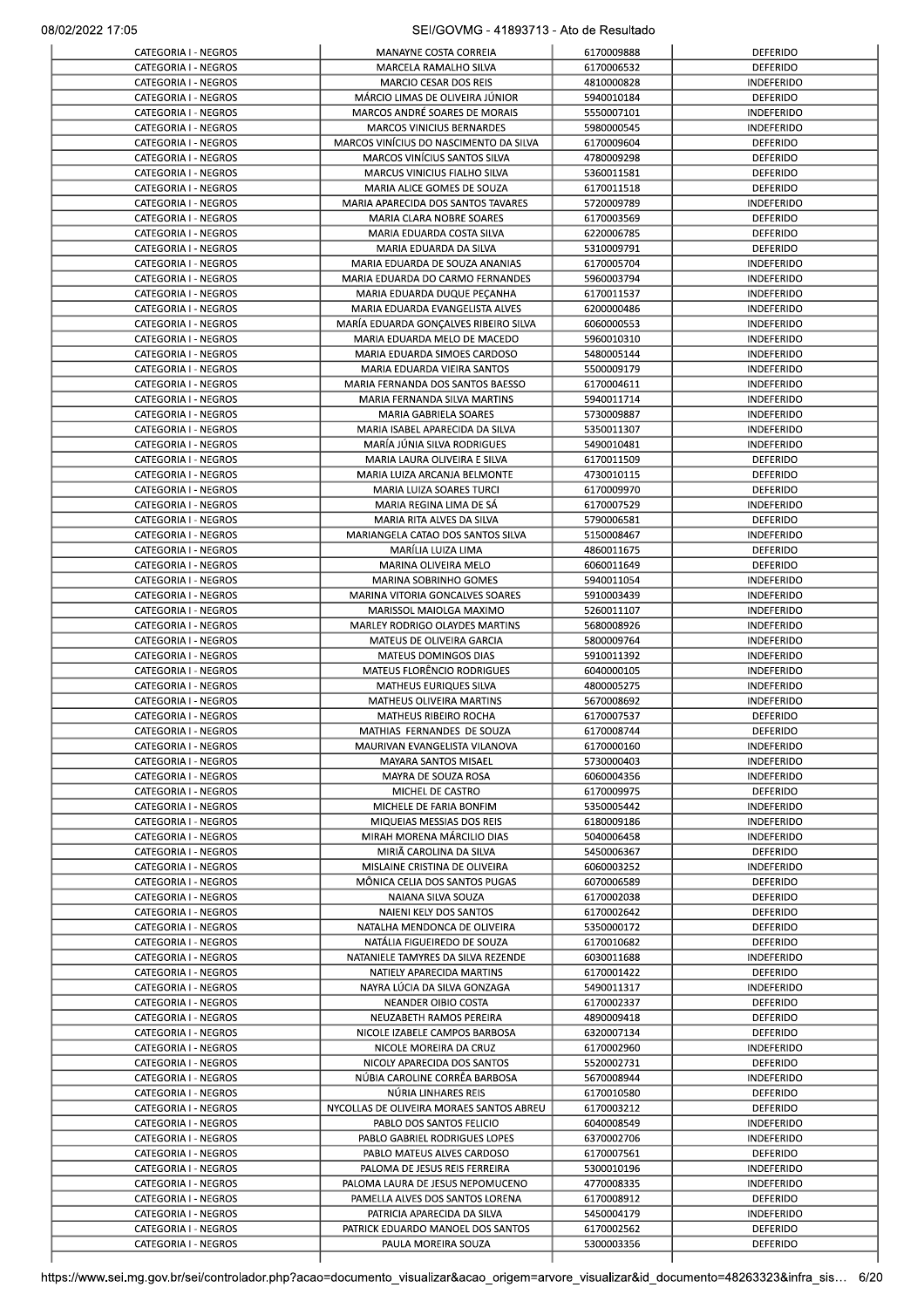| CATEGORIA I - NEGROS        | PAULA RIBEIRO SALES                 | 5020009870 | INDEFERIDO        |
|-----------------------------|-------------------------------------|------------|-------------------|
|                             | PAULA VITORIA SILVA FERNANDES       | 6170011415 | <b>INDEFERIDO</b> |
| CATEGORIA I - NEGROS        | PAULO HENRIQUE COSTA E SILVA        | 5420006604 | <b>DEFERIDO</b>   |
| CATEGORIA I - NEGROS        | PAULO PEREIRA DOS SANTOS            | 6170011473 | <b>INDEFERIDO</b> |
| CATEGORIA I - NEGROS        | PAULO RICARDO SANTANA DE ALMEIDA    | 5200008904 | DEFERIDO          |
| CATEGORIA I - NEGROS        | PEDRO HENRIQUE NUNES DOS SANTOS     | 4770010390 | DEFERIDO          |
| CATEGORIA I - NEGROS        | PEDRO HENRIQUE TADEU DE BARROS      | 5330002881 | <b>INDEFERIDO</b> |
| CATEGORIA I - NEGROS        | PEDRO LUCAS SIQUEIRA RUBERTO        | 6030000407 | <b>INDEFERIDO</b> |
| CATEGORIA I - NEGROS        | PEDRO PEREIRA DE SOUZA              | 5020008726 | DEFERIDO          |
| CATEGORIA I - NEGROS        | PLÍNIO ROBERTO ALVES DE MOURA       | 4850009438 | <b>INDEFERIDO</b> |
| CATEGORIA I - NEGROS        | PRISCILA APARECIDA DA SILVA         | 5950008197 | <b>INDEFERIDO</b> |
| CATEGORIA I - NEGROS        | PRISCILA BATISTA CORTEZ             | 5350000025 | <b>INDEFERIDO</b> |
| CATEGORIA I - NEGROS        | PRISCILA SILVA XAVIER               | 4790002589 | INDEFERIDO        |
| CATEGORIA I - NEGROS        | RAFAEL DE OLIVEIRA ABADE            | 5930006934 | <b>INDEFERIDO</b> |
| CATEGORIA I - NEGROS        | RAFAEL PEREIRA DAMASCENO            | 5450006209 | <b>INDEFERIDO</b> |
| CATEGORIA I - NEGROS        | RAFAEL SOARES MACIEL                | 4800010041 | <b>INDEFERIDO</b> |
| CATEGORIA I - NEGROS        | RAFAELA SILVEIRA MARTINS DA SILVA   | 5490006128 | <b>INDEFERIDO</b> |
| CATEGORIA I - NEGROS        | RAIMUNDA RODRIGUES DOS ANJOS        | 6020008380 | <b>INDEFERIDO</b> |
| CATEGORIA I - NEGROS        | RAISSA FERNANDA VALADARES TEODORO   | 5660004750 | DEFERIDO          |
| CATEGORIA I - NEGROS        | RAISSA RUTE SILVA IEGER             | 5950009565 | <b>INDEFERIDO</b> |
| CATEGORIA I - NEGROS        | RAMAELLY OLIVEIRA SILVA GREGORIO    | 5620003075 | <b>INDEFERIDO</b> |
| CATEGORIA I - NEGROS        | RAPHAEL GONÇALVES IGNÁCIO DE SOUZA  | 5190003004 | <b>INDEFERIDO</b> |
| CATEGORIA I - NEGROS        | RAPHAEL LUCAS ALVES DA SILVA        | 5680002550 | INDEFERIDO        |
| CATEGORIA I - NEGROS        | RAPHAELA ISADORA FERNANDES          | 6170001825 | <b>INDEFERIDO</b> |
| CATEGORIA I - NEGROS        | RAQUEL OLIVEIRA PATEZ               | 6170007543 | DEFERIDO          |
| CATEGORIA I - NEGROS        | REBECA CAETANO PRUDÊNCIO            | 4860008179 | INDEFERIDO        |
| CATEGORIA I - NEGROS        | REGINALDO DELCIDIO                  | 6330004651 | INDEFERIDO        |
| CATEGORIA I - NEGROS        | RIAN MORAIS BARRETO DA SILVA        | 5400000302 | <b>INDEFERIDO</b> |
| CATEGORIA I - NEGROS        | RIAN VICTOR FELICIO DA SILVA        | 6320002543 | <b>INDEFERIDO</b> |
| CATEGORIA I - NEGROS        | ROBERTA DE CASTRO SANTOS            | 5430008717 | <b>INDEFERIDO</b> |
| CATEGORIA I - NEGROS        | ROBERTA LUZIA NOGUEIRA DA SILVA     | 6220011516 | DEFERIDO          |
| CATEGORIA I - NEGROS        | RODRIGO LEANDRO BARBOSA GONÇALVES   | 5570011700 | <b>INDEFERIDO</b> |
| CATEGORIA I - NEGROS        | RODRIGO LUCAS CAMPOS                | 6170011573 | <b>INDEFERIDO</b> |
| CATEGORIA I - NEGROS        | RONALD CHAVES OLIVEIRA              | 5910007435 | <b>INDEFERIDO</b> |
| CATEGORIA I - NEGROS        | ROSALVO ALVES DA SILVA              | 6320011646 | INDEFERIDO        |
| CATEGORIA I - NEGROS        | ROSIANE ALMEIDA CRUZ                | 5910003250 | <b>INDEFERIDO</b> |
| CATEGORIA I - NEGROS        | ROSILENE DOS SANTOS JÚLIO           | 5950000880 | <b>DEFERIDO</b>   |
| CATEGORIA I - NEGROS        | ROSIMAR FÁTIMA DOS SANTOS CARDOSO   | 5700009660 | DEFERIDO          |
| CATEGORIA I - NEGROS        | RUBEN NATA ALVES DE OLIVEIRA        | 6130006236 | DEFERIDO          |
| CATEGORIA I - NEGROS        | RYAN RIBEIRO COLEN                  | 6170010691 | DEFERIDO          |
| CATEGORIA I - NEGROS        | RYLARY FABRINI DOS SANTOS           | 5500000732 | <b>DEFERIDO</b>   |
| CATEGORIA I - NEGROS        | SABINY CATARINA DO NASCIMENTO       | 6060011112 | <b>INDEFERIDO</b> |
| CATEGORIA I - NEGROS        | SABRINA DAS CHAGAS SILVA            | 6030000488 | <b>INDEFERIDO</b> |
| CATEGORIA I - NEGROS        | SABRINA SILVA ALFREDO               | 6200011504 | <b>INDEFERIDO</b> |
| CATEGORIA I - NEGROS        | SABRINA VARUSSA SILVA               | 6170011162 | DEFERIDO          |
| CATEGORIA I - NEGROS        | SAFIRA SOLANO SILVA                 | 4890007842 | <b>INDEFERIDO</b> |
| CATEGORIA I - NEGROS        | SAMANTA ALMEIDA ROSA                | 6030009220 | <b>DEFERIDO</b>   |
| CATEGORIA I - NEGROS        | SAMANTHA ROCHA MADEIRA              | 6310009125 | <b>INDEFERIDO</b> |
| CATEGORIA I - NEGROS        | SAMARA BERNARDES GONÇALVES          | 6030011515 | <b>INDEFERIDO</b> |
| CATEGORIA I - NEGROS        | SAMARA PALOMA LOPES AUGUSTO RIBEIRO | 6170007066 | DEFERIDO          |
| CATEGORIA I - NEGROS        | SAMELA CRISTINA ALEXANDRE DE SOUZA  | 5730010404 | DEFERIDO          |
| CATEGORIA I - NEGROS        | SAMUEL DA SILVA MARQUES             | 5300009308 | <b>DEFERIDO</b>   |
| CATEGORIA I - NEGROS        | SAMUEL WESLEY ALVE                  | 5030010781 | <b>INDEFERIDO</b> |
| <b>CATEGORIA I - NEGROS</b> | SANDRA RENATA DA SILVA              | 6170004572 | <b>DEFERIDO</b>   |
| CATEGORIA I - NEGROS        | SANDY CRISTINA SOUZA VASCO          | 6170001104 | <b>INDEFERIDO</b> |
| CATEGORIA I - NEGROS        | SARA CRISTINA PEREIRA DE PAULO      | 6170011084 | DEFERIDO          |
| CATEGORIA I - NEGROS        | SARA DE PAULA ASSIS                 | 5510006314 | <b>INDEFERIDO</b> |
| CATEGORIA I - NEGROS        | SARA GOMES DE OLIVEIRA AGUIAR       | 5270007564 | <b>INDEFERIDO</b> |
| CATEGORIA I - NEGROS        | SARA LETÍCIA JESUS DOS SANTOS       | 5900010707 | DEFERIDO          |
| CATEGORIA I - NEGROS        | SARAH ISABEL ALVES                  | 5030010873 | <b>INDEFERIDO</b> |
| CATEGORIA I - NEGROS        | SARAH JULIANE OLIVEIRA MAGALHÃES    | 6170003761 | DEFERIDO          |
| CATEGORIA I - NEGROS        | SCHIRLEY SILVA FERREIRA             | 5500002287 | <b>INDEFERIDO</b> |
| CATEGORIA I - NEGROS        | SHELTON LINQUER NAITI GUIMARAES     | 5360011347 | <b>INDEFERIDO</b> |
| CATEGORIA I - NEGROS        | SILAS FANUEL FARIA FAUSTINO         | 5990007015 | <b>DEFERIDO</b>   |
| CATEGORIA I - NEGROS        | SÍLVIA CRISTINA DE OLIVEIRA         | 6250010165 | <b>DEFERIDO</b>   |
| CATEGORIA I - NEGROS        | SIMONE PIRES DE LIMA                | 5350009428 | <b>DEFERIDO</b>   |
| CATEGORIA I - NEGROS        | STEFANI DO CARMO PAULA              | 5240000400 | <b>INDEFERIDO</b> |
| CATEGORIA I - NEGROS        | SUAMY MOARA PEREIRA BATISTA         | 6320006607 | <b>INDEFERIDO</b> |
| CATEGORIA I - NEGROS        | SULAMITA INGRID SANTOS SILVA        | 6170005239 | <b>INDEFERIDO</b> |
| CATEGORIA I - NEGROS        | TALITA ALVES DE SOUZA               | 6180011708 | <b>INDEFERIDO</b> |
| CATEGORIA I - NEGROS        | TALITA OLIVEIRA SANTOS              | 5990004306 | <b>INDEFERIDO</b> |
| CATEGORIA I - NEGROS        | TAMYRES FERREIRA GOMES              | 6170007142 | DEFERIDO          |
| CATEGORIA I - NEGROS        | TATIANE CRISTINA MARTINS BRESSANE   | 6030004785 | <b>INDEFERIDO</b> |
| CATEGORIA I - NEGROS        | TATIANE DE CASSIA PEREIRA TEMOTEO   | 4890004882 | <b>INDEFERIDO</b> |
| CATEGORIA I - NEGROS        | TATIELE CARDOSO SOUZA               | 6220007811 | DEFERIDO          |
| CATEGORIA I - NEGROS        | TAUANE RODRIGUES DA SILVA           | 5760009829 | DEFERIDO          |
| CATEGORIA I - NEGROS        | TAYNARA GONÇALVES DOS SANTOS        | 5330008044 | <b>INDEFERIDO</b> |
| CATEGORIA I - NEGROS        | TAYNARA SILVA DUARTE                | 6030010608 | <b>DEFERIDO</b>   |
|                             | THAINÁ ALMEIDA CARDOSO              | 4770006818 | <b>INDEFERIDO</b> |
| CATEGORIA I - NEGROS        | THAINA LUZIA DE OLIVEIRA            | 6170003964 | <b>INDEFERIDO</b> |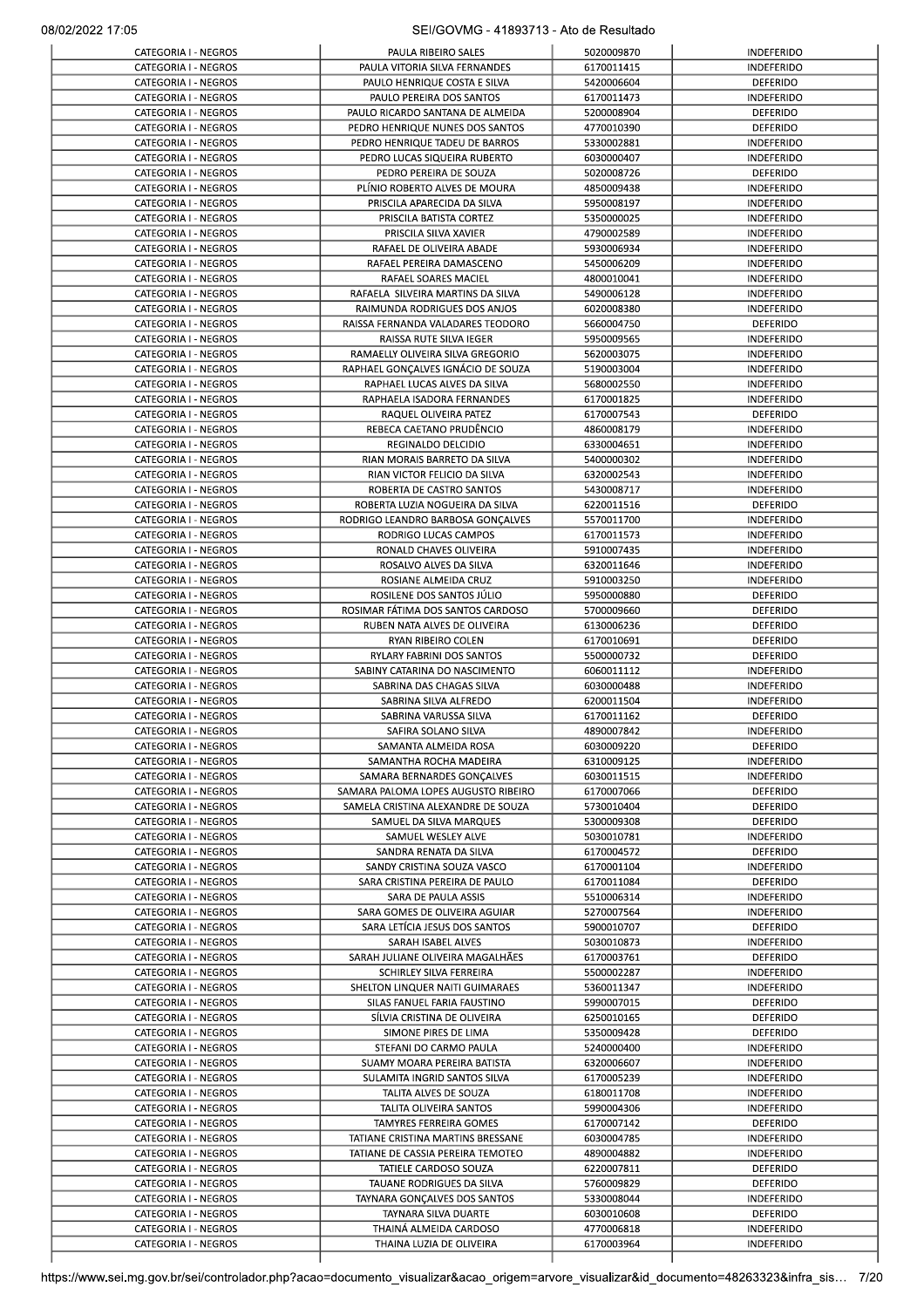|                                                                                          | THAIS BARBOSA FERREIRA                                                    | 4790009608               | DEFERIDO                               |
|------------------------------------------------------------------------------------------|---------------------------------------------------------------------------|--------------------------|----------------------------------------|
| CATEGORIA I - NEGROS                                                                     | THAIS DE SOUZA FREIRE                                                     | 6170009831               | DEFERIDO                               |
| CATEGORIA I - NEGROS<br>CATEGORIA I - NEGROS                                             | THALES VINICIUS DA SILVA<br>THALIA CRISTHIANE BORONI VIANA                | 5560001668<br>5250001596 | <b>INDEFERIDO</b><br><b>INDEFERIDO</b> |
| CATEGORIA I - NEGROS                                                                     | THALITA DA CRUZ OLIVEIRA                                                  | 5310009153               | DEFERIDO                               |
| CATEGORIA I - NEGROS                                                                     | THÁSSILE GABRIELE DE ALMEIDA SANTOS                                       | 6170011111               | <b>INDEFERIDO</b>                      |
| CATEGORIA I - NEGROS                                                                     | THAYNARA DE SOUZA LIMA                                                    | 5730006842               | INDEFERIDO                             |
| CATEGORIA I - NEGROS                                                                     | THIAGO EMMANUEL SILVA GUIMARÃES                                           | 6170008837               | DEFERIDO                               |
| CATEGORIA I - NEGROS                                                                     | THIAGO GOMES SOARES                                                       | 6170008849               | <b>INDEFERIDO</b>                      |
| CATEGORIA I - NEGROS                                                                     | THIAGO SOUZA DA SILVA                                                     | 5240011209               | <b>INDEFERIDO</b>                      |
| CATEGORIA I - NEGROS<br>CATEGORIA I - NEGROS                                             | TIAGO LUIZ ROBERTO FARIA<br>VALERIA DA SILVA SANTOS                       | 4790010482<br>5300008650 | <b>DEFERIDO</b><br><b>DEFERIDO</b>     |
| CATEGORIA I - NEGROS                                                                     | VANESSA DA SILVA SANTOS                                                   | 5300008658               | DEFERIDO                               |
| CATEGORIA I - NEGROS                                                                     | <b>VENICIUS ROCHA CALDEIRA</b>                                            | 6170007632               | <b>DEFERIDO</b>                        |
| CATEGORIA I - NEGROS                                                                     | VERONICA LORRANNA ARAUJO MENDES                                           | 6170010240               | <b>INDEFERIDO</b>                      |
| CATEGORIA I - NEGROS                                                                     | VICTORIA EDUARDA SILVA NEVES                                              | 6170001692               | DEFERIDO                               |
| CATEGORIA I - NEGROS                                                                     | VICTORIA SILVA MARINHO SOCORRO                                            | 6170009103               | <b>INDEFERIDO</b>                      |
| CATEGORIA I - NEGROS                                                                     | VINICIUS ALEXANDRINO ROSA                                                 | 4790007755               | <b>INDEFERIDO</b>                      |
| CATEGORIA I - NEGROS<br>CATEGORIA I - NEGROS                                             | VINÍCIUS CLÁUDIO GODOI TERRA<br>VINÍCIUS DE MATOS SILVA                   | 6030006095<br>6100010050 | DEFERIDO<br>DEFERIDO                   |
| CATEGORIA I - NEGROS                                                                     | VINICIUS JEREMIAS PEIXOTO                                                 | 6170009401               | <b>DEFERIDO</b>                        |
| CATEGORIA I - NEGROS                                                                     | VITOR GERALDO SILVA                                                       | 5340004858               | <b>DEFERIDO</b>                        |
| CATEGORIA I - NEGROS                                                                     | VITOR GONCALVES COSTA                                                     | 5440009587               | <b>INDEFERIDO</b>                      |
| CATEGORIA I - NEGROS                                                                     | VITOR RAFAEL SILVESTRE CLEMENTINO INÁCIO                                  | 5660010321               | <b>INDEFERIDO</b>                      |
| CATEGORIA I - NEGROS                                                                     | VITORIA ALVES VAZ                                                         | 5450011318               | <b>INDEFERIDO</b>                      |
| CATEGORIA I - NEGROS                                                                     | VITÓRIA ANA DE JESUS SILVA                                                | 6140006159               | DEFERIDO                               |
| CATEGORIA I - NEGROS                                                                     | VITÓRIA ANDRADE DA SILVA                                                  | 5450003530               | <b>INDEFERIDO</b>                      |
| CATEGORIA I - NEGROS<br>CATEGORIA I - NEGROS                                             | VITÓRIA CAROLINA SILVA SANTOS<br>VITORIA CAROLINE DA SILVA                | 5420002538<br>5350001908 | INDEFERIDO<br>INDEFERIDO               |
| CATEGORIA I - NEGROS                                                                     | VITÓRIA NUNES GOMES FERREIRA                                              | 4880007446               | <b>INDEFERIDO</b>                      |
| CATEGORIA I - NEGROS                                                                     | VITÓRIA RAYSSA REIS DE PAULA                                              | 4890011672               | <b>INDEFERIDO</b>                      |
| CATEGORIA I - NEGROS                                                                     | VITÓRIA SANTOS TEIXEIRA OLIVEIRA                                          | 5590010792               | <b>INDEFERIDO</b>                      |
| CATEGORIA I - NEGROS                                                                     | VIVIANE ANTUNES DA SILVA LEMOS                                            | 4890004634               | <b>INDEFERIDO</b>                      |
| CATEGORIA I - NEGROS                                                                     | VIVIANE MARTINS DA CRUZ RAMOS                                             | 5040008852               | <b>INDEFERIDO</b>                      |
| CATEGORIA I - NEGROS                                                                     | <b>VIVIANE MARTINS ROSA</b>                                               | 6020006217               | <b>INDEFERIDO</b>                      |
| CATEGORIA I - NEGROS                                                                     | VIVIANE TEIXEIRA DOS SANTOS                                               | 4890009744               | INDEFERIDO                             |
| CATEGORIA I - NEGROS<br>CATEGORIA I - NEGROS                                             | WASHIGTON LUIZ BORGES RODRIGUES<br>WASHINGTON HENRIQUE DOS REIS GONÇALVES | 5260003782<br>6040002428 | <b>INDEFERIDO</b><br><b>INDEFERIDO</b> |
| CATEGORIA I - NEGROS                                                                     | WESLEY FERNANDES SOUZA                                                    | 6320010634               | <b>INDEFERIDO</b>                      |
| CATEGORIA I - NEGROS                                                                     | WESLEY LUIZ DA SILVA                                                      | 5370010850               | <b>INDEFERIDO</b>                      |
| CATEGORIA I - NEGROS                                                                     | <b>WESTERLEI GIULIANO BORGES</b>                                          | 4860002004               | <b>INDEFERIDO</b>                      |
| CATEGORIA I - NEGROS                                                                     | WILLIAM DE LIMA COSTA                                                     | 5730011303               | <b>DEFERIDO</b>                        |
| CATEGORIA I - NEGROS                                                                     | WILLIAM JOSÉ BARBOSA                                                      | 6170004291               | DEFERIDO                               |
| CATEGORIA I - NEGROS                                                                     | YAGO SOUZA DA SILVA                                                       | 5240011270               | <b>INDEFERIDO</b>                      |
| CATEGORIA I - NEGROS                                                                     | YARA INACIA DE JESUS ROCHA                                                | 4750009525               | <b>DEFERIDO</b>                        |
| CATEGORIA I - NEGROS<br>CATEGORIA I - NEGROS                                             | YASMIM ANDRADE DA SILVA<br>YASMIN JOYCE SOUSA CORREA                      | 5400003455<br>5430003128 | <b>INDEFERIDO</b><br><b>INDEFERIDO</b> |
| CATEGORIA I - NEGROS                                                                     | YASMIN MACHADO RUFINO                                                     | 5960000667               | <b>INDEFERIDO</b>                      |
| CATEGORIA I - NEGROS                                                                     | YOUSSEF RACHID ABRAS PASSOS                                               | 6030004015               | <b>INDEFERIDO</b>                      |
| CATEGORIA II - QUILOMBOLAS                                                               | CAMILLY GABRIELE OLIVEIRA DOS SANTOS                                      | 6170009825               | DEFERIDO                               |
| CATEGORIA II - QUILOMBOLAS                                                               | DAVID LUCAS CIRCUNCIZÃO SOUSA                                             | 6170008645               | <b>DEFERIDO</b>                        |
| CATEGORIA II - QUILOMBOLAS                                                               | <b>JESSICA ABREU COUTINHO</b>                                             | 4730003237               | <b>INDEFERIDO</b>                      |
| CATEGORIA II - QUILOMBOLAS                                                               | <b>KELIANE RODRIGUES GOMES</b>                                            | 6170009162               | DEFERIDO                               |
| CATEGORIA II - QUILOMBOLAS                                                               | LORRANE KARINE MARTINS SANTOS<br>MARIA CARLA BONFIM CORREIA               | 6170009635               | <b>DEFERIDO</b>                        |
| CATEGORIA II - QUILOMBOLAS<br>CATEGORIA II - QUILOMBOLAS                                 | MARLLUS TEJJES SANTOS SILVA                                               | 6170009351<br>6170004803 | DEFERIDO<br><b>DEFERIDO</b>            |
| CATEGORIA II - QUILOMBOLAS                                                               | NILDIANA GOMES FERNANADES                                                 | 6060008473               | <b>INDEFERIDO</b>                      |
| CATEGORIA II - QUILOMBOLAS                                                               | SAMUEL OLINTO MOREIRA LAJE                                                | 6170003282               | INDEFERIDO                             |
| CATEGORIA III - INDÍGENAS                                                                | ABNER DE SOUZA SANTANA                                                    | 6170004471               | DEFERIDO                               |
| CATEGORIA III - INDÍGENAS                                                                | MARIA ANTÔNIA DAVID TORRES LOPES                                          | 6170010455               | <b>INDEFERIDO</b>                      |
| CATEGORIA IV - CIGANOS                                                                   | GESSICA GABRIELE VIDAL DE SOUZA                                           | 6320000674               | <b>INDEFERIDO</b>                      |
| CATEGORIA IV - CIGANOS                                                                   | <b>GORETTI CORRÊA PUGAS</b>                                               | 5320001117               | <b>INDEFERIDO</b>                      |
| CATEGORIA IV - CIGANOS                                                                   | LAUREN LAHIS FEITOSA DE CASTRO                                            | 6170001731               | <b>DEFERIDO</b>                        |
| CATEGORIA IV - CIGANOS<br>CATEGORIA V - BAIXA RENDA E ESCOLA PÚBLICA                     | NATAN MARTINS AMARAL<br>ACHILEN COUTO IBRAIM                              | 6170004811<br>6170003896 | <b>DEFERIDO</b><br><b>INDEFERIDO</b>   |
| CATEGORIA V - BAIXA RENDA E ESCOLA PÚBLICA                                               | AÇUCENA RODRIGUES DE MELLO HORTA                                          | 5950006370               | DEFERIDO                               |
| CATEGORIA V - BAIXA RENDA E ESCOLA PÚBLICA                                               | ADRIELE APARECIDA DOS REIS                                                | 6030006127               | <b>DEFERIDO</b>                        |
| CATEGORIA V - BAIXA RENDA E ESCOLA PÚBLICA                                               | ADRIELEN XAVIER CAMARGOS QUERINO                                          | 5300010105               | <b>DEFERIDO</b>                        |
| CATEGORIA V - BAIXA RENDA E ESCOLA PÚBLICA                                               | <b>ALAIS MORAIS ASSIS</b>                                                 | 6060004751               | <b>DEFERIDO</b>                        |
| CATEGORIA V - BAIXA RENDA E ESCOLA PÚBLICA                                               | ALANA CHANDRA DE JESUS E SILVA FRANÇA                                     | 5350005688               | <b>INDEFERIDO</b>                      |
| CATEGORIA V - BAIXA RENDA E ESCOLA PÚBLICA                                               | ALEXANDRE CAMPIDELI LEÃO                                                  | 5390010166               | <b>INDEFERIDO</b>                      |
| CATEGORIA V - BAIXA RENDA E ESCOLA PÚBLICA                                               | ALEXANDRE JOSÉ DE FREITAS JUNIOR<br>ALEXANDRE LECIO MARTINS LEMOS         | 6040009867               | <b>INDEFERIDO</b>                      |
| CATEGORIA V - BAIXA RENDA E ESCOLA PÚBLICA<br>CATEGORIA V - BAIXA RENDA E ESCOLA PÚBLICA | ALÉXIA PINHEIRO CONSTANTINO                                               | 5990010435<br>5610003607 | <b>INDEFERIDO</b><br><b>INDEFERIDO</b> |
| CATEGORIA V - BAIXA RENDA E ESCOLA PÚBLICA                                               | ALFREDO ANDRÉ DE OLIVEIRA                                                 | 6170011645               | INDEFERIDO                             |
| CATEGORIA V - BAIXA RENDA E ESCOLA PÚBLICA                                               | ALINE REIS GOMES RODRIGUES                                                | 5700000325               | INDEFERIDO                             |
| CATEGORIA V - BAIXA RENDA E ESCOLA PÚBLICA                                               | ALLANA PRISCILLE RODRIGUES SILVA                                          | 4820009209               | <b>INDEFERIDO</b>                      |
| CATEGORIA V - BAIXA RENDA E ESCOLA PÚBLICA                                               | ALVARO MARQUES ASSUNÇÃO                                                   | 5430011239               | <b>INDEFERIDO</b>                      |
| CATEGORIA V - BAIXA RENDA E ESCOLA PÚBLICA                                               | AMANDA BORGES ALVES                                                       | 6060005934               | DEFERIDO                               |
| CATEGORIA V - BAIXA RENDA E ESCOLA PÚBLICA                                               | AMANDA CAROLINA FERREIRA GOES                                             | 6170002926               | <b>INDEFERIDO</b>                      |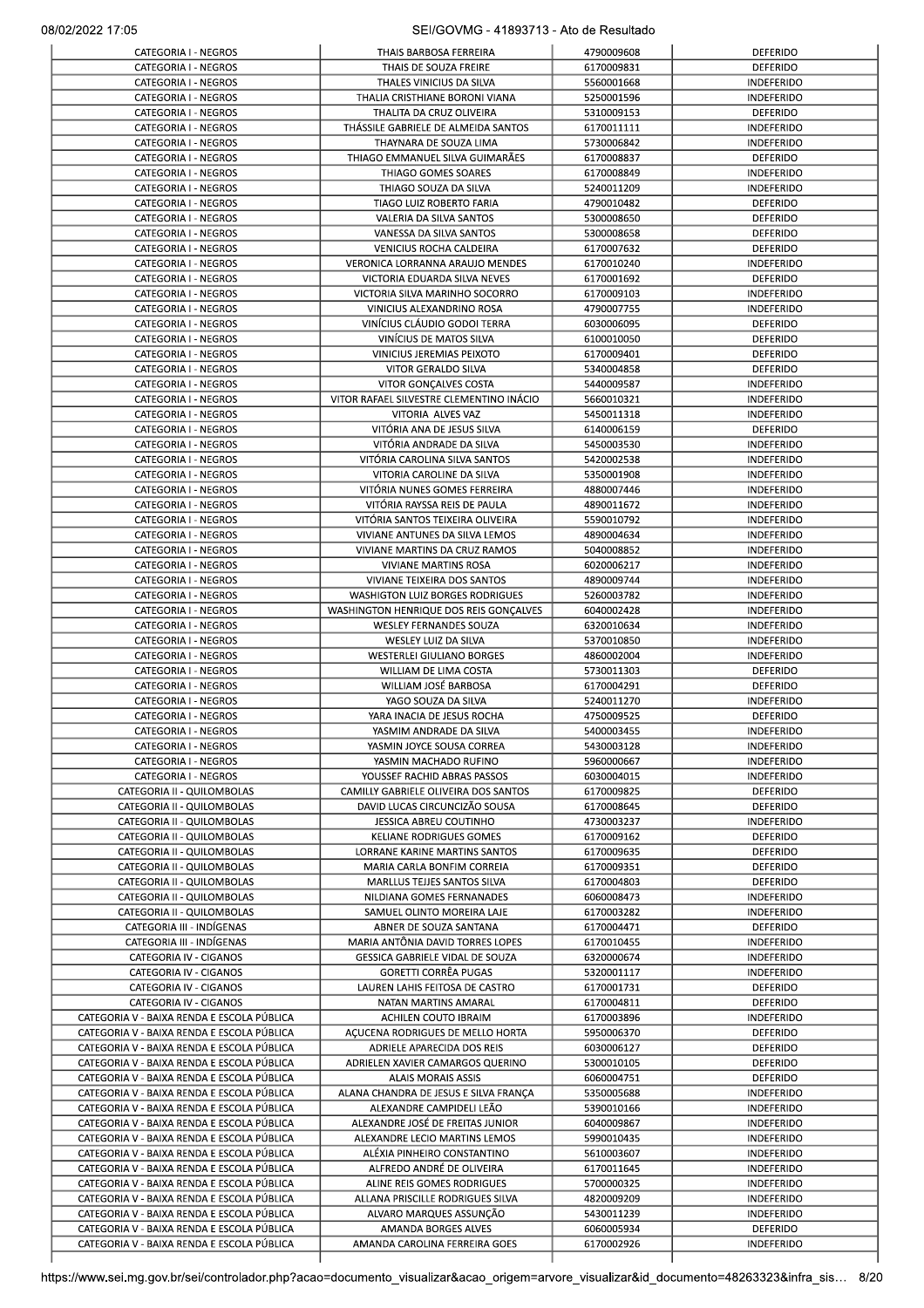| CATEGORIA V - BAIXA RENDA E ESCOLA PÚBLICA                                               | AMANDA DE OLIVEIRA BARROSO                                     | 5310004896               | <b>DEFERIDO</b>                      |
|------------------------------------------------------------------------------------------|----------------------------------------------------------------|--------------------------|--------------------------------------|
|                                                                                          | AMANDA ROSA SILVA                                              | 6180011554               | DEFERIDO                             |
| CATEGORIA V - BAIXA RENDA E ESCOLA PÚBLICA<br>CATEGORIA V - BAIXA RENDA E ESCOLA PÚBLICA | ANA BEATRIZ DOS SANTOS ALVES<br>ANA BEATRIZ FERREIRA GARAVELLO | 5770006133<br>6170005030 | <b>INDEFERIDO</b><br><b>DEFERIDO</b> |
| CATEGORIA V - BAIXA RENDA E ESCOLA PÚBLICA                                               | ANA CAROLINA DOMINGUES MENDES                                  | 6170008842               | DEFERIDO                             |
| CATEGORIA V - BAIXA RENDA E ESCOLA PÚBLICA                                               | ANA CAROLINA LEONEL OLIVEIRA                                   | 5260004692               | INDEFERIDO                           |
| CATEGORIA V - BAIXA RENDA E ESCOLA PÚBLICA                                               | ANA CAROLINA MACIEL DE CARVALHO                                | 5340002073               | INDEFERIDO                           |
| CATEGORIA V - BAIXA RENDA E ESCOLA PÚBLICA                                               | ANA CAROLINA VIEIRA DOS SANTOS                                 | 4800007579               | <b>DEFERIDO</b>                      |
| CATEGORIA V - BAIXA RENDA E ESCOLA PÚBLICA                                               | ANA CAROLINE DOS SANTOS ALVES                                  | 5840006004               | <b>INDEFERIDO</b>                    |
| CATEGORIA V - BAIXA RENDA E ESCOLA PÚBLICA                                               | ANA CAROLINE GONÇALVES DA SILVA                                | 6180011100               | DEFERIDO                             |
| CATEGORIA V - BAIXA RENDA E ESCOLA PÚBLICA                                               | ANA CLARA DA CUNHA<br>ANA CLARA DE ASSIS OLIVEIRA              | 6170009585<br>5450007768 | <b>DEFERIDO</b>                      |
| CATEGORIA V - BAIXA RENDA E ESCOLA PÚBLICA<br>CATEGORIA V - BAIXA RENDA E ESCOLA PÚBLICA | ANA CLARA DE CASTRO OLIVEIRA                                   | 6170003493               | DEFERIDO<br><b>INDEFERIDO</b>        |
| CATEGORIA V - BAIXA RENDA E ESCOLA PÚBLICA                                               | ANA CLARA FERREIRA                                             | 6180010337               | INDEFERIDO                           |
| CATEGORIA V - BAIXA RENDA E ESCOLA PÚBLICA                                               | ANA CLARA FERREIRA BATISTA                                     | 6170011301               | DEFERIDO                             |
| CATEGORIA V - BAIXA RENDA E ESCOLA PÚBLICA                                               | ANA CLARA GONÇALVES RAMOS                                      | 6170010521               | <b>DEFERIDO</b>                      |
| CATEGORIA V - BAIXA RENDA E ESCOLA PÚBLICA                                               | ANA CLARA OLIVEIRA QUIRINO PROTO                               | 6170003077               | <b>INDEFERIDO</b>                    |
| CATEGORIA V - BAIXA RENDA E ESCOLA PÚBLICA                                               | ANA FLAVIA CRISTIANE MELHORINI ALVES                           | 5950010479               | DEFERIDO                             |
| CATEGORIA V - BAIXA RENDA E ESCOLA PÚBLICA                                               | ANA JULIA CARVALHO BIE                                         | 5310010243               | DEFERIDO                             |
| CATEGORIA V - BAIXA RENDA E ESCOLA PÚBLICA                                               | ANA LAURA PINTO DE OLIVEIRA COSTA                              | 6170003772               | <b>DEFERIDO</b>                      |
| CATEGORIA V - BAIXA RENDA E ESCOLA PÚBLICA                                               | ANA LETICIA DOS SANTOS                                         | 6170000428               | <b>DEFERIDO</b>                      |
| CATEGORIA V - BAIXA RENDA E ESCOLA PÚBLICA                                               | ANA LÍVIA BORGES TEIXEIRA                                      | 6020010543               | <b>DEFERIDO</b>                      |
| CATEGORIA V - BAIXA RENDA E ESCOLA PÚBLICA<br>CATEGORIA V - BAIXA RENDA E ESCOLA PÚBLICA | ANA LUISA APARECIDA DA SILVA<br>ANA LUISA SUQUENO              | 5960006951<br>6170010766 | <b>DEFERIDO</b><br>DEFERIDO          |
| CATEGORIA V - BAIXA RENDA E ESCOLA PÚBLICA                                               | ANA LUIZA MIRANDA MARIANO                                      | 5300005839               | <b>INDEFERIDO</b>                    |
| CATEGORIA V - BAIXA RENDA E ESCOLA PÚBLICA                                               | ANA LUIZA SANTOS                                               | 5340007109               | <b>INDEFERIDO</b>                    |
| CATEGORIA V - BAIXA RENDA E ESCOLA PÚBLICA                                               | ANA LUIZA SILVA DE LIMA                                        | 6250002395               | <b>INDEFERIDO</b>                    |
| CATEGORIA V - BAIXA RENDA E ESCOLA PÚBLICA                                               | ANA LUIZA SODRE SANTOS                                         | 5350008000               | <b>DEFERIDO</b>                      |
| CATEGORIA V - BAIXA RENDA E ESCOLA PÚBLICA                                               | ANA PAULA DA SILVA LEMOS                                       | 6170009967               | DEFERIDO                             |
| CATEGORIA V - BAIXA RENDA E ESCOLA PÚBLICA                                               | ANA PAULA DE FIGUEIREDO GREGÓRIO                               | 6320004045               | <b>INDEFERIDO</b>                    |
| CATEGORIA V - BAIXA RENDA E ESCOLA PÚBLICA                                               | ANA PAULA FLORENCIO                                            | 5550011590               | <b>INDEFERIDO</b>                    |
| CATEGORIA V - BAIXA RENDA E ESCOLA PÚBLICA                                               | ANA PAULA LEBRÃO SANTANA                                       | 6170008217               | <b>DEFERIDO</b>                      |
| CATEGORIA V - BAIXA RENDA E ESCOLA PÚBLICA                                               | ANA PAULA MARQUES FERREIRA SILVA                               | 6030011156               | <b>INDEFERIDO</b>                    |
| CATEGORIA V - BAIXA RENDA E ESCOLA PÚBLICA                                               | ANA RAFAE OLIVEIRA                                             | 6080010909               | INDEFERIDO                           |
| CATEGORIA V - BAIXA RENDA E ESCOLA PÚBLICA<br>CATEGORIA V - BAIXA RENDA E ESCOLA PÚBLICA | ANALUZ DA SILVA MACHADO<br>ANDRÉ OPENHEIMER DE SOUZA           | 6170011160<br>6170006384 | DEFERIDO<br>DEFERIDO                 |
| CATEGORIA V - BAIXA RENDA E ESCOLA PÚBLICA                                               | ANDREA DA COSTA CIPRIANO                                       | 5130002978               | <b>DEFERIDO</b>                      |
| CATEGORIA V - BAIXA RENDA E ESCOLA PÚBLICA                                               | ANDREIA SILVA LACERDA                                          | 5030001387               | <b>INDEFERIDO</b>                    |
| CATEGORIA V - BAIXA RENDA E ESCOLA PÚBLICA                                               | ANDREIA SILVA REIS                                             | 6170007730               | DEFERIDO                             |
| CATEGORIA V - BAIXA RENDA E ESCOLA PÚBLICA                                               | ANDRESSA COSTA NUNES                                           | 5960011462               | <b>DEFERIDO</b>                      |
| CATEGORIA V - BAIXA RENDA E ESCOLA PÚBLICA                                               | ANDRESSA KAROLINY LEITE CORREIA                                | 5730005905               | <b>DEFERIDO</b>                      |
| CATEGORIA V - BAIXA RENDA E ESCOLA PÚBLICA                                               | ANGÉLICA DE SOUSA                                              | 5510008009               | <b>DEFERIDO</b>                      |
| CATEGORIA V - BAIXA RENDA E ESCOLA PÚBLICA                                               | ANGELICA MELLO DA SILVA                                        | 5190006641               | <b>DEFERIDO</b>                      |
| CATEGORIA V - BAIXA RENDA E ESCOLA PÚBLICA                                               | ANNA BARBARA OLIVEIRA MOREIRA                                  | 5450008720               | <b>DEFERIDO</b>                      |
| CATEGORIA V - BAIXA RENDA E ESCOLA PÚBLICA                                               | ANNA CLARA FERNANDES RODRIGUES DOS<br>SANTOS                   | 5310005095               | <b>DEFERIDO</b>                      |
| CATEGORIA V - BAIXA RENDA E ESCOLA PÚBLICA                                               | ANNA JULIA SANTOS FERNANDES                                    | 6170010918               | <b>DEFERIDO</b>                      |
| CATEGORIA V - BAIXA RENDA E ESCOLA PÚBLICA                                               | ANNA LUIZA LOPES NEIVA                                         | 6170010082               | DEFERIDO                             |
| CATEGORIA V - BAIXA RENDA E ESCOLA PÚBLICA                                               | ANNA NIKELLY RIBEIRO CARRIJO                                   | 6170001593               | <b>INDEFERIDO</b>                    |
| CATEGORIA V - BAIXA RENDA E ESCOLA PÚBLICA                                               | ARIANE VITÓRIA ALVES DE OLIVEIRA                               | 6280010181               | DEFERIDO                             |
| CATEGORIA V - BAIXA RENDA E ESCOLA PÚBLICA                                               | ARLINDO LUIS FERREIRA                                          | 5040011495               | <b>DEFERIDO</b>                      |
| CATEGORIA V - BAIXA RENDA E ESCOLA PÚBLICA                                               | ARTUR HENRIQUE DA COSTA ARAÚJO PINTO                           | 6320011135               | DEFERIDO                             |
| CATEGORIA V - BAIXA RENDA E ESCOLA PÚBLICA                                               | AUGUSTO PERES DE SOUSA                                         | 6170006585               | <b>DEFERIDO</b>                      |
| CATEGORIA V - BAIXA RENDA E ESCOLA PÚBLICA<br>CATEGORIA V - BAIXA RENDA E ESCOLA PÚBLICA | AURORA GIANASI ALMEIDA<br>AYANE CRISTINA ALVES FERNANDES       | 6170008584<br>5310009200 | DEFERIDO<br><b>DEFERIDO</b>          |
| CATEGORIA V - BAIXA RENDA E ESCOLA PÚBLICA                                               | BÁRBARA APARECIDA FERREIRA BIBIANO                             | 6170008460               | <b>INDEFERIDO</b>                    |
| CATEGORIA V - BAIXA RENDA E ESCOLA PÚBLICA                                               | BÁRBARA BERNARDES GOMES                                        | 6170003105               | <b>DEFERIDO</b>                      |
| CATEGORIA V - BAIXA RENDA E ESCOLA PÚBLICA                                               | BARBARA CAETANO DE PAULA                                       | 6180002291               | <b>INDEFERIDO</b>                    |
| CATEGORIA V - BAIXA RENDA E ESCOLA PÚBLICA                                               | BÁRBARA DANIELE SANTIAGO LIMA                                  | 6170010226               | <b>DEFERIDO</b>                      |
| CATEGORIA V - BAIXA RENDA E ESCOLA PÚBLICA                                               | BÁRBARA DOMINGUES RESENDE                                      | 5330010341               | DEFERIDO                             |
| CATEGORIA V - BAIXA RENDA E ESCOLA PÚBLICA                                               | BARBARA STEFANY TEIXEIRA DA COSTA                              | 5830007280               | INDEFERIDO                           |
| CATEGORIA V - BAIXA RENDA E ESCOLA PÚBLICA                                               | BEATRIZ DA SILVA SANTANNA                                      | 5450011315               | DEFERIDO                             |
| CATEGORIA V - BAIXA RENDA E ESCOLA PÚBLICA                                               | BEATRIZ FERREIRA PEIXOTO                                       | 6170010134               | <b>INDEFERIDO</b>                    |
| CATEGORIA V - BAIXA RENDA E ESCOLA PÚBLICA                                               | BEATRIZ MARQUES PEREIRA                                        | 4750005347               | DEFERIDO                             |
| CATEGORIA V - BAIXA RENDA E ESCOLA PÚBLICA<br>CATEGORIA V - BAIXA RENDA E ESCOLA PÚBLICA | BEATRIZ MOREIRA MARTINS<br>BIANCA CAROLINA GOMES CABRAL        | 6170008207<br>5910003726 | DEFERIDO<br><b>INDEFERIDO</b>        |
| CATEGORIA V - BAIXA RENDA E ESCOLA PÚBLICA                                               | BIANCA CAROLINE DE OLIVEIRA COSTA                              | 6030009413               | <b>DEFERIDO</b>                      |
| CATEGORIA V - BAIXA RENDA E ESCOLA PÚBLICA                                               | <b>BIANCA CRISTINA SILVA</b>                                   | 6170011095               | <b>DEFERIDO</b>                      |
| CATEGORIA V - BAIXA RENDA E ESCOLA PÚBLICA                                               | LORENZO SOUZA                                                  | 5350010449               | <b>INDEFERIDO</b>                    |
| CATEGORIA V - BAIXA RENDA E ESCOLA PÚBLICA                                               | <b>BRENA MEDEIROS LOPES</b>                                    | 6170010229               | DEFERIDO                             |
| CATEGORIA V - BAIXA RENDA E ESCOLA PÚBLICA                                               | BRENDA APARECIDA VILELA NASCIMENTO                             | 6170004636               | DEFERIDO                             |
| CATEGORIA V - BAIXA RENDA E ESCOLA PÚBLICA                                               | BRENDA DANIELLE ALVES                                          | 5350004353               | DEFERIDO                             |
| CATEGORIA V - BAIXA RENDA E ESCOLA PÚBLICA                                               | BRENDA DE OLIVEIRA NOGUEIRA                                    | 6170005697               | <b>INDEFERIDO</b>                    |
| CATEGORIA V - BAIXA RENDA E ESCOLA PÚBLICA                                               | BRENDA ÉLLEN FERREIRA OLIVEIRA                                 | 5960001466               | INDEFERIDO                           |
| CATEGORIA V - BAIXA RENDA E ESCOLA PÚBLICA                                               | BRENDA ROBERTA PEREIRA                                         | 5990009691               | <b>DEFERIDO</b>                      |
| CATEGORIA V - BAIXA RENDA E ESCOLA PÚBLICA<br>CATEGORIA V - BAIXA RENDA E ESCOLA PÚBLICA | BRENO ABRAAO AVILA VILELA<br>BRENO HENRIQUE ANDRADE SUHADOLNIK | 6170007050<br>6170011665 | <b>DEFERIDO</b><br><b>INDEFERIDO</b> |
| CATEGORIA V - BAIXA RENDA E ESCOLA PÚBLICA                                               | BRENO JOSE DA SILVA                                            | 6170009108               | INDEFERIDO                           |
|                                                                                          | BRUNA APARECIDA DOS SANTOS LIMA                                | 5950002123               | INDEFERIDO                           |
| CATEGORIA V - BAIXA RENDA E ESCOLA PÚBLICA                                               |                                                                | 6100006798               | <b>INDEFERIDO</b>                    |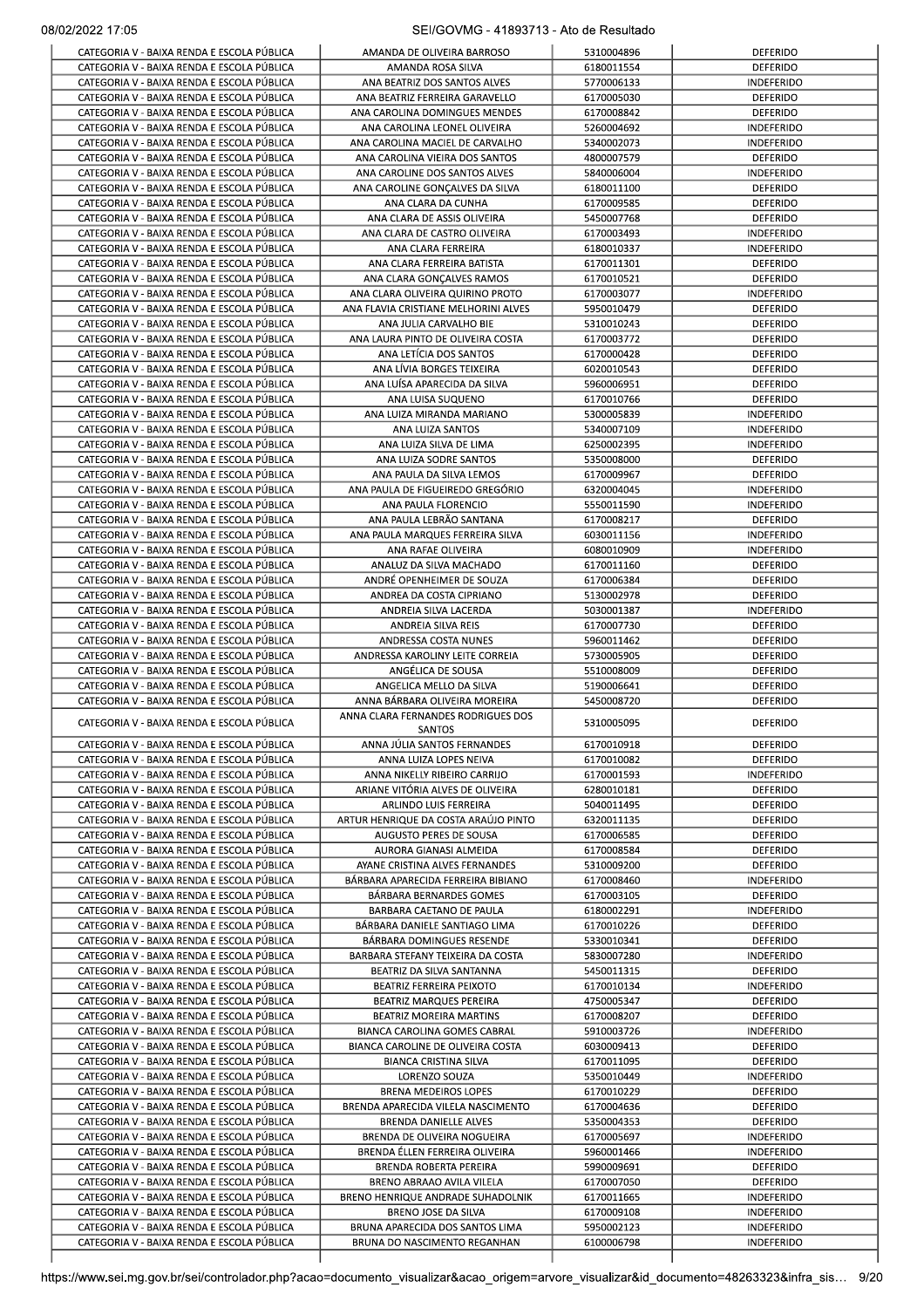|                                                                                          | BRUNA EVELYN RIBEIRO SILVA                                             | 6170003450               | <b>DEFERIDO</b>                        |
|------------------------------------------------------------------------------------------|------------------------------------------------------------------------|--------------------------|----------------------------------------|
| CATEGORIA V - BAIXA RENDA E ESCOLA PÚBLICA<br>CATEGORIA V - BAIXA RENDA E ESCOLA PÚBLICA | BRUNA FONTES SIMÕES<br>BRUNA JAYNE RODRIGUES CARDOSO                   | 5350006259<br>6170009293 | <b>INDEFERIDO</b><br><b>DEFERIDO</b>   |
| CATEGORIA V - BAIXA RENDA E ESCOLA PÚBLICA                                               | <b>BRUNA TEIXEIRA DUARTE</b>                                           | 5960000277               | DEFERIDO                               |
| CATEGORIA V - BAIXA RENDA E ESCOLA PÚBLICA                                               | <b>BRUNA VITORIA RIBEIRO</b>                                           | 5260007368               | DEFERIDO                               |
| CATEGORIA V - BAIXA RENDA E ESCOLA PÚBLICA                                               | BRUNO ADAO ALVES DA SILVA                                              | 6170008139<br>6170002320 | DEFERIDO                               |
| CATEGORIA V - BAIXA RENDA E ESCOLA PÚBLICA<br>CATEGORIA V - BAIXA RENDA E ESCOLA PÚBLICA | BRUNO ALVES DE OLIVEIRA FERNANDES<br>BRUNO ISRAEL DOS REIS DOMINGOS    | 6170004498               | <b>INDEFERIDO</b><br><b>DEFERIDO</b>   |
| CATEGORIA V - BAIXA RENDA E ESCOLA PÚBLICA                                               | <b>BRUNO MELO RODRIGUES</b>                                            | 6020005193               | <b>INDEFERIDO</b>                      |
| CATEGORIA V - BAIXA RENDA E ESCOLA PÚBLICA                                               | <b>BRUNO RODR SILVA</b>                                                | 5570001622               | <b>INDEFERIDO</b>                      |
| CATEGORIA V - BAIXA RENDA E ESCOLA PÚBLICA                                               | <b>BRUNO SEVERINO REZENDE</b>                                          | 6170010412               | <b>DEFERIDO</b>                        |
| CATEGORIA V - BAIXA RENDA E ESCOLA PÚBLICA                                               | CAIO AZEVEDO CACCIARI FERRACIN                                         | 5790010074<br>6170008816 | <b>DEFERIDO</b>                        |
| CATEGORIA V - BAIXA RENDA E ESCOLA PÚBLICA<br>CATEGORIA V - BAIXA RENDA E ESCOLA PÚBLICA | CAIO LUIZ NAZAR CUNHA<br>CAIO SOUZA E SILVA                            | 5310009688               | <b>DEFERIDO</b><br>DEFERIDO            |
| CATEGORIA V - BAIXA RENDA E ESCOLA PÚBLICA                                               | CAMILA BRANDÃO PEREIRA SILVA                                           | 4750009605               | INDEFERIDO                             |
| CATEGORIA V - BAIXA RENDA E ESCOLA PÚBLICA                                               | CAMILA ESTER SILVEIRA LOPES                                            | 5330010545               | DEFERIDO                               |
| CATEGORIA V - BAIXA RENDA E ESCOLA PÚBLICA                                               | CAMILA LACERDA DO NASCIMENTO                                           | 5590008141               | INDEFERIDO                             |
| CATEGORIA V - BAIXA RENDA E ESCOLA PÚBLICA<br>CATEGORIA V - BAIXA RENDA E ESCOLA PÚBLICA | CAMILA LEANDRA FERREIRA DA SILVA<br>CAMILA OLIVEIRA SÁ RIBEIRO         | 6170011556<br>4750002187 | <b>INDEFERIDO</b><br><b>INDEFERIDO</b> |
| CATEGORIA V - BAIXA RENDA E ESCOLA PÚBLICA                                               | CAMILA SILVEIRA MARTINS                                                | 5350004675               | <b>INDEFERIDO</b>                      |
| CATEGORIA V - BAIXA RENDA E ESCOLA PÚBLICA                                               | CAMILA TAVARES DE SOUZA                                                | 5350011261               | <b>INDEFERIDO</b>                      |
| CATEGORIA V - BAIXA RENDA E ESCOLA PÚBLICA                                               | CAMILA VITÓRIA RODRIGUES                                               | 5950008685               | <b>DEFERIDO</b>                        |
| CATEGORIA V - BAIXA RENDA E ESCOLA PÚBLICA                                               | CAMILY LORRANE DE OLIVEIRA NERES                                       | 6170011450               | <b>DEFERIDO</b>                        |
| CATEGORIA V - BAIXA RENDA E ESCOLA PÚBLICA<br>CATEGORIA V - BAIXA RENDA E ESCOLA PÚBLICA | CANDIDATO COM ANEXO                                                    | 4800002757               | <b>INDEFERIDO</b>                      |
| CATEGORIA V - BAIXA RENDA E ESCOLA PÚBLICA                                               | CARLA APARECIDA VAZ DE LIMA<br>CARLOS AFONSO MESSIAS DE JESUS SANTOS   | 5960005250<br>6070011070 | INDEFERIDO<br>DEFERIDO                 |
| CATEGORIA V - BAIXA RENDA E ESCOLA PÚBLICA                                               | CARLOS CESAR DE SOUZA FERREIRA                                         | 5340007975               | <b>INDEFERIDO</b>                      |
| CATEGORIA V - BAIXA RENDA E ESCOLA PÚBLICA                                               | CARLOS DANIEL DOS SANTOS NEVES                                         | 6170009152               | DEFERIDO                               |
| CATEGORIA V - BAIXA RENDA E ESCOLA PÚBLICA                                               | CARLOS EDUARDO DA SILVA                                                | 6170010290               | <b>DEFERIDO</b>                        |
| CATEGORIA V - BAIXA RENDA E ESCOLA PÚBLICA                                               | CARLOS JUNIOR RIBEIRO PEREIRA DA SILVA                                 | 5350000955               | <b>INDEFERIDO</b>                      |
| CATEGORIA V - BAIXA RENDA E ESCOLA PÚBLICA<br>CATEGORIA V - BAIXA RENDA E ESCOLA PÚBLICA | CARLOS ROBERTO CARDOSO<br>CARMEM HELENA DOS SANTOS SOUZA SILVA         | 5360009893<br>6150008001 | DEFERIDO<br><b>INDEFERIDO</b>          |
| CATEGORIA V - BAIXA RENDA E ESCOLA PÚBLICA                                               | CAROLINA DA SILVA MAGALHÃES                                            | 6050000178               | <b>INDEFERIDO</b>                      |
| CATEGORIA V - BAIXA RENDA E ESCOLA PÚBLICA                                               | CAROLINA LIMA DE PAOLI BAIÃO                                           | 4730010791               | DEFERIDO                               |
| CATEGORIA V - BAIXA RENDA E ESCOLA PÚBLICA                                               | CAROLINA MARIANO DE OLIVEIRA                                           | 6060004263               | <b>INDEFERIDO</b>                      |
| CATEGORIA V - BAIXA RENDA E ESCOLA PÚBLICA                                               | CAROLINA MARTINS AMÂNCIO DE ARAÚJO                                     | 6170011628               | DEFERIDO                               |
| CATEGORIA V - BAIXA RENDA E ESCOLA PÚBLICA<br>CATEGORIA V - BAIXA RENDA E ESCOLA PÚBLICA | CAROLINE PASCINI GUERRA ANDRADE<br>CAROLINE SANTANA SILVA              | 6170010855<br>5700003025 | DEFERIDO<br><b>DEFERIDO</b>            |
| CATEGORIA V - BAIXA RENDA E ESCOLA PÚBLICA                                               | CINTHIA VITORIA SANTOS DA SILVA                                        | 6170003883               | <b>INDEFERIDO</b>                      |
| CATEGORIA V - BAIXA RENDA E ESCOLA PÚBLICA                                               | CINTIA CARLA DA SILVA                                                  | 5040001246               | <b>INDEFERIDO</b>                      |
| CATEGORIA V - BAIXA RENDA E ESCOLA PÚBLICA                                               | <b>CLARA RODRIGUES LOPES</b>                                           | 5210000718               | <b>INDEFERIDO</b>                      |
| CATEGORIA V - BAIXA RENDA E ESCOLA PÚBLICA<br>CATEGORIA V - BAIXA RENDA E ESCOLA PÚBLICA | CLARA VILAÇA ALVES                                                     | 6170008176<br>5300010678 | <b>DEFERIDO</b>                        |
| CATEGORIA V - BAIXA RENDA E ESCOLA PÚBLICA                                               | CLAUDIA MARIA DA SILVA DIAS<br><b>CLAUDIA RAUPP MARTINS</b>            | 6170010020               | DEFERIDO<br>DEFERIDO                   |
| CATEGORIA V - BAIXA RENDA E ESCOLA PÚBLICA                                               | CLAUDIO JOSÉ SANTOS DE ARAÚJO                                          | 6320005289               | <b>INDEFERIDO</b>                      |
| CATEGORIA V - BAIXA RENDA E ESCOLA PÚBLICA                                               | <b>CLISTHENIS BETTI</b>                                                | 6250005718               | <b>INDEFERIDO</b>                      |
| CATEGORIA V - BAIXA RENDA E ESCOLA PÚBLICA                                               | CRISTHIAN BARBOSA SILVA                                                | 4880000698               | <b>INDEFERIDO</b>                      |
| CATEGORIA V - BAIXA RENDA E ESCOLA PÚBLICA<br>CATEGORIA V - BAIXA RENDA E ESCOLA PÚBLICA | CRISTIANE AMARO DA SILVA SEVERINO<br><b>CRISTIANE CINTIA FERNANDES</b> | 6280009797<br>6060007911 | DEFERIDO<br>DEFERIDO                   |
| CATEGORIA V - BAIXA RENDA E ESCOLA PÚBLICA                                               | DADIELYS DE JESUS MARCELIANO                                           | 5300008993               | <b>DEFERIDO</b>                        |
| CATEGORIA V - BAIXA RENDA E ESCOLA PÚBLICA                                               | DÁFNE RAMOS GONÇALVES                                                  | 6170009022               | <b>DEFERIDO</b>                        |
| CATEGORIA V - BAIXA RENDA E ESCOLA PÚBLICA                                               | DAIANA APARECIDA DE OLIVEIRA                                           | 6180011229               | <b>INDEFERIDO</b>                      |
| CATEGORIA V - BAIXA RENDA E ESCOLA PÚBLICA<br>CATEGORIA V - BAIXA RENDA E ESCOLA PÚBLICA | DALTON OLIVEIRA SANTANA<br>DAMAYLLA BLANCH MONDIM LIMA                 | 5730006395<br>6070002917 | <b>INDEFERIDO</b><br><b>INDEFERIDO</b> |
| CATEGORIA V - BAIXA RENDA E ESCOLA PÚBLICA                                               | DAMIANA APARECIDA LORENZETTO ALVES                                     | 5380011563               | <b>INDEFERIDO</b>                      |
| CATEGORIA V - BAIXA RENDA E ESCOLA PÚBLICA                                               | DANDARA CORRÊA SILVA                                                   | 6170007235               | DEFERIDO                               |
| CATEGORIA V - BAIXA RENDA E ESCOLA PÚBLICA                                               | DANIELE ASTOLFO DE CARVALHO                                            | 6180007136               | DEFERIDO                               |
| CATEGORIA V - BAIXA RENDA E ESCOLA PÚBLICA                                               | DANIELE CAMPOS GOMES                                                   | 6170009270               | DEFERIDO                               |
| CATEGORIA V - BAIXA RENDA E ESCOLA PÚBLICA<br>CATEGORIA V - BAIXA RENDA E ESCOLA PÚBLICA | DANIELE CRISTINE OLIVEIRA MARQUES<br>DANIELE STEFANI RIBEIRO           | 6170001205<br>5450006801 | <b>INDEFERIDO</b><br><b>DEFERIDO</b>   |
| CATEGORIA V - BAIXA RENDA E ESCOLA PÚBLICA                                               | DANIELLE EMILIA DA SILVA MESSIAS                                       | 6190000635               | <b>INDEFERIDO</b>                      |
| CATEGORIA V - BAIXA RENDA E ESCOLA PÚBLICA                                               | DANIELLE GODOI DE LIMA                                                 | 6020003563               | <b>INDEFERIDO</b>                      |
| CATEGORIA V - BAIXA RENDA E ESCOLA PÚBLICA                                               | DANIELLE SILVEIRA RESENDE LIMA                                         | 5290000898               | <b>INDEFERIDO</b>                      |
| CATEGORIA V - BAIXA RENDA E ESCOLA PÚBLICA                                               | DANYELLE REBECA DE AZEVEDO                                             | 6170004400               | DEFERIDO                               |
| CATEGORIA V - BAIXA RENDA E ESCOLA PÚBLICA<br>CATEGORIA V - BAIXA RENDA E ESCOLA PÚBLICA | DARLAN FERREIRA DE JESUS<br>DAVI FAVARATO CARDOSO                      | 5680007628<br>6170010086 | INDEFERIDO<br>DEFERIDO                 |
| CATEGORIA V - BAIXA RENDA E ESCOLA PÚBLICA                                               | DAYANE ELOISA DE MOURA                                                 | 6030004971               | <b>INDEFERIDO</b>                      |
| CATEGORIA V - BAIXA RENDA E ESCOLA PÚBLICA                                               | DÉBORA CAMARGO SOUZA                                                   | 5760005787               | INDEFERIDO                             |
| CATEGORIA V - BAIXA RENDA E ESCOLA PÚBLICA                                               | DÉBORA CARLA GODOI SOUZA                                               | 6200000632               | INDEFERIDO                             |
| CATEGORIA V - BAIXA RENDA E ESCOLA PÚBLICA                                               | DEBORAH DO CARMO PEREIRA                                               | 6170010887               | <b>INDEFERIDO</b>                      |
| CATEGORIA V - BAIXA RENDA E ESCOLA PÚBLICA<br>CATEGORIA V - BAIXA RENDA E ESCOLA PÚBLICA | <b>DENILSON RODRIGUES</b><br>DIEGO SANTOS LIMA                         | 6170011282<br>5730009287 | <b>DEFERIDO</b><br><b>DEFERIDO</b>     |
| CATEGORIA V - BAIXA RENDA E ESCOLA PÚBLICA                                               | DIEINY ROSA DOS SANTOS                                                 | 6200004732               | <b>INDEFERIDO</b>                      |
| CATEGORIA V - BAIXA RENDA E ESCOLA PÚBLICA                                               | <b>EBERT SOARES CALDEIRA</b>                                           | 6170009049               | <b>INDEFERIDO</b>                      |
| CATEGORIA V - BAIXA RENDA E ESCOLA PÚBLICA                                               | ECAREN APARECIDA DE ALVARENGA BEZERRA                                  | 6020010280               | <b>DEFERIDO</b>                        |
| CATEGORIA V - BAIXA RENDA E ESCOLA PÚBLICA                                               | EDIÉLY SILVEIRA DE LIMA                                                | 6170009702               | DEFERIDO                               |
| CATEGORIA V - BAIXA RENDA E ESCOLA PÚBLICA<br>CATEGORIA V - BAIXA RENDA E ESCOLA PÚBLICA | EDILAINE APARECIDA DOS SANTOS<br>EDILAINE CHAVES PIMENTA               | 6190008526<br>6320011630 | DEFERIDO<br><b>DEFERIDO</b>            |
| CATEGORIA V - BAIXA RENDA E ESCOLA PÚBLICA                                               | EDILENE DOMINGOS FELIPE                                                | 4890010209               | <b>INDEFERIDO</b>                      |
| CATEGORIA V - BAIXA RENDA E ESCOLA PÚBLICA                                               | EDSON DONIZETTE DE CARVALHO                                            | 6030003113               | <b>INDEFERIDO</b>                      |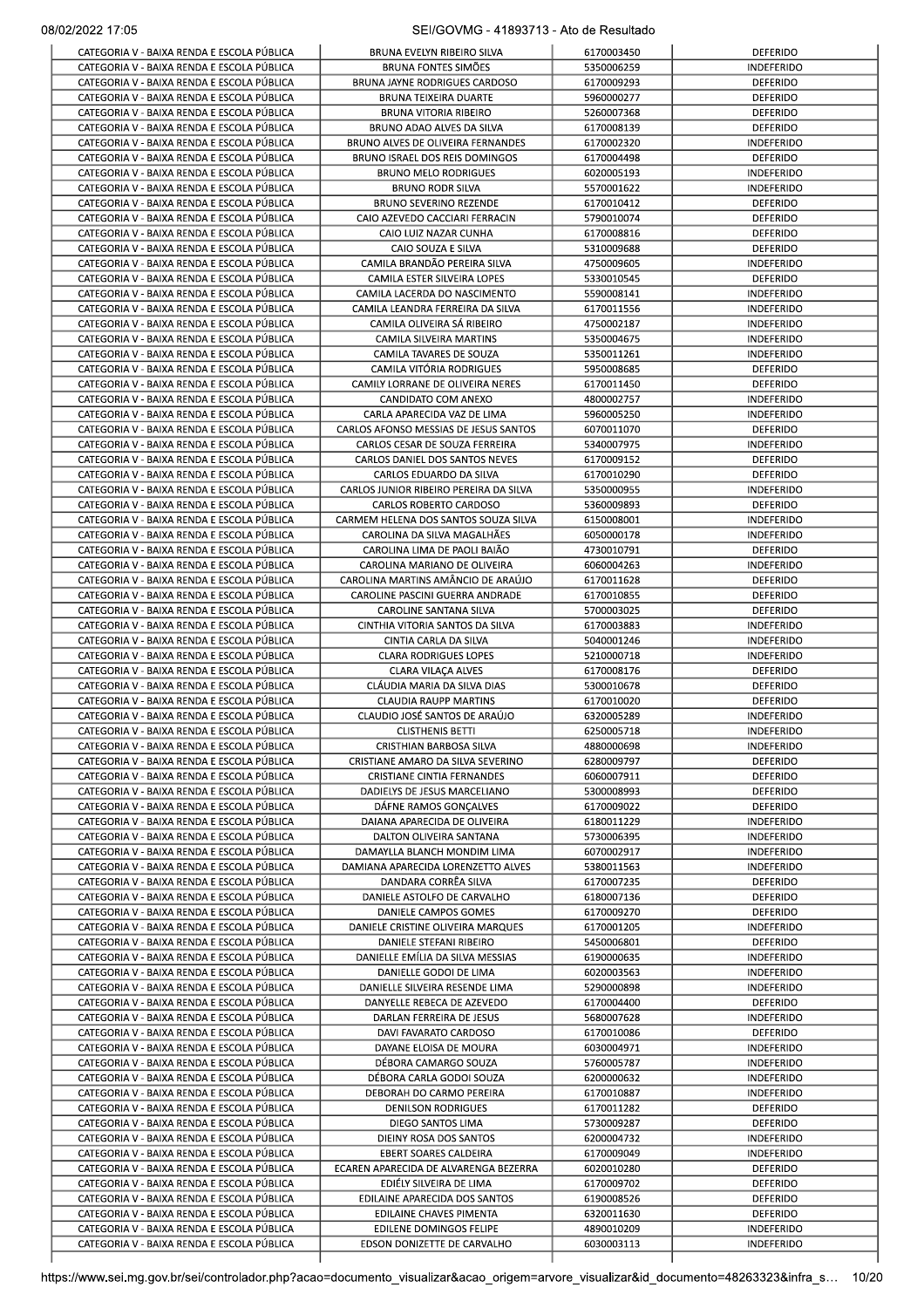|                                                                                          | EDUARDA ARAUJO SOUZA                                                     | 6180005959               | DEFERIDO                             |
|------------------------------------------------------------------------------------------|--------------------------------------------------------------------------|--------------------------|--------------------------------------|
| CATEGORIA V - BAIXA RENDA E ESCOLA PÚBLICA<br>CATEGORIA V - BAIXA RENDA E ESCOLA PÚBLICA | EDUARDA DO CARMO DE MELO<br>EDUARDA GRAZIELE NUNES DOS REIS              | 5450007498<br>6030000947 | <b>INDEFERIDO</b><br>INDEFERIDO      |
| CATEGORIA V - BAIXA RENDA E ESCOLA PÚBLICA                                               | EDUARDO FILIPE CAETANO BENTO                                             | 4790000564               | <b>INDEFERIDO</b>                    |
| CATEGORIA V - BAIXA RENDA E ESCOLA PÚBLICA                                               | EDUARDO RODRIGUES FERREIRA                                               | 6300000406               | DEFERIDO                             |
| CATEGORIA V - BAIXA RENDA E ESCOLA PÚBLICA<br>CATEGORIA V - BAIXA RENDA E ESCOLA PÚBLICA | ELAINE APARECIDA NEVES                                                   | 5030000398               | DEFERIDO                             |
| CATEGORIA V - BAIXA RENDA E ESCOLA PÚBLICA                                               | ELAUANA POLINE MARCHIORE<br>ELERSON ALVES LOURENÇO                       | 6170007357<br>5950001119 | INDEFERIDO<br>DEFERIDO               |
| CATEGORIA V - BAIXA RENDA E ESCOLA PÚBLICA                                               | ELISANGELA ALVES ANDRÉ                                                   | 5770005304               | <b>INDEFERIDO</b>                    |
| CATEGORIA V - BAIXA RENDA E ESCOLA PÚBLICA                                               | ELVIS DA SILVA CUNHA                                                     | 5660007604               | <b>INDEFERIDO</b>                    |
| CATEGORIA V - BAIXA RENDA E ESCOLA PÚBLICA                                               | ELWTON DE OLIVEIRA                                                       | 5130001720               | <b>INDEFERIDO</b>                    |
| CATEGORIA V - BAIXA RENDA E ESCOLA PÚBLICA<br>CATEGORIA V - BAIXA RENDA E ESCOLA PÚBLICA | EMANUEL LADISLAU FERREIRA<br>EMILLY CRISTINA GUALBERTO                   | 6170007262<br>4880010927 | <b>DEFERIDO</b><br><b>DEFERIDO</b>   |
| CATEGORIA V - BAIXA RENDA E ESCOLA PÚBLICA                                               | EMILY ADRIANE DE CASTRO                                                  | 6170001619               | INDEFERIDO                           |
| CATEGORIA V - BAIXA RENDA E ESCOLA PÚBLICA                                               | <b>EMMILY ALVES DE FREITAS</b>                                           | 5510002366               | DEFERIDO                             |
| CATEGORIA V - BAIXA RENDA E ESCOLA PÚBLICA                                               | ESTHELA DIAS DE PAULO                                                    | 6170008877               | DEFERIDO                             |
| CATEGORIA V - BAIXA RENDA E ESCOLA PÚBLICA                                               | ESTHER KAROLAYNE DE JESUS DIAS                                           | 5310005341               | <b>INDEFERIDO</b>                    |
| CATEGORIA V - BAIXA RENDA E ESCOLA PUBLICA<br>CATEGORIA V - BAIXA RENDA E ESCOLA PÚBLICA | ESTHER LOPES DI SPIRITO<br>ETIELE DA SILVA PINHEIRO                      | 6170010135<br>5880002115 | DEFERIDO<br><b>INDEFERIDO</b>        |
| CATEGORIA V - BAIXA RENDA E ESCOLA PÚBLICA                                               | EVA RUT CUEVA RAMOS                                                      | 6170011475               | <b>INDEFERIDO</b>                    |
| CATEGORIA V - BAIXA RENDA E ESCOLA PÚBLICA                                               | <b>FABIANO MAMANI MAMANI</b>                                             | 6020000042               | DEFERIDO                             |
| CATEGORIA V - BAIXA RENDA E ESCOLA PÚBLICA                                               | FABIO NETTO DAS NEVES FILHO                                              | 6020008130               | INDEFERIDO                           |
| CATEGORIA V - BAIXA RENDA E ESCOLA PÚBLICA                                               | FABIULLA ARAUJO DA SILVA                                                 | 6170005079               | <b>DEFERIDO</b>                      |
| CATEGORIA V - BAIXA RENDA E ESCOLA PÚBLICA<br>CATEGORIA V - BAIXA RENDA E ESCOLA PÚBLICA | FABRINI VOMMARO LEITE<br>FELIPE AUGUSTO ALVES                            | 6070006035<br>5450000637 | INDEFERIDO<br>INDEFERIDO             |
| CATEGORIA V - BAIXA RENDA E ESCOLA PÚBLICA                                               | FELIPE INÁCIO DE OLIVEIRA                                                | 5310009731               | <b>INDEFERIDO</b>                    |
| CATEGORIA V - BAIXA RENDA E ESCOLA PÚBLICA                                               | FELIPE TEIXEIRA FERREIRA                                                 | 5950005199               | <b>INDEFERIDO</b>                    |
| CATEGORIA V - BAIXA RENDA E ESCOLA PÚBLICA                                               | FERNANDA CHAVES COSTA                                                    | 5290006534               | <b>INDEFERIDO</b>                    |
| CATEGORIA V - BAIXA RENDA E ESCOLA PÚBLICA                                               | FERNANDA DE CASTRO FONSECA                                               | 6170003760               | DEFERIDO                             |
| CATEGORIA V - BAIXA RENDA E ESCOLA PÚBLICA<br>CATEGORIA V - BAIXA RENDA E ESCOLA PÚBLICA | FERNANDA MARIA BARBOSA DE ALMEIDA<br>FERNANDA MARINA DE BESSA            | 5420003685<br>5350011102 | <b>INDEFERIDO</b><br>DEFERIDO        |
| CATEGORIA V - BAIXA RENDA E ESCOLA PÚBLICA                                               | FERNANDA NAIARA DE DEUS                                                  | 5730000835               | <b>INDEFERIDO</b>                    |
| CATEGORIA V - BAIXA RENDA E ESCOLA PÚBLICA                                               | FERNANDA PATRÍCIA DE SOUSA SILVA                                         | 5520010156               | <b>DEFERIDO</b>                      |
| CATEGORIA V - BAIXA RENDA E ESCOLA PÚBLICA                                               | FERNANDA PEREIRA SILVA P                                                 | 6030000106               | <b>DEFERIDO</b>                      |
| CATEGORIA V - BAIXA RENDA E ESCOLA PÚBLICA                                               | FERNANDA SANTOS FARIA DE CARVALHO                                        | 6170002779               | INDEFERIDO                           |
| CATEGORIA V - BAIXA RENDA E ESCOLA PÚBLICA<br>CATEGORIA V - BAIXA RENDA E ESCOLA PÚBLICA | FERNANDA SILVA FONTENELLE<br>FERNANDO JUVENAL DE SOUSA JUNIOR            | 6170009436<br>5430002143 | <b>INDEFERIDO</b><br>INDEFERIDO      |
| CATEGORIA V - BAIXA RENDA E ESCOLA PÚBLICA                                               | FLÁVIA ARIANE NUNES                                                      | 4720006630               | DEFERIDO                             |
| CATEGORIA V - BAIXA RENDA E ESCOLA PÚBLICA                                               | FLÁVIA FERREIRA DIAS RAMOS SILVA                                         | 6170002690               | <b>INDEFERIDO</b>                    |
| CATEGORIA V - BAIXA RENDA E ESCOLA PÚBLICA                                               | FLÁVIO CANDIDO DA SILVA                                                  | 6210002486               | INDEFERIDO                           |
| CATEGORIA V - BAIXA RENDA E ESCOLA PÚBLICA                                               | FRANCINE FRANÇA MAIA AMARAL                                              | 6170009822               | <b>INDEFERIDO</b>                    |
| CATEGORIA V - BAIXA RENDA E ESCOLA PÚBLICA<br>CATEGORIA V - BAIXA RENDA E ESCOLA PÚBLICA | <b>GABRIEL ALMEIDA SOUSA</b><br><b>GABRIEL BOTELHO JUNQUEIRA MARTINS</b> | 5920009740<br>5990001163 | <b>DEFERIDO</b><br>DEFERIDO          |
| CATEGORIA V - BAIXA RENDA E ESCOLA PÚBLICA                                               | GABRIEL FELIPE SILVABALDUINO                                             | 5310002500               | <b>INDEFERIDO</b>                    |
| CATEGORIA V - BAIXA RENDA E ESCOLA PÚBLICA                                               | <b>GABRIEL FERREIRA POPE</b>                                             | 6170001930               | <b>INDEFERIDO</b>                    |
| CATEGORIA V - BAIXA RENDA E ESCOLA PÚBLICA                                               | <b>GABRIEL GERALDO DE SOUZA</b>                                          | 5290003925               | <b>INDEFERIDO</b>                    |
| CATEGORIA V - BAIXA RENDA E ESCOLA PÚBLICA<br>CATEGORIA V - BAIXA RENDA E ESCOLA PÚBLICA | GABRIEL GONÇALVES DE MEDEIROS FERREIRA<br>GABRIEL IVO LOMBA DA SILVA     | 5850005931<br>5890003835 | <b>DEFERIDO</b><br>INDEFERIDO        |
| CATEGORIA V - BAIXA RENDA E ESCOLA PÚBLICA                                               | GABRIEL LIMA DA SILVA                                                    | 6170004698               | <b>DEFERIDO</b>                      |
| CATEGORIA V - BAIXA RENDA E ESCOLA PÚBLICA                                               | <b>GABRIEL LIMA MARQUES</b>                                              | 6180001519               | <b>INDEFERIDO</b>                    |
| CATEGORIA V - BAIXA RENDA E ESCOLA PÚBLICA                                               | <b>GABRIEL LUIS COSTA</b>                                                | 6170010089               | <b>DEFERIDO</b>                      |
| CATEGORIA V - BAIXA RENDA E ESCOLA PÚBLICA                                               | <b>GABRIEL MARCOS MOREIRA</b>                                            | 5930005892               | <b>INDEFERIDO</b>                    |
| CATEGORIA V - BAIXA RENDA E ESCOLA PÚBLICA<br>CATEGORIA V - BAIXA RENDA E ESCOLA PÚBLICA | <b>GABRIEL MENDONÇA MENDES</b><br><b>GABRIEL OTAVIO SANTOS</b>           | 6170009143<br>6170002773 | <b>DEFERIDO</b><br><b>DEFERIDO</b>   |
| CATEGORIA V - BAIXA RENDA E ESCOLA PÚBLICA                                               | <b>GABRIEL PEREIRA RAMOS</b>                                             | 6170004570               | DEFERIDO                             |
| CATEGORIA V - BAIXA RENDA E ESCOLA PÚBLICA                                               | GABRIEL RONAL MORALES MAGALHAES                                          | 6170009544               | DEFERIDO                             |
| CATEGORIA V - BAIXA RENDA E ESCOLA PÚBLICA                                               | GABRIEL USTULIN DE OLIVEIRA                                              | 5570008751               | <b>INDEFERIDO</b>                    |
| CATEGORIA V - BAIXA RENDA E ESCOLA PÚBLICA<br>CATEGORIA V - BAIXA RENDA E ESCOLA PÚBLICA | <b>GABRIEL VICTOR QUIRINO OLIVEIRA</b><br><b>GABRIEL VITOR SILVA</b>     | 5960007590<br>5830011099 | DEFERIDO<br><b>DEFERIDO</b>          |
| CATEGORIA V - BAIXA RENDA E ESCOLA PÚBLICA                                               | GABRIEL VITOR VELOSO DE CASTRO                                           | 6040010190               | DEFERIDO                             |
| CATEGORIA V - BAIXA RENDA E ESCOLA PÚBLICA                                               | <b>GABRIELA DA SILVA REIS</b>                                            | 6170011412               | <b>DEFERIDO</b>                      |
| CATEGORIA V - BAIXA RENDA E ESCOLA PÚBLICA                                               | GABRIELA DA SILVA SEVERINO                                               | 6280009830               | <b>DEFERIDO</b>                      |
| CATEGORIA V - BAIXA RENDA E ESCOLA PÚBLICA                                               | <b>GABRIELA MARTINS DA CRUZ</b>                                          | 5510004319               | <b>INDEFERIDO</b>                    |
| CATEGORIA V - BAIXA RENDA E ESCOLA PÚBLICA<br>CATEGORIA V - BAIXA RENDA E ESCOLA PÚBLICA | GABRIELA STEFANY GOMES SILVA<br>GABRIELLA DE CASTRO MACHADO REIS         | 6100011043<br>6170005180 | <b>INDEFERIDO</b><br>DEFERIDO        |
| CATEGORIA V - BAIXA RENDA E ESCOLA PÚBLICA                                               | GABRIELLA ROCHA TEIXEIRA REIS                                            | 5500011357               | DEFERIDO                             |
| CATEGORIA V - BAIXA RENDA E ESCOLA PÚBLICA                                               | <b>GABRIELLA SOARES SILVA</b>                                            | 5500010585               | DEFERIDO                             |
| CATEGORIA V - BAIXA RENDA E ESCOLA PÚBLICA                                               | GABRIELLE FRANCISCA MIRANDA                                              | 4840007196               | <b>INDEFERIDO</b>                    |
| CATEGORIA V - BAIXA RENDA E ESCOLA PÚBLICA                                               | <b>GABRIELLE MAIA SILVA</b>                                              | 5960004036<br>5300007145 | DEFERIDO<br>DEFERIDO                 |
| CATEGORIA V - BAIXA RENDA E ESCOLA PÚBLICA<br>CATEGORIA V - BAIXA RENDA E ESCOLA PÚBLICA | GABRIELLY FERNANDA DE JESUS AZEVEDO<br><b>GABRYEL BORGES ANDRADE</b>     | 6170004096               | DEFERIDO                             |
| CATEGORIA V - BAIXA RENDA E ESCOLA PÚBLICA                                               | <b>GABRYELLA MARTINS MEDEIROS</b>                                        | 5960002000               | <b>INDEFERIDO</b>                    |
| CATEGORIA V - BAIXA RENDA E ESCOLA PÚBLICA                                               | <b>GECICLEYDE BANDEIRA TENORIO</b>                                       | 6170005939               | <b>DEFERIDO</b>                      |
| CATEGORIA V - BAIXA RENDA E ESCOLA PÚBLICA                                               | GEICIÉLLE ARAÚJO ALVES                                                   | 6170008938               | <b>DEFERIDO</b>                      |
| CATEGORIA V - BAIXA RENDA E ESCOLA PÚBLICA<br>CATEGORIA V - BAIXA RENDA E ESCOLA PÚBLICA | <b>GEOVANA ALVES MARTINS</b><br>GEOVANA APARECIDA MEDEIROS SILVA         | 6170001369<br>6020010787 | <b>INDEFERIDO</b><br><b>DEFERIDO</b> |
| CATEGORIA V - BAIXA RENDA E ESCOLA PÚBLICA                                               | GEOVANA APARECIDA SILVA                                                  | 6240002647               | INDEFERIDO                           |
| CATEGORIA V - BAIXA RENDA E ESCOLA PÚBLICA                                               | GEOVANA CAROLINA CAMARGO DA CRUZ                                         | 4900009219               | DEFERIDO                             |
| CATEGORIA V - BAIXA RENDA E ESCOLA PÚBLICA                                               | GEOVANNA COSTA SANTOS                                                    | 6060009602               | DEFERIDO                             |
| CATEGORIA V - BAIXA RENDA E ESCOLA PÚBLICA                                               | GEOVANNA GABRIELY VECCI DE MELO SILVA                                    | 6170002044               | <b>INDEFERIDO</b>                    |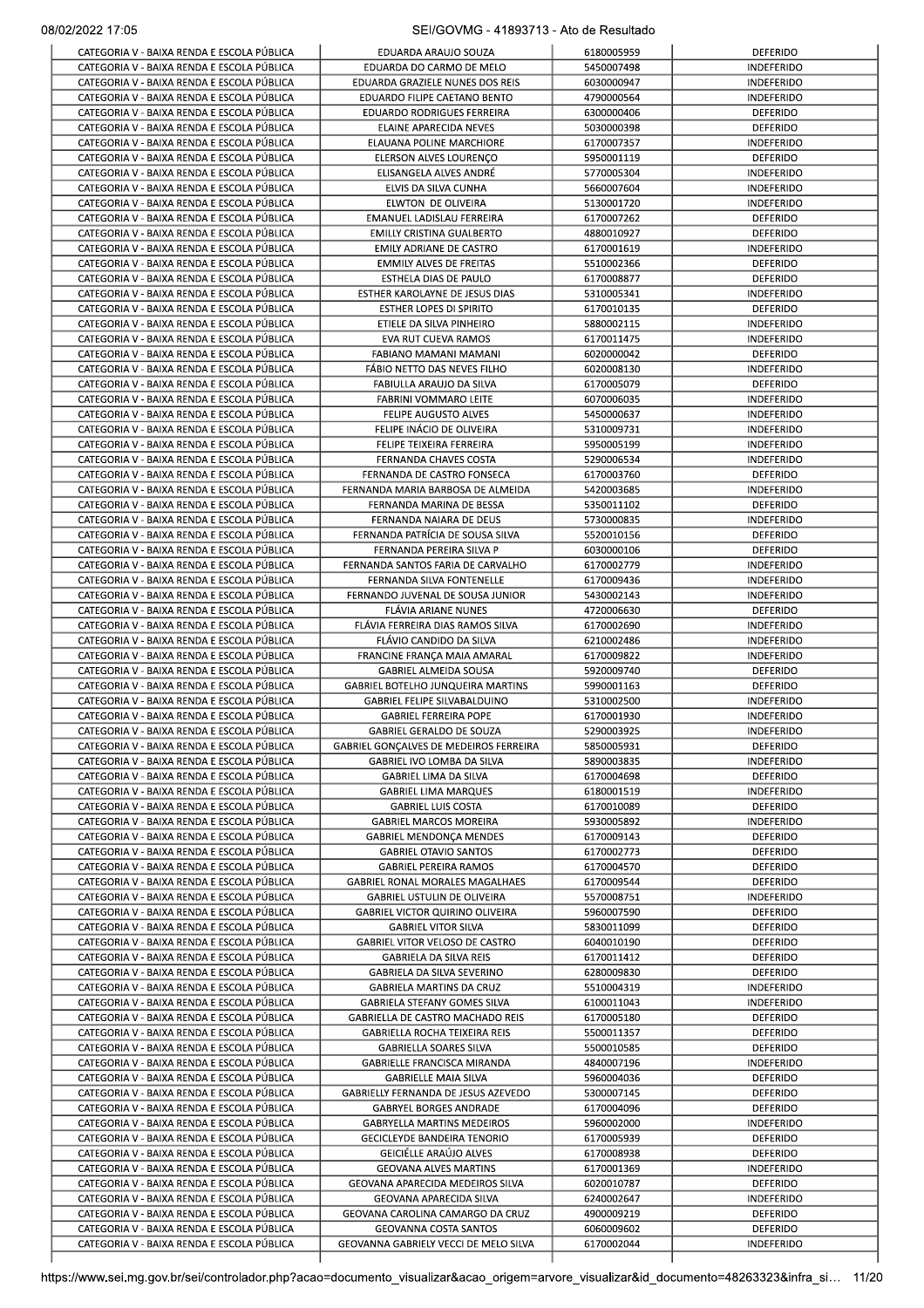| CATEGORIA V - BAIXA RENDA E ESCOLA PÚBLICA                                               | GIL APARECIDO MARIANO FILHO                                       | 6020011325               | <b>INDEFERIDO</b>                      |
|------------------------------------------------------------------------------------------|-------------------------------------------------------------------|--------------------------|----------------------------------------|
| CATEGORIA V - BAIXA RENDA E ESCOLA PÚBLICA                                               | <b>GIOVANA MOUTINHO FERNANDES</b><br>GIOVANNA LIMA DE ANTUNES     | 6170003591<br>6170009993 | DEFERIDO<br><b>DEFERIDO</b>            |
| CATEGORIA V - BAIXA RENDA E ESCOLA PÚBLICA                                               | GIOVANNI AMORIM DA SILVA                                          | 6170001981               | <b>INDEFERIDO</b>                      |
| CATEGORIA V - BAIXA RENDA E ESCOLA PÚBLICA                                               | GIRLENE DA PENHA ROSA PIRES                                       | 5720009513               | <b>INDEFERIDO</b>                      |
| CATEGORIA V - BAIXA RENDA E ESCOLA PÚBLICA                                               | <b>GISELLE PERONI DE OLIVEIRA</b>                                 | 5660006704               | <b>DEFERIDO</b>                        |
| CATEGORIA V - BAIXA RENDA E ESCOLA PÚBLICA<br>CATEGORIA V - BAIXA RENDA E ESCOLA PÚBLICA | GIULIA STEFANI SILVA RODRIGUES<br>GUILHERME DA SILVA DE OLIVEIRA  | 6170003478<br>6170010681 | DEFERIDO<br>DEFERIDO                   |
| CATEGORIA V - BAIXA RENDA E ESCOLA PÚBLICA                                               | GUILHERME DA SILVA PEREIRA                                        | 6030008377               | INDEFERIDO                             |
| CATEGORIA V - BAIXA RENDA E ESCOLA PÚBLICA                                               | GUILHERME HENRIQUE DE SOUZA                                       | 6030011203               | <b>DEFERIDO</b>                        |
| CATEGORIA V - BAIXA RENDA E ESCOLA PÚBLICA                                               | <b>GUILHERME HENRIQUE FERREIRA CORSI</b>                          | 6170008595               | DEFERIDO                               |
| CATEGORIA V - BAIXA RENDA E ESCOLA PÚBLICA                                               | GUILHERME JOSÉ BRAGA DE PAULA                                     | 6170004368               | <b>INDEFERIDO</b>                      |
| CATEGORIA V - BAIXA RENDA E ESCOLA PÚBLICA<br>CATEGORIA V - BAIXA RENDA E ESCOLA PÚBLICA | <b>GUSTAVO BORGES BALIEIRO</b><br>HADRIEL ELIEL DOS SANTOS SÉRGIO | 6170010017<br>4880008457 | <b>INDEFERIDO</b><br><b>DEFERIDO</b>   |
| CATEGORIA V - BAIXA RENDA E ESCOLA PÚBLICA                                               | HEITOR MARCHESE MAYRINK                                           | 6170005480               | DEFERIDO                               |
| CATEGORIA V - BAIXA RENDA E ESCOLA PÚBLICA                                               | HÉLBERT AMARAL NEIVA JÚNIOR                                       | 6170008567               | DEFERIDO                               |
| CATEGORIA V - BAIXA RENDA E ESCOLA PÚBLICA                                               | HELBIANE GUEDES SILVA                                             | 5350007276               | <b>INDEFERIDO</b>                      |
| CATEGORIA V - BAIXA RENDA E ESCOLA PÚBLICA                                               | HELEN DE LIMA DA SILVA                                            | 6170002682               | DEFERIDO                               |
| CATEGORIA V - BAIXA RENDA E ESCOLA PÚBLICA<br>CATEGORIA V - BAIXA RENDA E ESCOLA PÚBLICA | HÉLEN LUIZA DE SÁ                                                 | 6170005641<br>5570011104 | DEFERIDO<br>INDEFERIDO                 |
| CATEGORIA V - BAIXA RENDA E ESCOLA PÚBLICA                                               | HIAGO SIQUEIRA REZENDE<br>HIASMIN GONÇALVES LOPES                 | 5400001168               | <b>INDEFERIDO</b>                      |
| CATEGORIA V - BAIXA RENDA E ESCOLA PÚBLICA                                               | HIGOR HENRIQUE JUNKER JARDIM                                      | 6170010437               | <b>DEFERIDO</b>                        |
| CATEGORIA V - BAIXA RENDA E ESCOLA PÚBLICA                                               | HUGO ALBERTO DE SOUZA                                             | 4760006221               | <b>INDEFERIDO</b>                      |
| CATEGORIA V - BAIXA RENDA E ESCOLA PÚBLICA                                               | HUGO HENRIQUE DOS SANTOS DANTAS                                   | 6170009810               | <b>DEFERIDO</b>                        |
| CATEGORIA V - BAIXA RENDA E ESCOLA PÚBLICA                                               | GUIMARÃES                                                         |                          |                                        |
| CATEGORIA V - BAIXA RENDA E ESCOLA PÚBLICA                                               | IAGO SILVA DO CARMO<br>IASMIM DA SILVA LOPES                      | 6170007457<br>5130008048 | <b>DEFERIDO</b><br>INDEFERIDO          |
| CATEGORIA V - BAIXA RENDA E ESCOLA PÚBLICA                                               | IASMIM MARIA ARAUJO                                               | 5730002155               | <b>DEFERIDO</b>                        |
| CATEGORIA V - BAIXA RENDA E ESCOLA PÚBLICA                                               | IDALINA MARIA DE OLIVEIRA FERREIRA                                | 5310001098               | DEFERIDO                               |
| CATEGORIA V - BAIXA RENDA E ESCOLA PÚBLICA                                               | <b>IGOR DE SOUZA CANDIDO</b>                                      | 6160001150               | DEFERIDO                               |
| CATEGORIA V - BAIXA RENDA E ESCOLA PÚBLICA                                               | <b>IGOR LOURENÇO QUEIROZ</b>                                      | 6170006765               | <b>DEFERIDO</b>                        |
| CATEGORIA V - BAIXA RENDA E ESCOLA PÚBLICA<br>CATEGORIA V - BAIXA RENDA E ESCOLA PÚBLICA | ILAYSA APARECIDA VIEIRA<br>INGRID LUIZA GONTIJO SILVA             | 6030006510<br>6030009357 | <b>INDEFERIDO</b><br><b>INDEFERIDO</b> |
| CATEGORIA V - BAIXA RENDA E ESCOLA PÚBLICA                                               | IOLANDA REGINA DA SILVA                                           | 5550010961               | INDEFERIDO                             |
| CATEGORIA V - BAIXA RENDA E ESCOLA PÚBLICA                                               | IRIS BIANCA SILVA MENDONÇA                                        | 6170002214               | <b>DEFERIDO</b>                        |
| CATEGORIA V - BAIXA RENDA E ESCOLA PÚBLICA                                               | ISABEL CAPELA DA SILVA                                            | 5570000364               | <b>DEFERIDO</b>                        |
| CATEGORIA V - BAIXA RENDA E ESCOLA PÚBLICA                                               | <b>ISABELA AUGUSTA MARTINS</b>                                    | 6100006800               | <b>DEFERIDO</b>                        |
| CATEGORIA V - BAIXA RENDA E ESCOLA PÚBLICA<br>CATEGORIA V - BAIXA RENDA E ESCOLA PÚBLICA | ISABELA CRISTINA PEREIRA<br>ISABELA DA ROCHA JARDIM               | 6170007517<br>6170011278 | DEFERIDO<br><b>DEFERIDO</b>            |
| CATEGORIA V - BAIXA RENDA E ESCOLA PÚBLICA                                               | <b>ISABELA GONTIJO LOPES</b>                                      | 6170006479               | DEFERIDO                               |
| CATEGORIA V - BAIXA RENDA E ESCOLA PÚBLICA                                               | ISABELA HONÓRIO DA SILVA FREITAS                                  | 5940009113               | <b>INDEFERIDO</b>                      |
| CATEGORIA V - BAIXA RENDA E ESCOLA PÚBLICA                                               | ISABELA OLIVEIRA VASCONCELOS                                      | 6170009490               | <b>DEFERIDO</b>                        |
| CATEGORIA V - BAIXA RENDA E ESCOLA PÚBLICA                                               | ISABELE VITORIA HERCULANO CAMPOLINA                               | 5360000768               | <b>INDEFERIDO</b>                      |
| CATEGORIA V - BAIXA RENDA E ESCOLA PÚBLICA                                               | ISABELLA ADELYANNE DE SOUZA CARVALHO                              | 6170010383               | DEFERIDO                               |
| CATEGORIA V - BAIXA RENDA E ESCOLA PÚBLICA<br>CATEGORIA V - BAIXA RENDA E ESCOLA PÚBLICA | <b>ISABELLA SOUZA PIMENTEL</b><br>ISABELLE SOARES DE ALMEIDA      | 4790005389<br>6170011078 | DEFERIDO<br><b>DEFERIDO</b>            |
| CATEGORIA V - BAIXA RENDA E ESCOLA PÚBLICA                                               | <b>ISABELLY RODRIGUES DE SOUZA</b>                                | 6170005594               | <b>DEFERIDO</b>                        |
| CATEGORIA V - BAIXA RENDA E ESCOLA PÚBLICA                                               | <b>ISADORA FERNANDES AMARAL</b>                                   | 5360003941               | <b>DEFERIDO</b>                        |
| CATEGORIA V - BAIXA RENDA E ESCOLA PÚBLICA                                               | <b>ISADORA MOREIRA FREITAS PIMENTA</b>                            | 6170006874               | DEFERIDO                               |
| CATEGORIA V - BAIXA RENDA E ESCOLA PÚBLICA                                               | ISLANDER HENRIQUE DO CARMO SILVA                                  | 5020006685               | <b>INDEFERIDO</b>                      |
| CATEGORIA V - BAIXA RENDA E ESCOLA PÚBLICA<br>CATEGORIA V - BAIXA RENDA E ESCOLA PÚBLICA | ITALO HENRIQUE GAUDENCIO E SILVA<br><b>ITALO RIBEIRO MOREIRA</b>  | 5330005891               | <b>INDEFERIDO</b>                      |
| CATEGORIA V - BAIXA RENDA E ESCOLA PÚBLICA                                               | <b>IURY AMORIM SILVA</b>                                          | 6170005913<br>6030010326 | <b>DEFERIDO</b><br>DEFERIDO            |
| CATEGORIA V - BAIXA RENDA E ESCOLA PÚBLICA                                               | <b>IVYRSON XAVIER OLIVEIRA</b>                                    | 6170010222               | INDEFERIDO                             |
| CATEGORIA V - BAIXA RENDA E ESCOLA PÚBLICA                                               | IZABELA CRISTIANA LOURENÇO DA SILVA                               | 6170008954               | DEFERIDO                               |
| CATEGORIA V - BAIXA RENDA E ESCOLA PÚBLICA                                               | IZABELA CRISTINA SOUZA BATISTA                                    | 5310005871               | <b>DEFERIDO</b>                        |
| CATEGORIA V - BAIXA RENDA E ESCOLA PÚBLICA                                               | IZAIAS AVELAR BALEEIRO DE CARVALHO                                | 6170011500               | DEFERIDO                               |
| CATEGORIA V - BAIXA RENDA E ESCOLA PÚBLICA<br>CATEGORIA V - BAIXA RENDA E ESCOLA PÚBLICA | JACIARA OLIVEIRA DE PAULA<br>JAQUELINE DA SILVA MATOS             | 6060004744<br>6170010782 | <b>INDEFERIDO</b><br>INDEFERIDO        |
| CATEGORIA V - BAIXA RENDA E ESCOLA PÚBLICA                                               | JAQUELINE DOS SANTOS SILVA                                        | 4890007997               | <b>INDEFERIDO</b>                      |
| CATEGORIA V - BAIXA RENDA E ESCOLA PÚBLICA                                               | JEFERSON DA SILVA BARRETO                                         | 6070005919               | DEFERIDO                               |
| CATEGORIA V - BAIXA RENDA E ESCOLA PÚBLICA                                               | JEFFERSON HENRIQUE ALVES FERREIRA                                 | 5740008863               | INDEFERIDO                             |
| CATEGORIA V - BAIXA RENDA E ESCOLA PÚBLICA                                               | JEREMIAS RODRIGUES DE OLIVEIRA                                    | 5550010393               | DEFERIDO                               |
| CATEGORIA V - BAIXA RENDA E ESCOLA PÚBLICA                                               | JESSICA ALVES FERRAZ                                              | 4880011592               | DEFERIDO                               |
| CATEGORIA V - BAIXA RENDA E ESCOLA PÚBLICA<br>CATEGORIA V - BAIXA RENDA E ESCOLA PÚBLICA | JESSICA APARECIDA DE PAULA SOARES<br>JÉSSICA BLENDA FELIPE        | 6050009895<br>5890004203 | INDEFERIDO<br><b>INDEFERIDO</b>        |
| CATEGORIA V - BAIXA RENDA E ESCOLA PÚBLICA                                               | JÉSSICA DE ANDRADE MANHÃES SILVA                                  | 6170007021               | DEFERIDO                               |
| CATEGORIA V - BAIXA RENDA E ESCOLA PÚBLICA                                               | JÉSSICA ELIAS FREITAS SILVA                                       | 6170007665               | DEFERIDO                               |
| CATEGORIA V - BAIXA RENDA E ESCOLA PÚBLICA                                               | JÉSSICA GARCIA TEIXEIRA                                           | 6200009748               | DEFERIDO                               |
| CATEGORIA V - BAIXA RENDA E ESCOLA PÚBLICA                                               | JESSICA NAVARRO TAVARES                                           | 6170005040               | DEFERIDO                               |
| CATEGORIA V - BAIXA RENDA E ESCOLA PÚBLICA                                               | JESSICA OLIVEIRA DE ASSIS                                         | 6170011372               | <b>INDEFERIDO</b>                      |
| CATEGORIA V - BAIXA RENDA E ESCOLA PÚBLICA<br>CATEGORIA V - BAIXA RENDA E ESCOLA PÚBLICA | JOÃO FELIPE DE SOUZA MELO<br>JOAO FRANCISCO FERNANDES AMARAL      | 6110010722<br>5360003944 | DEFERIDO<br>DEFERIDO                   |
| CATEGORIA V - BAIXA RENDA E ESCOLA PÚBLICA                                               | JOÃO LUCAS OLIVEIRA                                               | 6170000505               | <b>INDEFERIDO</b>                      |
| CATEGORIA V - BAIXA RENDA E ESCOLA PÚBLICA                                               | JOÃO MARCOS CORDEIRO DE MACEDO                                    | 5300007157               | DEFERIDO                               |
| CATEGORIA V - BAIXA RENDA E ESCOLA PÚBLICA                                               | JOÃO MARCOS PÁDUA REIS                                            | 6180010235               | <b>INDEFERIDO</b>                      |
| CATEGORIA V - BAIXA RENDA E ESCOLA PÚBLICA                                               | JOÃO PAULO DE SOUZA FERREIRA                                      | 6170009890               | <b>DEFERIDO</b>                        |
| CATEGORIA V - BAIXA RENDA E ESCOLA PÚBLICA                                               | JOÃO PEDRO DA SILVA FLORINDO<br>JOÃO VICTOR LEÃO RIBEIRO          | 6170009692<br>6170002231 | DEFERIDO<br><b>INDEFERIDO</b>          |
| CATEGORIA V - BAIXA RENDA E ESCOLA PÚBLICA                                               |                                                                   |                          |                                        |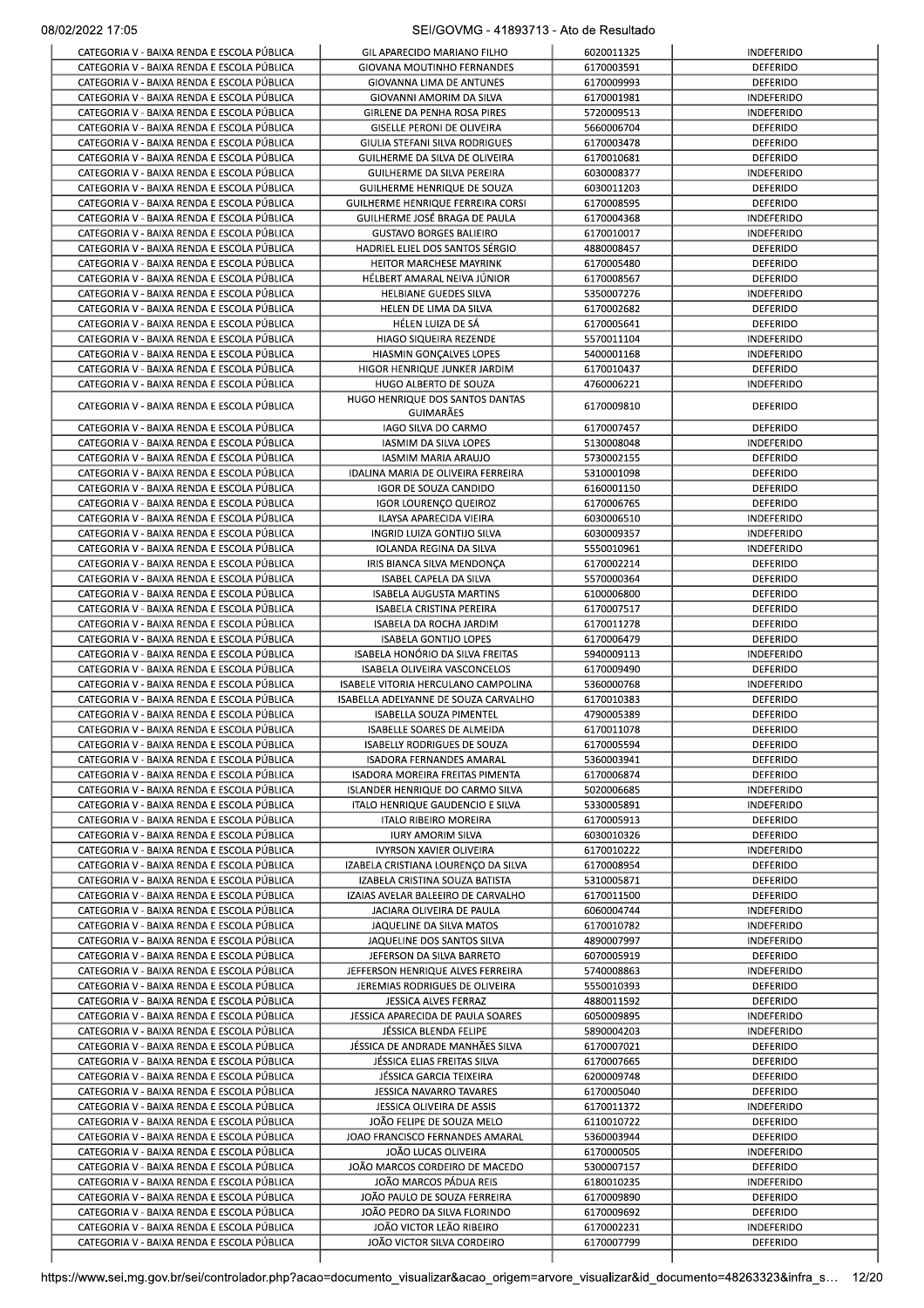|                                                                                          | JOÃO VICTOR SILVA FARCHI                                             | 6210011183               | <b>DEFERIDO</b>                        |
|------------------------------------------------------------------------------------------|----------------------------------------------------------------------|--------------------------|----------------------------------------|
| CATEGORIA V - BAIXA RENDA E ESCOLA PÚBLICA<br>CATEGORIA V - BAIXA RENDA E ESCOLA PÚBLICA | JOCELIA LUCAS NEVES DO CARMO<br>JOHNATA TELES ARAUJO                 | 4860010616<br>4720001054 | DEFERIDO<br>INDEFERIDO                 |
| CATEGORIA V - BAIXA RENDA E ESCOLA PÚBLICA                                               | JOHNATAN WEBERT SILVA                                                | 5400011577               | DEFERIDO                               |
| CATEGORIA V - BAIXA RENDA E ESCOLA PÚBLICA                                               | JOICE VIRISSIMO DA SILVA                                             | 6030003829               | <b>INDEFERIDO</b>                      |
| CATEGORIA V - BAIXA RENDA E ESCOLA PÚBLICA<br>CATEGORIA V - BAIXA RENDA E ESCOLA PÚBLICA | JORDANA DE ALMEIDA FERREIRA<br>JORDANA ISRAEL SILVA BUENO            | 5430009817<br>6170007988 | <b>INDEFERIDO</b><br><b>DEFERIDO</b>   |
| CATEGORIA V - BAIXA RENDA E ESCOLA PÚBLICA                                               | JOSE GOMES DE SIQUEIRA JUNIOR                                        | 5710000427               | <b>INDEFERIDO</b>                      |
| CATEGORIA V - BAIXA RENDA E ESCOLA PÚBLICA                                               | JOSÉ IVAN FONSECA DA SILVA                                           | 6170007330               | <b>DEFERIDO</b>                        |
| CATEGORIA V - BAIXA RENDA E ESCOLA PÚBLICA                                               | JOSÉ LEANDRO FILHO                                                   | 5570006903               | DEFERIDO                               |
| CATEGORIA V - BAIXA RENDA E ESCOLA PÚBLICA                                               | JOSÉ LUAN NASCIMENTO ARAÚJO                                          | 5310008578               | <b>DEFERIDO</b>                        |
| CATEGORIA V - BAIXA RENDA E ESCOLA PÚBLICA<br>CATEGORIA V - BAIXA RENDA E ESCOLA PÚBLICA | JOSE RIQUELME DA SILVA BEZERRA<br>JOSIANE ALVES DE FREITAS           | 6170003542<br>5370003397 | <b>DEFERIDO</b><br><b>INDEFERIDO</b>   |
| CATEGORIA V - BAIXA RENDA E ESCOLA PÚBLICA                                               | JOSIANE DA SILVA CARNEIRO MEDEIROS                                   | 6170008478               | DEFERIDO                               |
| CATEGORIA V - BAIXA RENDA E ESCOLA PÚBLICA                                               | JOYCE LUIZA DE SOUZA                                                 | 6000007550               | DEFERIDO                               |
| CATEGORIA V - BAIXA RENDA E ESCOLA PÚBLICA                                               | JOYCE MARA E SILVA VIANA                                             | 4880004332               | INDEFERIDO                             |
| CATEGORIA V - BAIXA RENDA E ESCOLA PÚBLICA                                               | JÚLIA CHAVES BASTOS                                                  | 6170010180               | <b>INDEFERIDO</b>                      |
| CATEGORIA V - BAIXA RENDA E ESCOLA PÚBLICA<br>CATEGORIA V - BAIXA RENDA E ESCOLA PÚBLICA | JÚLIA DE OLIVEIRA<br>JÚLIA MOUTINHO FERNANDES                        | 6170003551<br>6170010170 | DEFERIDO<br>DEFERIDO                   |
| CATEGORIA V - BAIXA RENDA E ESCOLA PÚBLICA                                               | JULIA NUNES DE ALMEIDA                                               | 6170007713               | DEFERIDO                               |
| CATEGORIA V - BAIXA RENDA E ESCOLA PÚBLICA                                               | JÚLIA RODRIGUES DA SILVA                                             | 5430009478               | <b>DEFERIDO</b>                        |
| CATEGORIA V - BAIXA RENDA E ESCOLA PÚBLICA                                               | JULIANA FERNANDES BARROS GUIMARAES                                   | 6170011296               | <b>DEFERIDO</b>                        |
| CATEGORIA V - BAIXA RENDA E ESCOLA PÚBLICA                                               | JULIANA ROCHA DA SILVA                                               | 6320010527               | <b>DEFERIDO</b>                        |
| CATEGORIA V - BAIXA RENDA E ESCOLA PÚBLICA<br>CATEGORIA V - BAIXA RENDA E ESCOLA PÚBLICA | JULIANE NUNES MOREIRA DA SILVA<br>JÚLIO CÉSAR DA SILVA MARTINS       | 4890009963<br>5750004593 | <b>DEFERIDO</b><br>DEFERIDO            |
| CATEGORIA V - BAIXA RENDA E ESCOLA PÚBLICA                                               | JULIO CESAR OTAVIANO DE OLIVEIRA                                     | 4790005274               | INDEFERIDO                             |
| CATEGORIA V - BAIXA RENDA E ESCOLA PÚBLICA                                               | JULIO CESAR TERRA                                                    | 6170010030               | DEFERIDO                               |
| CATEGORIA V - BAIXA RENDA E ESCOLA PÚBLICA                                               | JUNIA ALVES FERRAZ                                                   | 4880011458               | DEFERIDO                               |
| CATEGORIA V - BAIXA RENDA E ESCOLA PÚBLICA                                               | JUNIOR APARECIDO DA SILVA                                            | 6170007982               | <b>INDEFERIDO</b>                      |
| CATEGORIA V - BAIXA RENDA E ESCOLA PÚBLICA<br>CATEGORIA V - BAIXA RENDA E ESCOLA PÚBLICA | KAIKE BRENO SILVA BUENO<br>KAMILA EWELIN DE FREITAS RESENDE PRESOTI  | 6100011349<br>5700006560 | <b>INDEFERIDO</b><br>DEFERIDO          |
| CATEGORIA V - BAIXA RENDA E ESCOLA PÚBLICA                                               | KAMILLY DA SILVA COSTA                                               | 6170008129               | <b>INDEFERIDO</b>                      |
| CATEGORIA V - BAIXA RENDA E ESCOLA PÚBLICA                                               | KAREN DA SILVA BENJAMIM                                              | 5830006257               | <b>INDEFERIDO</b>                      |
| CATEGORIA V - BAIXA RENDA E ESCOLA PÚBLICA                                               | KAREN GABRIELLE SILVA TEODORO                                        | 6030010428               | <b>DEFERIDO</b>                        |
| CATEGORIA V - BAIXA RENDA E ESCOLA PÚBLICA                                               | KARINE RODRIGUES DOS SANTOS                                          | 4870007978               | INDEFERIDO                             |
| CATEGORIA V - BAIXA RENDA E ESCOLA PÚBLICA<br>CATEGORIA V - BAIXA RENDA E ESCOLA PÚBLICA | KARINE SILVA PEREIRA<br>KARLA APARECIDA MENDONÇA                     | 5330009749<br>5450007882 | DEFERIDO<br>DEFERIDO                   |
| CATEGORIA V - BAIXA RENDA E ESCOLA PÚBLICA                                               | KARLA CRISTINA ALVES                                                 | 4890011378               | <b>INDEFERIDO</b>                      |
| CATEGORIA V - BAIXA RENDA E ESCOLA PÚBLICA                                               | KÁSSIA CRISTINA CARDOSO                                              | 6170002573               | DEFERIDO                               |
| CATEGORIA V - BAIXA RENDA E ESCOLA PÚBLICA                                               | KAUAN GUSTAVO DA SILVA TEIXEIRA                                      | 6040003628               | INDEFERIDO                             |
| CATEGORIA V - BAIXA RENDA E ESCOLA PÚBLICA                                               | KAUANNE MARCELA DE LIMA VIANA                                        | 6170011507               | <b>INDEFERIDO</b>                      |
| CATEGORIA V - BAIXA RENDA E ESCOLA PÚBLICA<br>CATEGORIA V - BAIXA RENDA E ESCOLA PÚBLICA | KAYLANE GIOVANNA SOUSA RIBEIRO<br>KAYLANNY KESLEY OLIMPIO DA SILVA   | 6060004124<br>5960010623 | <b>INDEFERIDO</b><br><b>DEFERIDO</b>   |
| CATEGORIA V - BAIXA RENDA E ESCOLA PÚBLICA                                               | KAYLLANNY SANTOS DA SILVA                                            | 5730003136               | <b>INDEFERIDO</b>                      |
| CATEGORIA V - BAIXA RENDA E ESCOLA PÚBLICA                                               | KEILA LORRAYNE ROSA LIMA                                             | 5720009658               | <b>INDEFERIDO</b>                      |
| CATEGORIA V - BAIXA RENDA E ESCOLA PÚBLICA                                               | KELLEM APARECIDA GUIMARÃES                                           | 5500004852               | <b>DEFERIDO</b>                        |
| CATEGORIA V - BAIXA RENDA E ESCOLA PÚBLICA                                               | KELLEN PAULA MIRANDA VIEIRA                                          | 6170011266               | <b>DEFERIDO</b>                        |
| CATEGORIA V - BAIXA RENDA E ESCOLA PÚBLICA<br>CATEGORIA V - BAIXA RENDA E ESCOLA PÚBLICA | KELLY CRISTINA MOURA<br>KELVIN FELIPE FARIA SANTOS                   | 6170009597<br>5500009686 | DEFERIDO<br>DEFERIDO                   |
| CATEGORIA V - BAIXA RENDA E ESCOLA PÚBLICA                                               | <b>KEMILY MARQUES SOUZA</b>                                          | 6200003798               | DEFERIDO                               |
| CATEGORIA V - BAIXA RENDA E ESCOLA PÚBLICA                                               | KÊNIA APARECIDA GUIMARÃES                                            | 5500006280               | <b>DEFERIDO</b>                        |
| CATEGORIA V - BAIXA RENDA E ESCOLA PÚBLICA                                               | KEROLAYNE BLENDA XAVIER PEREIRA DUARTE                               | 6170008305               | <b>DEFERIDO</b>                        |
| CATEGORIA V - BAIXA RENDA E ESCOLA PÚBLICA<br>CATEGORIA V - BAIXA RENDA E ESCOLA PÚBLICA | KIMBERLLY MARIA FIGUEIREDO PEREIRA<br><b>LAILA AYOUB</b>             | 6170007846<br>6170005317 | <b>DEFERIDO</b><br><b>DEFERIDO</b>     |
| CATEGORIA V - BAIXA RENDA E ESCOLA PÚBLICA                                               | LAÍSA MARCELA BARBOSA                                                | 5760010647               | DEFERIDO                               |
| CATEGORIA V - BAIXA RENDA E ESCOLA PÚBLICA                                               | LAISSY LORRAINE DE SOUSA                                             | 5340005830               | DEFERIDO                               |
| CATEGORIA V - BAIXA RENDA E ESCOLA PÚBLICA                                               | LAIZA CHRISTINA FERREIRA                                             | 5550009960               | DEFERIDO                               |
| CATEGORIA V - BAIXA RENDA E ESCOLA PÚBLICA                                               | LARA FÁBIA APARECIDA TORRES                                          | 6220011148               | DEFERIDO                               |
| CATEGORIA V - BAIXA RENDA E ESCOLA PÚBLICA<br>CATEGORIA V - BAIXA RENDA E ESCOLA PÚBLICA | LARISSA DOS SANTOS BATISTA<br>LARISSA MARINATO DA SILVA              | 5720000253<br>5940006691 | <b>INDEFERIDO</b><br><b>INDEFERIDO</b> |
| CATEGORIA V - BAIXA RENDA E ESCOLA PÚBLICA                                               | LARISSA REIS MACHADO                                                 | 6170011186               | <b>DEFERIDO</b>                        |
| CATEGORIA V - BAIXA RENDA E ESCOLA PÚBLICA                                               | LARISSA RITA OLIVEIRA ARAUJO                                         | 6170010584               | <b>DEFERIDO</b>                        |
| CATEGORIA V - BAIXA RENDA E ESCOLA PÚBLICA                                               | LARISSA SIMÃO DA COSTA                                               | 6170004173               | <b>DEFERIDO</b>                        |
| CATEGORIA V - BAIXA RENDA E ESCOLA PÚBLICA                                               | LARISSA TATYELLY CARVALHO SILVA                                      | 5330010837               | <b>INDEFERIDO</b>                      |
| CATEGORIA V - BAIXA RENDA E ESCOLA PÚBLICA<br>CATEGORIA V - BAIXA RENDA E ESCOLA PÚBLICA | LARISSE ALCANTARA MARTINS BARBOSA<br>LARYSSA KAROLINY MUNIZ DA SILVA | 6170010889<br>5430007887 | DEFERIDO<br>DEFERIDO                   |
| CATEGORIA V - BAIXA RENDA E ESCOLA PÚBLICA                                               | LAURA BEATRIZ SILVEIRA                                               | 6170005023               | DEFERIDO                               |
| CATEGORIA V - BAIXA RENDA E ESCOLA PÚBLICA                                               | LAURA CAROLINE OLIVEIRA                                              | 6030006888               | DEFERIDO                               |
| CATEGORIA V - BAIXA RENDA E ESCOLA PÚBLICA                                               | LAURA DE CASTRO SANTANA                                              | 5700005324               | DEFERIDO                               |
| CATEGORIA V - BAIXA RENDA E ESCOLA PÚBLICA                                               | LAURA GEOVANNA MARQUES MOREIRA PRADO                                 | 6170006959               | <b>INDEFERIDO</b>                      |
| CATEGORIA V - BAIXA RENDA E ESCOLA PÚBLICA<br>CATEGORIA V - BAIXA RENDA E ESCOLA PÚBLICA | LAURA RANGEL DOMINGOS<br>LAVÍNIA ISABELA OLIVEIRA SILVA              | 6170000348<br>5960002571 | DEFERIDO<br><b>INDEFERIDO</b>          |
| CATEGORIA V - BAIXA RENDA E ESCOLA PÚBLICA                                               | LAYRA LEITE NEVES                                                    | 5960007676               | <b>DEFERIDO</b>                        |
| CATEGORIA V - BAIXA RENDA E ESCOLA PÚBLICA                                               | LEANDRO CUNHA ARAÚJO                                                 | 6070009476               | <b>DEFERIDO</b>                        |
| CATEGORIA V - BAIXA RENDA E ESCOLA PÚBLICA                                               | LEANDRO DE SOUZA BASTOS                                              | 6170009128               | DEFERIDO                               |
| CATEGORIA V - BAIXA RENDA E ESCOLA PÚBLICA                                               | LEANDRO GERONIMO DE CARVALHO                                         | 6170010171               | <b>INDEFERIDO</b>                      |
| CATEGORIA V - BAIXA RENDA E ESCOLA PÚBLICA<br>CATEGORIA V - BAIXA RENDA E ESCOLA PÚBLICA | LEANDRO TIAGO GOMES FERREIRA<br>LEONARDO DA SILVA DE SOUZA           | 5300007849<br>5830000652 | INDEFERIDO<br><b>DEFERIDO</b>          |
| CATEGORIA V - BAIXA RENDA E ESCOLA PÚBLICA                                               | LEONARDO DINIZ BARBOSA SOARES DE MORAES                              | 4780001371               | INDEFERIDO                             |
| CATEGORIA V - BAIXA RENDA E ESCOLA PÚBLICA                                               | LEONARDO SANTOS ARAUJO                                               | 6030007737               | <b>DEFERIDO</b>                        |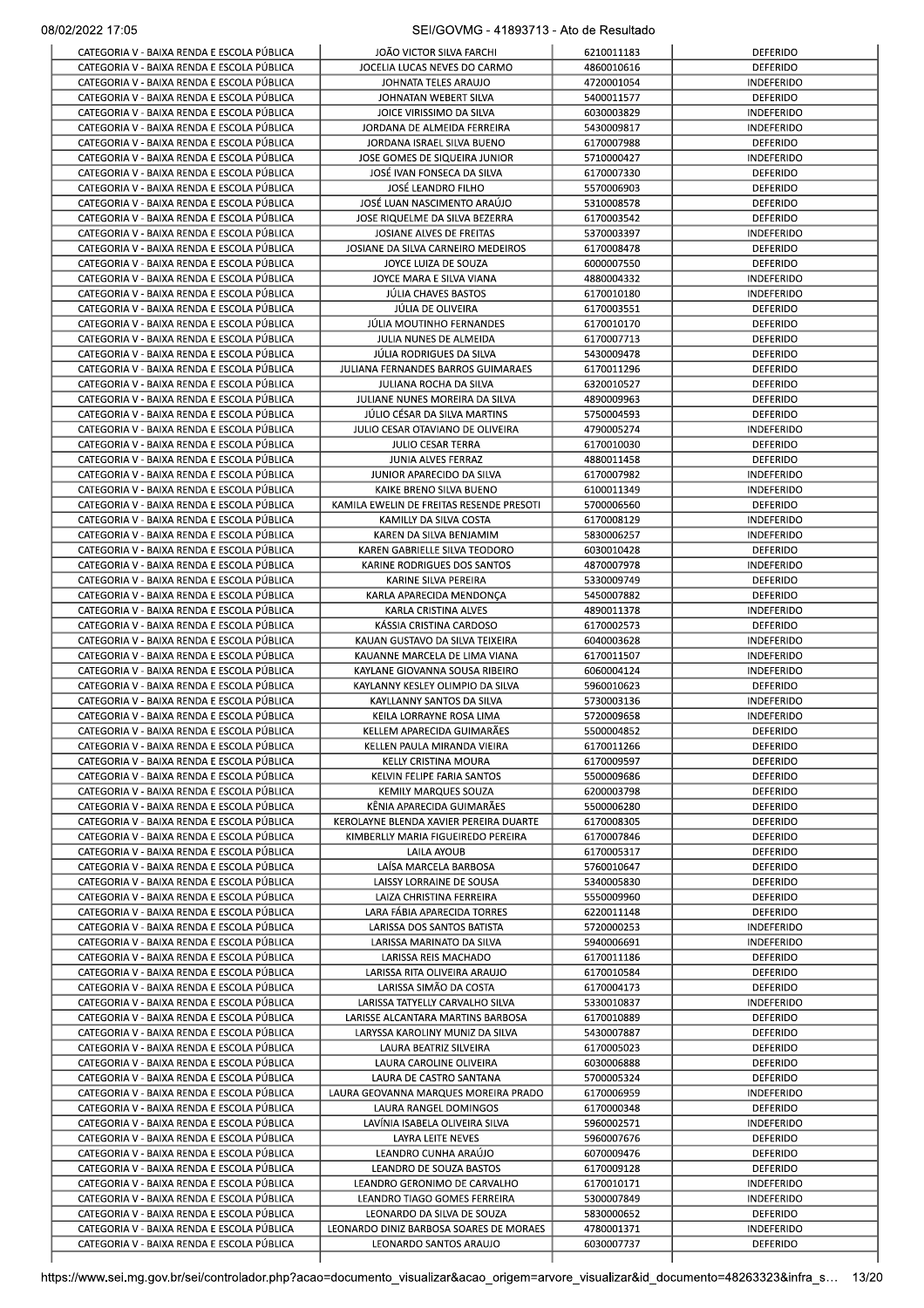|                                                                                          | LEONARDO VALERIANO NUNES                                         | 5530005785               | <b>INDEFERIDO</b>                      |
|------------------------------------------------------------------------------------------|------------------------------------------------------------------|--------------------------|----------------------------------------|
| CATEGORIA V - BAIXA RENDA E ESCOLA PÚBLICA<br>CATEGORIA V - BAIXA RENDA E ESCOLA PÚBLICA | LETICIA ARAÚJO SILVEIRA<br>LETÍCIA CAROLINE DOS SANTOS           | 6170001855<br>6170010576 | DEFERIDO<br><b>DEFERIDO</b>            |
| CATEGORIA V - BAIXA RENDA E ESCOLA PÚBLICA                                               | LETÍCIA CRISTINA DA SILVEIRA                                     | 5350007292               | <b>DEFERIDO</b>                        |
| CATEGORIA V - BAIXA RENDA E ESCOLA PÚBLICA                                               | LETÍCIA FELIPE ARAÚJO                                            | 6170004584               | DEFERIDO                               |
| CATEGORIA V - BAIXA RENDA E ESCOLA PÚBLICA<br>CATEGORIA V - BAIXA RENDA E ESCOLA PÚBLICA | LETICIA FERNANDA DE OLIVEIRA<br>LETICIA FERREIRA CAMPAGNANI      | 5450000292<br>5450007856 | <b>INDEFERIDO</b><br>DEFERIDO          |
| CATEGORIA V - BAIXA RENDA E ESCOLA PÚBLICA                                               | LETICIA KATHERINE PEREIRA FRAGA                                  | 5480006480               | <b>INDEFERIDO</b>                      |
| CATEGORIA V - BAIXA RENDA E ESCOLA PÚBLICA                                               | LETICIA PAULA DA SILVA                                           | 4780010532               | DEFERIDO                               |
| CATEGORIA V - BAIXA RENDA E ESCOLA PÚBLICA                                               | LETÍCIA PRADO COSTA                                              | 6320002658               | <b>INDEFERIDO</b>                      |
| CATEGORIA V - BAIXA RENDA E ESCOLA PÚBLICA                                               | LETICIA RODRIGUES JACOMINO                                       | 6170008898               | <b>DEFERIDO</b>                        |
| CATEGORIA V - BAIXA RENDA E ESCOLA PÚBLICA                                               | LIDIA NICOLE DE SOUSA GOMES                                      | 4780009922<br>5680011406 | <b>DEFERIDO</b><br><b>DEFERIDO</b>     |
| CATEGORIA V - BAIXA RENDA E ESCOLA PÚBLICA<br>CATEGORIA V - BAIXA RENDA E ESCOLA PÚBLICA | LIDIELI SANTANA LOPES<br>LILIANE RAQUEL FERREIRA BATISTA         | 6020004018               | <b>INDEFERIDO</b>                      |
| CATEGORIA V - BAIXA RENDA E ESCOLA PÚBLICA                                               | LINDAURA MOREIRA DE SOUZA                                        | 5450008028               | DEFERIDO                               |
| CATEGORIA V - BAIXA RENDA E ESCOLA PÚBLICA                                               | LÍVIA DE CASTRO SILVA                                            | 5350000393               | <b>INDEFERIDO</b>                      |
| CATEGORIA V - BAIXA RENDA E ESCOLA PÚBLICA                                               | LÍVIA FERNANDA CARDOSO SANTANA                                   | 5740008833               | <b>INDEFERIDO</b>                      |
| CATEGORIA V - BAIXA RENDA E ESCOLA PÚBLICA                                               | LÍVIA JÚNIA DO NASCIMENTO BUENO                                  | 6170001626               | <b>INDEFERIDO</b>                      |
| CATEGORIA V - BAIXA RENDA E ESCOLA PÚBLICA<br>CATEGORIA V - BAIXA RENDA E ESCOLA PÚBLICA | LIVIA MOREIRA DA SILVA<br>LÍVIA RODRIGUES DE SOUZA               | 6050005247<br>6030010549 | <b>INDEFERIDO</b><br>DEFERIDO          |
| CATEGORIA V - BAIXA RENDA E ESCOLA PÚBLICA                                               | LOHRAINE OLIVEIRA SANTOS                                         | 5710008152               | <b>INDEFERIDO</b>                      |
| CATEGORIA V - BAIXA RENDA E ESCOLA PÚBLICA                                               | LORAÍNY LUANNY FREIRE MARDEGAN                                   | 6240007245               | INDEFERIDO                             |
| CATEGORIA V - BAIXA RENDA E ESCOLA PÚBLICA                                               | LORENA CARO SOUZA ALVARENGA                                      | 6170009002               | <b>DEFERIDO</b>                        |
| CATEGORIA V - BAIXA RENDA E ESCOLA PÚBLICA                                               | LORENA FLORENTINO                                                | 5350006090               | DEFERIDO                               |
| CATEGORIA V - BAIXA RENDA E ESCOLA PÚBLICA                                               | LORENA ISRAEL FAUSTINO BUENO                                     | 6170007551               | DEFERIDO                               |
| CATEGORIA V - BAIXA RENDA E ESCOLA PÚBLICA<br>CATEGORIA V - BAIXA RENDA E ESCOLA PÚBLICA | LORENY MELO FERREIRA<br>LORENZA BIANCA RAMOS ALVES               | 6170010906<br>5350009138 | <b>DEFERIDO</b><br><b>DEFERIDO</b>     |
| CATEGORIA V - BAIXA RENDA E ESCOLA PÚBLICA                                               | LORIANA APARECIDA DA SILVA                                       | 5550001186               | <b>INDEFERIDO</b>                      |
| CATEGORIA V - BAIXA RENDA E ESCOLA PÚBLICA                                               | LORRANY EVELLIN DA SILVA                                         | 5050001632               | <b>INDEFERIDO</b>                      |
| CATEGORIA V - BAIXA RENDA E ESCOLA PÚBLICA                                               | LUAN NASCIMENTO DA SILVA                                         | 6200004461               | <b>INDEFERIDO</b>                      |
| CATEGORIA V - BAIXA RENDA E ESCOLA PÚBLICA                                               | LUANA ALMEIDA DE SOUSA                                           | 6050004762               | <b>INDEFERIDO</b>                      |
| CATEGORIA V - BAIXA RENDA E ESCOLA PÚBLICA<br>CATEGORIA V - BAIXA RENDA E ESCOLA PÚBLICA | LUANA COSTA TEODORO MACHADO<br>LUANA DE OLIVEIRA DA CRUZ REZENDE | 6170008150<br>5940009064 | <b>INDEFERIDO</b><br><b>DEFERIDO</b>   |
| CATEGORIA V - BAIXA RENDA E ESCOLA PÚBLICA                                               | LUANA JULIA PAIVA FERREIRA                                       | 6170009705               | <b>DEFERIDO</b>                        |
| CATEGORIA V - BAIXA RENDA E ESCOLA PÚBLICA                                               | LUARA RYTA MACEDO RODRIGUES                                      | 5310005366               | DEFERIDO                               |
| CATEGORIA V - BAIXA RENDA E ESCOLA PÚBLICA                                               | LUCAS DA SILVA SANTOS                                            | 6030008300               | <b>INDEFERIDO</b>                      |
| CATEGORIA V - BAIXA RENDA E ESCOLA PÚBLICA                                               | LUCAS GONCALVES BEZERRA                                          | 5020011474               | <b>INDEFERIDO</b>                      |
| CATEGORIA V - BAIXA RENDA E ESCOLA PÚBLICA<br>CATEGORIA V - BAIXA RENDA E ESCOLA PÚBLICA | LUCAS GONÇALVES DA SILVA<br>LUCAS MARCIEL SILVA DIAS             | 6170008702<br>6170008019 | <b>DEFERIDO</b><br>DEFERIDO            |
| CATEGORIA V - BAIXA RENDA E ESCOLA PÚBLICA                                               | LUCAS MARTINS CASTRO                                             | 6030009266               | <b>INDEFERIDO</b>                      |
| CATEGORIA V - BAIXA RENDA E ESCOLA PÚBLICA                                               | LUCAS RODRIGUES SILVA                                            | 5850003429               | <b>DEFERIDO</b>                        |
| CATEGORIA V - BAIXA RENDA E ESCOLA PÚBLICA                                               | LUCAS SANTOS FERNANDES                                           | 5300010765               | <b>DEFERIDO</b>                        |
| CATEGORIA V - BAIXA RENDA E ESCOLA PÚBLICA                                               | LUCAS TOMAS ALVES DE OLIVEIRA                                    | 6170009992               | <b>DEFERIDO</b>                        |
| CATEGORIA V - BAIXA RENDA E ESCOLA PÚBLICA<br>CATEGORIA V - BAIXA RENDA E ESCOLA PÚBLICA | LUCEMBERG MARQUES RIBEIRO<br>LUCIANA FERREIRA DOS SANTOS         | 5700011549<br>6170005288 | <b>DEFERIDO</b><br>DEFERIDO            |
| CATEGORIA V - BAIXA RENDA E ESCOLA PÚBLICA                                               | LUCIANA MARIA DE ARAÚJO PAIXÃO                                   | 5130001321               | <b>INDEFERIDO</b>                      |
| CATEGORIA V - BAIXA RENDA E ESCOLA PÚBLICA                                               | LUCIANA MENDES DA ROCHA                                          | 6180009485               | DEFERIDO                               |
| CATEGORIA V - BAIXA RENDA E ESCOLA PÚBLICA                                               | LUCIMAR DUTRA PEREIRA DA SILVA GOMES                             | 5660002799               | <b>INDEFERIDO</b>                      |
| CATEGORIA V - BAIXA RENDA E ESCOLA PÚBLICA                                               | LUCIMARA PEREIRA PINHEIRO                                        | 6190004048               | <b>INDEFERIDO</b>                      |
| CATEGORIA V - BAIXA RENDA E ESCOLA PÚBLICA<br>CATEGORIA V - BAIXA RENDA E ESCOLA PÚBLICA | LUDIMILA MARQUES DE SOUZA<br>LUDMILA PAIVA CARNEIRO              | 5430009299<br>5550005696 | <b>INDEFERIDO</b><br><b>DEFERIDO</b>   |
| CATEGORIA V - BAIXA RENDA E ESCOLA PÚBLICA                                               | LUIZ GUILHERME DE MOURA SILVA                                    | 6170009043               | <b>DEFERIDO</b>                        |
| CATEGORIA V - BAIXA RENDA E ESCOLA PÚBLICA                                               | LUIZ GUSTAVO BARBOSA DA SILVA                                    | 5020005183               | INDEFERIDO                             |
| CATEGORIA V - BAIXA RENDA E ESCOLA PÚBLICA                                               | LUIZ GUSTAVO RODRIGUES                                           | 6170001070               | <b>INDEFERIDO</b>                      |
| CATEGORIA V - BAIXA RENDA E ESCOLA PÚBLICA                                               | LUIZA VALÉRIO SOUZA                                              | 6170010573               | DEFERIDO                               |
| CATEGORIA V - BAIXA RENDA E ESCOLA PÚBLICA<br>CATEGORIA V - BAIXA RENDA E ESCOLA PÚBLICA | LUZIA FRAZAO DIAS<br>MAGNOLIA EMANUELE FRANCA DE MATOS           | 6250008210<br>6170003870 | <b>INDEFERIDO</b><br><b>INDEFERIDO</b> |
| CATEGORIA V - BAIXA RENDA E ESCOLA PÚBLICA                                               | MAIANA ANDRÉ RESENDE                                             | 6170000608               | DEFERIDO                               |
| CATEGORIA V - BAIXA RENDA E ESCOLA PÚBLICA                                               | MAIRA PINHEIRO NEVES                                             | 5960007913               | <b>DEFERIDO</b>                        |
| CATEGORIA V - BAIXA RENDA E ESCOLA PÚBLICA                                               | MAISA HELENA ASSIS                                               | 5430011545               | <b>INDEFERIDO</b>                      |
| CATEGORIA V - BAIXA RENDA E ESCOLA PÚBLICA                                               | MANOELA SOARES DO NASCIMENTO                                     | 5350003070               | <b>INDEFERIDO</b>                      |
| CATEGORIA V - BAIXA RENDA E ESCOLA PÚBLICA<br>CATEGORIA V - BAIXA RENDA E ESCOLA PÚBLICA | MARCELA CALEGÁRIO<br>MARCELA IATANE RODRIGUES RIBEIRO            | 5530007299<br>4770002955 | <b>DEFERIDO</b><br><b>DEFERIDO</b>     |
| CATEGORIA V - BAIXA RENDA E ESCOLA PÚBLICA                                               | MARCELE ALVES COSTA                                              | 6060006895               | <b>INDEFERIDO</b>                      |
| CATEGORIA V - BAIXA RENDA E ESCOLA PÚBLICA                                               | MARCELINA DA SILVA PIMENTA                                       | 5940001296               | DEFERIDO                               |
| CATEGORIA V - BAIXA RENDA E ESCOLA PÚBLICA                                               | MARCELLE CRISTINA DE FREITAS FERRAZ                              | 6290005359               | DEFERIDO                               |
| CATEGORIA V - BAIXA RENDA E ESCOLA PÚBLICA                                               | MARCELO AUGUSTO DE PAULA BARCELLOS                               | 5660010675               | <b>DEFERIDO</b>                        |
| CATEGORIA V - BAIXA RENDA E ESCOLA PÚBLICA                                               | MARCELO PIRES DOS SANTOS                                         | 6170004382               | DEFERIDO                               |
| CATEGORIA V - BAIXA RENDA E ESCOLA PÚBLICA<br>CATEGORIA V - BAIXA RENDA E ESCOLA PÚBLICA | MÁRCIA MARIA MENDES<br>MARCIEL FERNANDO RAYMUNDO                 | 6170007922<br>6250000798 | DEFERIDO<br><b>INDEFERIDO</b>          |
| CATEGORIA V - BAIXA RENDA E ESCOLA PÚBLICA                                               | MARCO TÚLIO DA SILVA SILVEIRA                                    | 6170000244               | DEFERIDO                               |
| CATEGORIA V - BAIXA RENDA E ESCOLA PÚBLICA                                               | MARCO TULIO FERNANDES FIGUEIREDO RAMOS                           | 6320002620               | <b>INDEFERIDO</b>                      |
| CATEGORIA V - BAIXA RENDA E ESCOLA PÚBLICA                                               | MARCOS CÉSAR DIAS DOS SANTOS                                     | 6170002497               | <b>INDEFERIDO</b>                      |
| CATEGORIA V - BAIXA RENDA E ESCOLA PÚBLICA<br>CATEGORIA V - BAIXA RENDA E ESCOLA PÚBLICA | MARCOS RODRIGUES DA SILVA<br>MARIA ANGELICA FERREIRA DOS SANTOS  | 5520006910<br>5830005657 | <b>INDEFERIDO</b><br>DEFERIDO          |
| CATEGORIA V - BAIXA RENDA E ESCOLA PÚBLICA                                               | MARIA ANTÔNIA DA COSTA NARDIN                                    | 5480007308               | <b>INDEFERIDO</b>                      |
| CATEGORIA V - BAIXA RENDA E ESCOLA PÚBLICA                                               | MARIA APARECIDA DA SILVA OLIVEIRA                                | 5770005272               | <b>INDEFERIDO</b>                      |
| CATEGORIA V - BAIXA RENDA E ESCOLA PÚBLICA                                               | MARIA CASSIANE MELO DE ARAUJO                                    | 6060004539               | <b>INDEFERIDO</b>                      |
| CATEGORIA V - BAIXA RENDA E ESCOLA PÚBLICA                                               | MARIA CLARA SILVA                                                | 6250003738               | <b>INDEFERIDO</b>                      |
| CATEGORIA V - BAIXA RENDA E ESCOLA PÚBLICA                                               | MARIA CLARA BASTOS DO NASCIMENTO                                 | 6020003132               | <b>INDEFERIDO</b>                      |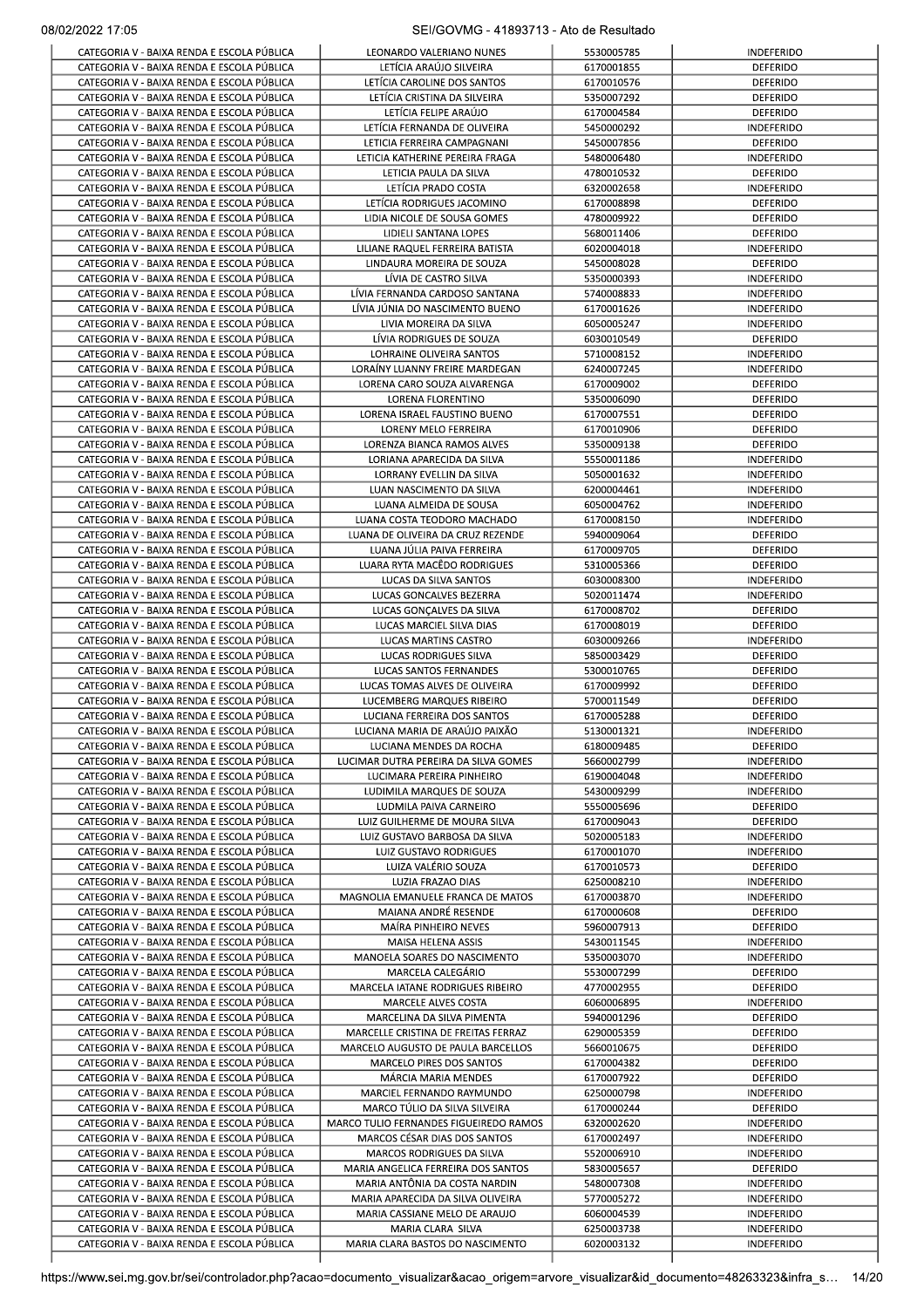|                                                                                          | MARIA CLARA BRAZ                                                     | 6070011383               | <b>DEFERIDO</b>                        |
|------------------------------------------------------------------------------------------|----------------------------------------------------------------------|--------------------------|----------------------------------------|
| CATEGORIA V - BAIXA RENDA E ESCOLA PÚBLICA<br>CATEGORIA V - BAIXA RENDA E ESCOLA PÚBLICA | MARIA CLARA VASCONCELOS KAWAGOE<br>MARIA EDUARDA BOTELHO             | 6170007209<br>5330006260 | <b>DEFERIDO</b><br><b>INDEFERIDO</b>   |
| CATEGORIA V - BAIXA RENDA E ESCOLA PÚBLICA                                               | MARIA EDUARDA CARVALHO CAMPOS                                        | 5340007859               | <b>INDEFERIDO</b>                      |
| CATEGORIA V - BAIXA RENDA E ESCOLA PÚBLICA                                               | MARIA EDUARDA FERNANDES CORREA                                       | 5800010427               | DEFERIDO                               |
| CATEGORIA V - BAIXA RENDA E ESCOLA PÚBLICA                                               | MARIA EDUARDA GONCALVES FERREIRA                                     | 5510002311               | INDEFERIDO                             |
| CATEGORIA V - BAIXA RENDA E ESCOLA PÚBLICA                                               | MARIA EDUARDA GUIMARÃES DE SOUZA                                     | 5240004540               | INDEFERIDO                             |
| CATEGORIA V - BAIXA RENDA E ESCOLA PÚBLICA                                               | MARIA EDUARDA MARQUES BARBOSA                                        | 6090009458               | <b>DEFERIDO</b>                        |
| CATEGORIA V - BAIXA RENDA E ESCOLA PUBLICA<br>CATEGORIA V - BAIXA RENDA E ESCOLA PÚBLICA | MARIA EDUARDA MIRANDA FERRAZ SILVA<br>MARIA EDUARDA OLIVEIRA STANGE  | 6270010838<br>5700007918 | <b>INDEFERIDO</b><br><b>INDEFERIDO</b> |
| CATEGORIA V - BAIXA RENDA E ESCOLA PÚBLICA                                               | MARIA EDUARDA SOARES MOREIRA                                         | 4750010295               | <b>DEFERIDO</b>                        |
| CATEGORIA V - BAIXA RENDA E ESCOLA PÚBLICA                                               | MARIA EDUARDA SOARES SILVA                                           | 5510003696               | <b>INDEFERIDO</b>                      |
| CATEGORIA V - BAIXA RENDA E ESCOLA PÚBLICA                                               | MARIA EDUARDA SOUSA LOPES                                            | 5290007662               | <b>INDEFERIDO</b>                      |
| CATEGORIA V - BAIXA RENDA E ESCOLA PÚBLICA                                               | MARIA EDUARDA VIANA COSTA QUEIRÓS                                    | 6170009262               | <b>DEFERIDO</b>                        |
| CATEGORIA V - BAIXA RENDA E ESCOLA PÚBLICA                                               | MARIA ELIZA CORTEZ ALTOMARE OLIVEIRA                                 | 6170007825               | <b>INDEFERIDO</b>                      |
| CATEGORIA V - BAIXA RENDA E ESCOLA PÚBLICA                                               | MARIA FERNANDA FERREIRA FIGUEIREDO                                   | 5430010958               | DEFERIDO                               |
| CATEGORIA V - BAIXA RENDA E ESCOLA PÚBLICA                                               | MARIA FERNANDA ROCHA DE OLIVEIRA                                     | 5350010014               | <b>DEFERIDO</b>                        |
| CATEGORIA V - BAIXA RENDA E ESCOLA PÚBLICA                                               | MARIA FERNANDA RODRIGUES LIMA                                        | 6170010205               | DEFERIDO                               |
| CATEGORIA V - BAIXA RENDA E ESCOLA PÚBLICA<br>CATEGORIA V - BAIXA RENDA E ESCOLA PÚBLICA | MARIA FERNANDA SANTOS SILVA<br>MARIA FLÁVIA SILVA CAMPELL            | 5960002749<br>6170003763 | <b>INDEFERIDO</b><br><b>INDEFERIDO</b> |
| CATEGORIA V - BAIXA RENDA E ESCOLA PÚBLICA                                               | MARIA FRANCISCA DE ARAUJO                                            | 5770005158               | <b>INDEFERIDO</b>                      |
| CATEGORIA V - BAIXA RENDA E ESCOLA PÚBLICA                                               | MARIA GABRIELA GONÇALVES REIS                                        | 6170000430               | <b>INDEFERIDO</b>                      |
| CATEGORIA V - BAIXA RENDA E ESCOLA PÚBLICA                                               | MARIA ISABEL VANIN CARLOS                                            | 5590006773               | <b>INDEFERIDO</b>                      |
| CATEGORIA V - BAIXA RENDA E ESCOLA PÚBLICA                                               | MARIA ISABELA SILVEIRA ARAÚJO                                        | 6170005187               | <b>DEFERIDO</b>                        |
| CATEGORIA V - BAIXA RENDA E ESCOLA PÚBLICA                                               | MARIA JULIA DA SILVA CRISPIM                                         | 6290000790               | <b>INDEFERIDO</b>                      |
| CATEGORIA V - BAIXA RENDA E ESCOLA PÚBLICA                                               | MARIA JULIA RIBEIRO DA SILVA                                         | 5120011482               | <b>INDEFERIDO</b>                      |
| CATEGORIA V - BAIXA RENDA E ESCOLA PÚBLICA                                               | MARIA LUISA CARVALHO FARIA                                           | 6170007047               | <b>INDEFERIDO</b>                      |
| CATEGORIA V - BAIXA RENDA E ESCOLA PÚBLICA<br>CATEGORIA V - BAIXA RENDA E ESCOLA PÚBLICA | MARIA LUIZA BARBOSA OLIVEIRA<br>MARIA LUIZA OLIVEIRA PEIXOTO         | 6030009920<br>6170010520 | DEFERIDO<br><b>DEFERIDO</b>            |
| CATEGORIA V - BAIXA RENDA E ESCOLA PÚBLICA                                               | MARIA PAULA CARVALHO REIS MANSUR                                     | 6170010858               | DEFERIDO                               |
| CATEGORIA V - BAIXA RENDA E ESCOLA PÚBLICA                                               | MARIA PAULA VIEIRA XAVIER                                            | 5310005279               | <b>DEFERIDO</b>                        |
| CATEGORIA V - BAIXA RENDA E ESCOLA PÚBLICA                                               | MARIA VITÓRIA ARAÚJO HONÓRIO                                         | 6170007518               | <b>DEFERIDO</b>                        |
| CATEGORIA V - BAIXA RENDA E ESCOLA PÚBLICA                                               | MARIAH EDUARDA FERREIRA                                              | 5570005233               | <b>INDEFERIDO</b>                      |
| CATEGORIA V - BAIXA RENDA E ESCOLA PÚBLICA                                               | MARIANA ALVES MACHADO DE SOUZA                                       | 6170010660               | <b>DEFERIDO</b>                        |
| CATEGORIA V - BAIXA RENDA E ESCOLA PÚBLICA                                               | MARIANA DIAS DE SOUZA                                                | 6060002026               | <b>INDEFERIDO</b>                      |
| CATEGORIA V - BAIXA RENDA E ESCOLA PÚBLICA                                               | MARIANA MELO FERREIRA ARANTES                                        | 6170006138               | DEFERIDO                               |
| CATEGORIA V - BAIXA RENDA E ESCOLA PÚBLICA<br>CATEGORIA V - BAIXA RENDA E ESCOLA PÚBLICA | MARIANA NEVES PEREIRA                                                | 5960006997               | DEFERIDO                               |
| CATEGORIA V - BAIXA RENDA E ESCOLA PÚBLICA                                               | <b>MARIANE SOARES</b><br>MARICELMA DE ASSIS COM RANDOW               | 6170005969<br>4780008905 | <b>DEFERIDO</b><br>DEFERIDO            |
| CATEGORIA V - BAIXA RENDA E ESCOLA PÚBLICA                                               | MARILIA DE DIRCEU CARVALHO SILVA                                     | 5040001293               | <b>DEFERIDO</b>                        |
| CATEGORIA V - BAIXA RENDA E ESCOLA PÚBLICA                                               | MARILIA TAVARES BARROS                                               | 6170010932               | <b>DEFERIDO</b>                        |
| CATEGORIA V - BAIXA RENDA E ESCOLA PÚBLICA                                               | MARILÍSIA DE MORAIS NAVES DE PAULA                                   | 6170006396               | DEFERIDO                               |
| CATEGORIA V - BAIXA RENDA E ESCOLA PÚBLICA                                               | MARINA GABRIELA RAMOS FIGUEIREDO                                     | 6170006810               | DEFERIDO                               |
| CATEGORIA V - BAIXA RENDA E ESCOLA PÚBLICA                                               | MARINA MARIZ AMADOR DE SOUZA                                         | 6170004716               | <b>DEFERIDO</b>                        |
| CATEGORIA V - BAIXA RENDA E ESCOLA PÚBLICA                                               | MARINA PEREIRA LEMOS                                                 | 6170004186               | INDEFERIDO                             |
| CATEGORIA V - BAIXA RENDA E ESCOLA PÚBLICA                                               | <b>MARNE PATRICIA FREIRE BORGES</b><br>MARYLIN CAROLINE DE SOUZA     | 5570011685               | <b>INDEFERIDO</b>                      |
| CATEGORIA V - BAIXA RENDA E ESCOLA PÚBLICA<br>CATEGORIA V - BAIXA RENDA E ESCOLA PÚBLICA | MATEUS DE OLIVEIRA CAMARGOS                                          | 5950002622<br>5730010084 | DEFERIDO<br>DEFERIDO                   |
| CATEGORIA V - BAIXA RENDA E ESCOLA PÚBLICA                                               | MATEUS HENRIQUE DO CARMO                                             | 6170008755               | <b>DEFERIDO</b>                        |
| CATEGORIA V - BAIXA RENDA E ESCOLA PÚBLICA                                               | MATHEUS ANTÔNIO DA SILVEIRA                                          | 5450010354               | <b>INDEFERIDO</b>                      |
| CATEGORIA V - BAIXA RENDA E ESCOLA PÚBLICA                                               | MATHEUS ARAUJO DE MORAES                                             | 5030009206               | <b>INDEFERIDO</b>                      |
| CATEGORIA V - BAIXA RENDA E ESCOLA PÚBLICA                                               | MATHEUS DA SILVA RODRIGUES                                           | 6170008857               | <b>DEFERIDO</b>                        |
| CATEGORIA V - BAIXA RENDA E ESCOLA PÚBLICA                                               | MATHEUS FELIPE LEAL SOUZA                                            | 6170009947               | <b>DEFERIDO</b>                        |
| CATEGORIA V - BAIXA RENDA E ESCOLA PÚBLICA<br>CATEGORIA V - BAIXA RENDA E ESCOLA PÚBLICA | MATHEUS GOMES DA SILVA<br>MATHEUS HENRIQUE BARBOSA                   | 6030009771<br>6170011605 | <b>INDEFERIDO</b><br>DEFERIDO          |
| CATEGORIA V - BAIXA RENDA E ESCOLA PÚBLICA                                               | MATHEUS HENRIQUE FRANÇA REIS                                         | 6030004384               | INDEFERIDO                             |
| CATEGORIA V - BAIXA RENDA E ESCOLA PÚBLICA                                               | MATHEUS HENRIQUE TEIXEIRA DA SILVA                                   | 5450010253               | <b>DEFERIDO</b>                        |
| CATEGORIA V - BAIXA RENDA E ESCOLA PÚBLICA                                               | MATHEUS MIRANDA SOARES                                               | 6170006608               | <b>INDEFERIDO</b>                      |
| CATEGORIA V - BAIXA RENDA E ESCOLA PÚBLICA                                               | MATHEUS SOARES RAMOS                                                 | 6170007821               | DEFERIDO                               |
| CATEGORIA V - BAIXA RENDA E ESCOLA PÚBLICA                                               | MATHEUS STÉFANO DRUCIAK FELÍCIO DA SILVA                             | 5570000692               | <b>INDEFERIDO</b>                      |
| CATEGORIA V - BAIXA RENDA E ESCOLA PÚBLICA                                               | MAURO CÉSAR TOMAZ ESTEVES                                            | 6020009471               | DEFERIDO                               |
| CATEGORIA V - BAIXA RENDA E ESCOLA PÚBLICA                                               | MAYRA RAYELE MOURÃO TAVARES                                          | 5430009931               | <b>DEFERIDO</b>                        |
| CATEGORIA V - BAIXA RENDA E ESCOLA PÚBLICA<br>CATEGORIA V - BAIXA RENDA E ESCOLA PÚBLICA | MAYRON DIAS DE SOUZA<br>MELISSA GABRIELLE MARQUES NONATO             | 6170001965<br>4880005831 | <b>INDEFERIDO</b><br>DEFERIDO          |
| CATEGORIA V - BAIXA RENDA E ESCOLA PÚBLICA                                               | MELYSSA EDUARDA LIMA DA SILVA                                        | 5050005294               | INDEFERIDO                             |
| CATEGORIA V - BAIXA RENDA E ESCOLA PÚBLICA                                               | MICAEL MARQUES CABRAL                                                | 6170007780               | DEFERIDO                               |
| CATEGORIA V - BAIXA RENDA E ESCOLA PÚBLICA                                               | MICHEL PEIXOTO DE ALMEIDA                                            | 5450003552               | <b>INDEFERIDO</b>                      |
| CATEGORIA V - BAIXA RENDA E ESCOLA PÚBLICA                                               | MICHELE DOS SANTOS SILVA                                             | 5270010721               | DEFERIDO                               |
| CATEGORIA V - BAIXA RENDA E ESCOLA PÚBLICA                                               | MICHELE MARIA SATURNINO                                              | 5690002404               | <b>DEFERIDO</b>                        |
| CATEGORIA V - BAIXA RENDA E ESCOLA PÚBLICA                                               | MICHELE NATIARA PEREIRA                                              | 5300009641               | DEFERIDO                               |
| CATEGORIA V - BAIXA RENDA E ESCOLA PÚBLICA                                               | MICHELLE RODRIGUES                                                   | 6170004784               | <b>INDEFERIDO</b>                      |
| CATEGORIA V - BAIXA RENDA E ESCOLA PÚBLICA<br>CATEGORIA V - BAIXA RENDA E ESCOLA PÚBLICA | MILENA RODRIGUES DE MELLO HORTA<br>MILENE APARECIDA OLIVEIRA         | 5950006317<br>5720002075 | <b>DEFERIDO</b><br><b>DEFERIDO</b>     |
| CATEGORIA V - BAIXA RENDA E ESCOLA PÚBLICA                                               | MILLA SOUZA E SILVA                                                  | 5310009540               | <b>DEFERIDO</b>                        |
| CATEGORIA V - BAIXA RENDA E ESCOLA PÚBLICA                                               | MIRIAN ESTER BATISTA DE PAULA                                        | 5060006578               | <b>INDEFERIDO</b>                      |
| CATEGORIA V - BAIXA RENDA E ESCOLA PÚBLICA                                               | MOISES ALVES PAIXÃO                                                  | 5660004704               | INDEFERIDO                             |
| CATEGORIA V - BAIXA RENDA E ESCOLA PÚBLICA                                               | MOISÉS JOSÉ MOREIRA RIBEIRO                                          | 5230005848               | DEFERIDO                               |
| CATEGORIA V - BAIXA RENDA E ESCOLA PÚBLICA                                               | MOISÉS LEMOS DE ASSIS GONÇALVES                                      | 6130001737               | <b>INDEFERIDO</b>                      |
| CATEGORIA V - BAIXA RENDA E ESCOLA PÚBLICA                                               | MURILO DE FRANÇA ATAÍDE DUARTE<br>MYCAELLY VYCTORYA PLASCIDINO AMARO | 6170008486<br>5570001503 | DEFERIDO                               |
| CATEGORIA V - BAIXA RENDA E ESCOLA PÚBLICA                                               |                                                                      |                          | <b>INDEFERIDO</b>                      |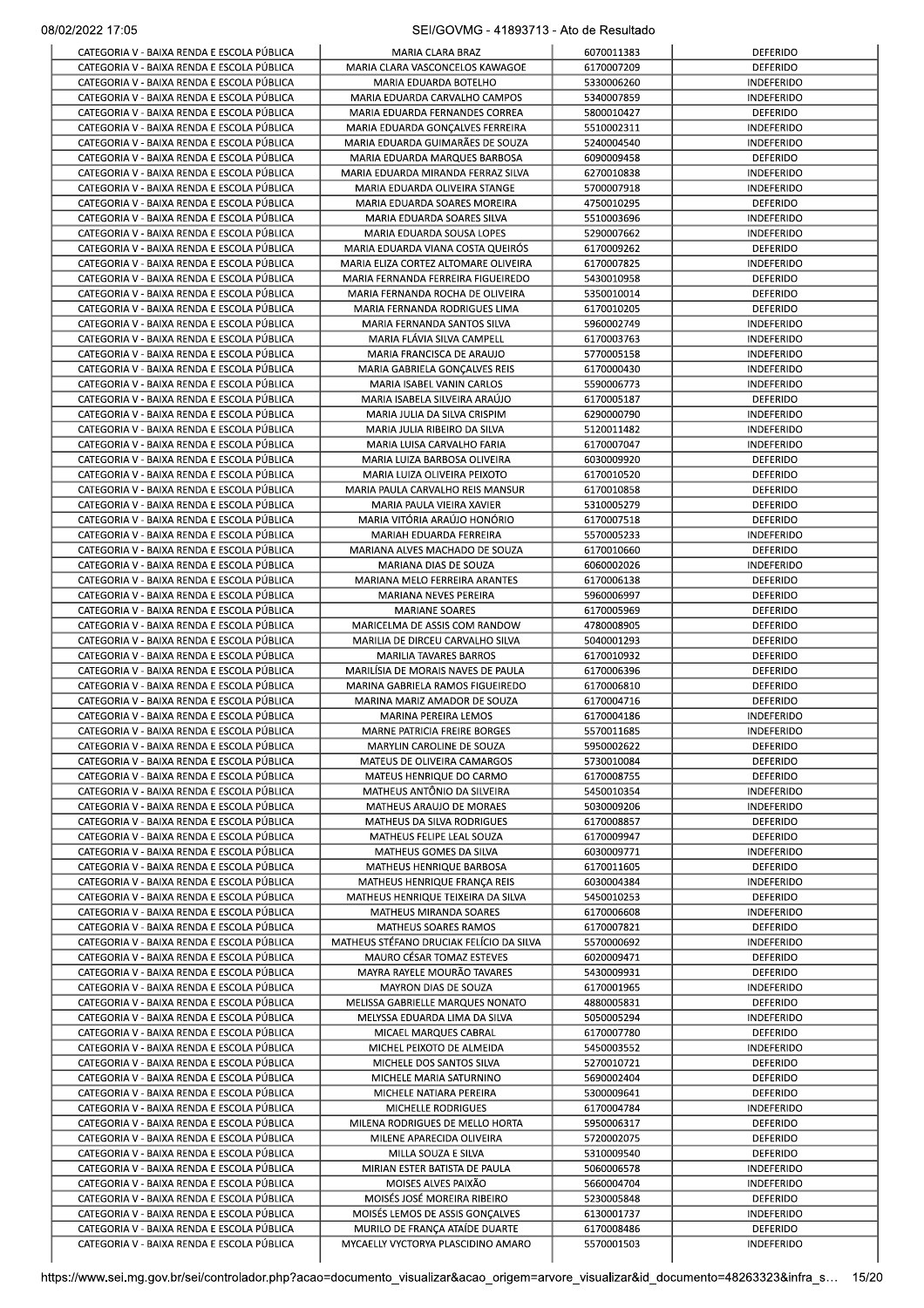|                                                                                          | FERREIRA                                                        |                          |                                      |
|------------------------------------------------------------------------------------------|-----------------------------------------------------------------|--------------------------|--------------------------------------|
| CATEGORIA V - BAIXA RENDA E ESCOLA PÚBLICA                                               | MYLENA EUZEBIO FERREIRA                                         | 5450011211               | <b>DEFERIDO</b>                      |
| CATEGORIA V - BAIXA RENDA E ESCOLA PÚBLICA                                               | MYLENA SILVA MOREIRA                                            | 5950008458               | <b>DEFERIDO</b>                      |
| CATEGORIA V - BAIXA RENDA E ESCOLA PÚBLICA                                               | NAIARA DE SOUZA FERREIRA LUIZ                                   | 6140010442               | <b>INDEFERIDO</b>                    |
| CATEGORIA V - BAIXA RENDA E ESCOLA PÚBLICA                                               | NARA DE AGUILAR LISBOA                                          | 5500010434               | DEFERIDO                             |
| CATEGORIA V - BAIXA RENDA E ESCOLA PÚBLICA                                               | NARA LYGIA PEREIRA DE SOUSA                                     | 4880002634               | INDEFERIDO                           |
| CATEGORIA V - BAIXA RENDA E ESCOLA PÚBLICA<br>CATEGORIA V - BAIXA RENDA E ESCOLA PÚBLICA | NASSANAN PEREIRA IZIDORO                                        | 6170010892<br>6190005076 | <b>DEFERIDO</b>                      |
| CATEGORIA V - BAIXA RENDA E ESCOLA PÚBLICA                                               | NATAFANI FERREIRA DE ALMEIDA<br>NATALIA GABRIELE OLIVEIRA SILVA | 6170007608               | <b>INDEFERIDO</b><br>DEFERIDO        |
| CATEGORIA V - BAIXA RENDA E ESCOLA PÚBLICA                                               | NATÁLIA GUERRA SILVA                                            | 5440009362               | <b>DEFERIDO</b>                      |
| CATEGORIA V - BAIXA RENDA E ESCOLA PÚBLICA                                               | NATÁLIA MORAIS DA SILVA                                         | 5350011540               | <b>INDEFERIDO</b>                    |
| CATEGORIA V - BAIXA RENDA E ESCOLA PÚBLICA                                               | NATANAEL JOSÉ DAS GRAÇAS SILVA                                  | 6170002675               | <b>DEFERIDO</b>                      |
| CATEGORIA V - BAIXA RENDA E ESCOLA PÚBLICA                                               | NATHÁLIA CAROLINA SALOMÉ DA MATA                                | 6170008063               | <b>DEFERIDO</b>                      |
|                                                                                          | NATHÁLIA CRISTINA TEIXEIRA DE ALMEIDA                           |                          |                                      |
| CATEGORIA V - BAIXA RENDA E ESCOLA PÚBLICA                                               | SANTOS                                                          | 4890011419               | <b>DEFERIDO</b>                      |
| CATEGORIA V - BAIXA RENDA E ESCOLA PÚBLICA                                               | NATHALIA LARISSE RIBEIRO GODINHO                                | 4830009090               | <b>INDEFERIDO</b>                    |
| CATEGORIA V - BAIXA RENDA E ESCOLA PÚBLICA                                               | NATHÁLIA RODRIGUES SALDANHA DO AMARAL                           | 5440008860               | <b>DEFERIDO</b>                      |
| CATEGORIA V - BAIXA RENDA E ESCOLA PÚBLICA                                               | NATHALY MAYRA FERREIRA BORGES DE SOUZA                          | 6170000461               | <b>DEFERIDO</b>                      |
| CATEGORIA V - BAIXA RENDA E ESCOLA PÚBLICA                                               | NAYARA DOS SANTOS                                               | 6030011174               | <b>DEFERIDO</b>                      |
| CATEGORIA V - BAIXA RENDA E ESCOLA PÚBLICA                                               | NAYARA GOMES PEREIRA                                            | 5300000420               | DEFERIDO                             |
| CATEGORIA V - BAIXA RENDA E ESCOLA PÚBLICA                                               | NAYARA MARIA AGUIAR DE ALMEIDA                                  | 6020009770               | <b>DEFERIDO</b>                      |
| CATEGORIA V - BAIXA RENDA E ESCOLA PÚBLICA                                               | NEIDIANA GONÇALVES DO SANTOS                                    | 5130009123               | DEFERIDO                             |
| CATEGORIA V - BAIXA RENDA E ESCOLA PÚBLICA                                               | NICOLY GONÇALVES LOPES                                          | 5410001669               | <b>INDEFERIDO</b>                    |
| CATEGORIA V - BAIXA RENDA E ESCOLA PÚBLICA                                               | NIDIA CRISTINA QUEIROZ                                          | 6170007210<br>5350007205 | <b>INDEFERIDO</b>                    |
| CATEGORIA V - BAIXA RENDA E ESCOLA PÚBLICA<br>CATEGORIA V - BAIXA RENDA E ESCOLA PÚBLICA | NYCOLLE DE JESUS PEREIRA DOS SANTOS<br>OLDAIR JONNES RIBEIRO    | 6170011159               | DEFERIDO<br>DEFERIDO                 |
| CATEGORIA V - BAIXA RENDA E ESCOLA PÚBLICA                                               | OLIVIA BARBARA ELOI CONSTANTINO                                 | 6170006763               | <b>DEFERIDO</b>                      |
| CATEGORIA V - BAIXA RENDA E ESCOLA PÚBLICA                                               | PÂMELA CRISTHIELLY OLIVEIRA MIRANDA                             | 6220010408               | <b>DEFERIDO</b>                      |
| CATEGORIA V - BAIXA RENDA E ESCOLA PÚBLICA                                               | PÂMELA IASMIN DE SOUZA COSTA                                    | 4750007242               | <b>INDEFERIDO</b>                    |
| CATEGORIA V - BAIXA RENDA E ESCOLA PÚBLICA                                               | PAOLA CRISTINA DA SILVA                                         | 4880003917               | INDEFERIDO                           |
| CATEGORIA V - BAIXA RENDA E ESCOLA PÚBLICA                                               | PATRICIA EDUARDA MAZZINGHY FREITAS                              | 6170001928               | DEFERIDO                             |
| CATEGORIA V - BAIXA RENDA E ESCOLA PUBLICA                                               | PATRICIA GONZAGA CARNEIRO                                       | 4760009799               | DEFERIDO                             |
| CATEGORIA V - BAIXA RENDA E ESCOLA PÚBLICA                                               | PATRICK HENRIQUE DE OLIVEIRA                                    | 6170007040               | <b>DEFERIDO</b>                      |
| CATEGORIA V - BAIXA RENDA E ESCOLA PÚBLICA                                               | PAULA GIOVANA APARECIDA SILVA                                   | 6170010054               | <b>DEFERIDO</b>                      |
| CATEGORIA V - BAIXA RENDA E ESCOLA PÚBLICA                                               | PAULA MONTINI REZENDE                                           | 5330000910               | INDEFERIDO                           |
| CATEGORIA V - BAIXA RENDA E ESCOLA PÚBLICA                                               | PAULO ALEXANDRE FLAUZINO FERREIRA                               | 5150002058               | <b>INDEFERIDO</b>                    |
| CATEGORIA V - BAIXA RENDA E ESCOLA PÚBLICA                                               | PAULO GABRIEL DA SILVA                                          | 6170010110               | <b>DEFERIDO</b>                      |
| CATEGORIA V - BAIXA RENDA E ESCOLA PÚBLICA                                               | PEDRO HENRIQUE BICALHO DE PAULA                                 | 4750006184               | <b>DEFERIDO</b>                      |
| CATEGORIA V - BAIXA RENDA E ESCOLA PÚBLICA                                               | PEDRO HENRIQUE MORAIS BORGES                                    | 6170009781               | DEFERIDO                             |
| CATEGORIA V - BAIXA RENDA E ESCOLA PÚBLICA                                               | PEDRO HENRIQUE NUNES DOS SANTOS                                 | 6140008511               | <b>DEFERIDO</b>                      |
| CATEGORIA V - BAIXA RENDA E ESCOLA PÚBLICA                                               | PEDRO IRONDES ARAUJO DE OLIVEIRA                                | 6170011682               | <b>INDEFERIDO</b>                    |
| CATEGORIA V - BAIXA RENDA E ESCOLA PÚBLICA                                               | PEDRO LUCAS VIEIRA VALENCA                                      | 6170010425<br>6170010018 | <b>DEFERIDO</b>                      |
| CATEGORIA V - BAIXA RENDA E ESCOLA PÚBLICA<br>CATEGORIA V - BAIXA RENDA E ESCOLA PÚBLICA | PEDRO VITOR ALMEIDA CRUZ<br>POLIANA EMERICK OLIVA               | 6170003089               | DEFERIDO<br><b>DEFERIDO</b>          |
| CATEGORIA V - BAIXA RENDA E ESCOLA PÚBLICA                                               | RAFAEL HENRIQUE DA SILVA PEREIRA                                | 5980009869               | DEFERIDO                             |
| CATEGORIA V - BAIXA RENDA E ESCOLA PÚBLICA                                               | RAFAEL HENRIQUE GUIMARAES                                       | 5990003989               | <b>INDEFERIDO</b>                    |
| CATEGORIA V - BAIXA RENDA E ESCOLA PUBLICA                                               | RAFAEL LUCIANO MOREIRA                                          | 5920009666               | <b>INDEFERIDO</b>                    |
| CATEGORIA V - BAIXA RENDA E ESCOLA PÚBLICA                                               | RAFAEL RODRIGUES OLIVEIRA                                       | 4800005565               | <b>INDEFERIDO</b>                    |
| CATEGORIA V - BAIXA RENDA E ESCOLA PÚBLICA                                               | RAFAEL TAVARES BRITO COSTA                                      | 5940003516               | DEFERIDO                             |
| CATEGORIA V - BAIXA RENDA E ESCOLA PÚBLICA                                               | RAFAEL VICTOR DA COSTA                                          | 5660010726               | <b>DEFERIDO</b>                      |
| CATEGORIA V - BAIXA RENDA E ESCOLA PÚBLICA                                               | RAFAELA DA CRUZ BATISTA                                         | 6170006693               | DEFERIDO                             |
| CATEGORIA V - BAIXA RENDA E ESCOLA PÚBLICA                                               | RAFAELA DE AZEVEDO BARBOSA                                      | 6170010746               | DEFERIDO                             |
| CATEGORIA V - BAIXA RENDA E ESCOLA PÚBLICA                                               | RAFAELA MADALENA DE PAULA CARVALHO                              | 6260008788               | <b>DEFERIDO</b>                      |
| CATEGORIA V - BAIXA RENDA E ESCOLA PÚBLICA                                               | RAFAELA MASSAUDE RACHID PEREIRA                                 | 6170000937               | DEFERIDO                             |
| CATEGORIA V - BAIXA RENDA E ESCOLA PÚBLICA                                               | RAFAELA REIS FOLGADO                                            | 6170004756               | DEFERIDO                             |
| CATEGORIA V - BAIXA RENDA E ESCOLA PÚBLICA                                               | RAFAELA TEIXEIRA DA SILVA                                       | 5350001952               | <b>INDEFERIDO</b>                    |
| CATEGORIA V - BAIXA RENDA E ESCOLA PÚBLICA                                               | RAFAELLA HESTER SOUSA DE ALENCAR                                | 5400010148               | DEFERIDO                             |
| CATEGORIA V - BAIXA RENDA E ESCOLA PÚBLICA                                               | RAFAELLA ROSA DOS SANTOS                                        | 6170010264               | <b>DEFERIDO</b>                      |
| CATEGORIA V - BAIXA RENDA E ESCOLA PÚBLICA                                               | RAILA GIULIA BIAGGIO                                            | 6140008875               | DEFERIDO                             |
| CATEGORIA V - BAIXA RENDA E ESCOLA PÚBLICA<br>CATEGORIA V - BAIXA RENDA E ESCOLA PÚBLICA | RAISSA BARROSO DE FARIAS<br>RAMON NONATO ALVES PEREIRA          | 6290006564<br>6170011045 | DEFERIDO<br><b>INDEFERIDO</b>        |
| CATEGORIA V - BAIXA RENDA E ESCOLA PÚBLICA                                               | RANIELI MANOEL DE ARA                                           | 5760004247               | <b>INDEFERIDO</b>                    |
| CATEGORIA V - BAIXA RENDA E ESCOLA PÚBLICA                                               | RAQUEL DE SOUZA ESTEVES                                         | 6170006023               | INDEFERIDO                           |
| CATEGORIA V - BAIXA RENDA E ESCOLA PÚBLICA                                               | RAQUEL FERNANDA GONÇALVES BATISTA                               | 5350011056               | <b>INDEFERIDO</b>                    |
| CATEGORIA V - BAIXA RENDA E ESCOLA PÚBLICA                                               | RAYANE DO NASCIMENTO MENDES                                     | 5130008121               | <b>INDEFERIDO</b>                    |
| CATEGORIA V - BAIXA RENDA E ESCOLA PÚBLICA                                               | RAYANI GABRIELI DOS SANTOS                                      | 6170006702               | <b>DEFERIDO</b>                      |
| CATEGORIA V - BAIXA RENDA E ESCOLA PÚBLICA                                               | RAYANNE KETELY TEIXEIRA                                         | 5350011114               | <b>INDEFERIDO</b>                    |
| CATEGORIA V - BAIXA RENDA E ESCOLA PÚBLICA                                               | RAYSSA GERONIMO CARVALHO                                        | 6170010298               | INDEFERIDO                           |
| CATEGORIA V - BAIXA RENDA E ESCOLA PÚBLICA                                               | REBECA EUGENIA DE MORAIS                                        | 6170007166               | DEFERIDO                             |
| CATEGORIA V - BAIXA RENDA E ESCOLA PÚBLICA                                               | RENAN LAGES SILVA                                               | 6170011149               | DEFERIDO                             |
| CATEGORIA V - BAIXA RENDA E ESCOLA PÚBLICA                                               | RENATA ALVES BARBOSA                                            | 5500001674               | <b>DEFERIDO</b>                      |
| CATEGORIA V - BAIXA RENDA E ESCOLA PÚBLICA                                               | RENATA ALVES NEVES                                              | 5710011539               | DEFERIDO                             |
| CATEGORIA V - BAIXA RENDA E ESCOLA PÚBLICA                                               | RENATA APARECIDA DE MELO CASTRO                                 | 5330011139               | INDEFERIDO                           |
| CATEGORIA V - BAIXA RENDA E ESCOLA PÚBLICA                                               | RENATA BARBOSA RODRIGUES SANTOS                                 | 5020010075               | <b>INDEFERIDO</b>                    |
| CATEGORIA V - BAIXA RENDA E ESCOLA PÚBLICA                                               | RENATA MIRANDA SOUSA                                            | 6020011059               | <b>DEFERIDO</b>                      |
| CATEGORIA V - BAIXA RENDA E ESCOLA PÚBLICA                                               | RENATA SAMPAIO DE JESUS                                         | 5040007253               | DEFERIDO                             |
|                                                                                          | REZON MEDEIROS DE SOUZA SILVA                                   | 6170007127<br>5650006620 | <b>DEFERIDO</b><br><b>INDEFERIDO</b> |
| CATEGORIA V - BAIXA RENDA E ESCOLA PÚBLICA                                               |                                                                 |                          |                                      |
| CATEGORIA V - BAIXA RENDA E ESCOLA PÚBLICA<br>CATEGORIA V - BAIXA RENDA E ESCOLA PÚBLICA | RHAFAELA ALVES DOS SANTOS<br>RICARDO GABRIEL VAZ PIOTTO         | 6030001950               | DEFERIDO                             |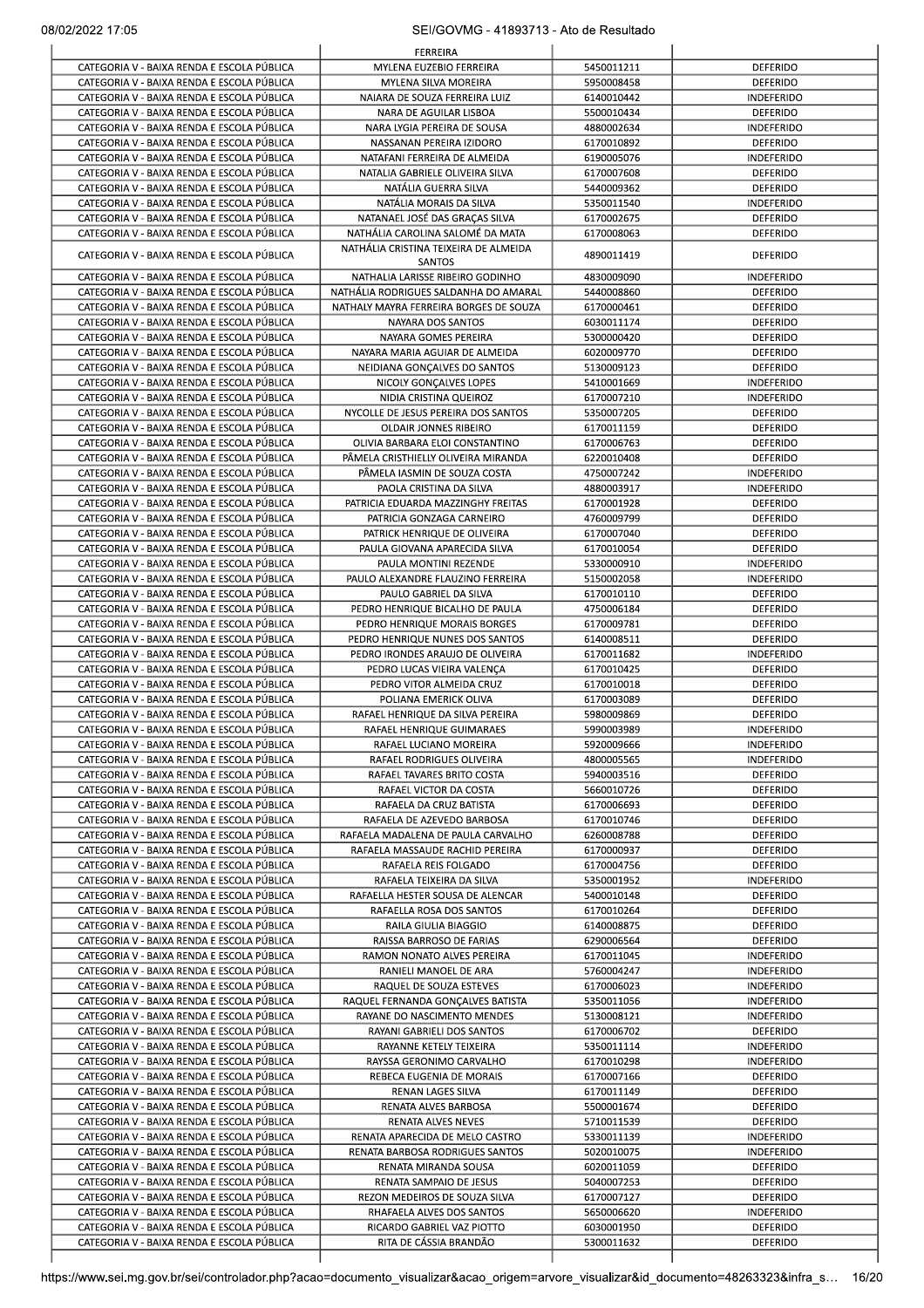| CATEGORIA V - BAIXA RENDA E ESCOLA PÚBLICA                                               | ROBERT AUGUSTO DA SILVA PIMENTA                              | 4750000399               | INDEFERIDO                             |
|------------------------------------------------------------------------------------------|--------------------------------------------------------------|--------------------------|----------------------------------------|
|                                                                                          | ROBERTA ALVES DE MENEZES                                     | 6170007183               | <b>INDEFERIDO</b>                      |
| CATEGORIA V - BAIXA RENDA E ESCOLA PÚBLICA<br>CATEGORIA V - BAIXA RENDA E ESCOLA PÚBLICA | ROBERTA FERNANDA SILVA<br>ROBERTA SAMARA DE OLIVEIRA BUGARI  | 6030007471<br>5450010503 | <b>INDEFERIDO</b><br><b>DEFERIDO</b>   |
| CATEGORIA V - BAIXA RENDA E ESCOLA PÚBLICA                                               | ROBSON WILLIAN MENEZES SOUSA                                 | 6170008989               | <b>INDEFERIDO</b>                      |
| CATEGORIA V - BAIXA RENDA E ESCOLA PÚBLICA                                               | RODRIGO DA SILVA ALVES                                       | 5450009966               | <b>INDEFERIDO</b>                      |
| CATEGORIA V - BAIXA RENDA E ESCOLA PÚBLICA                                               | RODRIGO GENTIL MIQUILINO DE OLIVEIRA                         | 6170008047               | DEFERIDO                               |
| CATEGORIA V - BAIXA RENDA E ESCOLA PÚBLICA                                               | ROGER FIGUEIREDO SANTOS                                      | 6170002752               | <b>INDEFERIDO</b>                      |
| CATEGORIA V - BAIXA RENDA E ESCOLA PÚBLICA                                               | ROSANA SILVA ARAUJO                                          | 5730008727               | DEFERIDO                               |
| CATEGORIA V - BAIXA RENDA E ESCOLA PÚBLICA                                               | RUAN CÉSAR MENDES LOPES                                      | 5470001173               | INDEFERIDO                             |
| CATEGORIA V - BAIXA RENDA E ESCOLA PÚBLICA<br>CATEGORIA V - BAIXA RENDA E ESCOLA PÚBLICA | RUAN SAYMON MOURA DE FIGUEIREDO<br>RUBIA MARA DA SILVA       | 6170008695<br>6030004957 | <b>DEFERIDO</b><br><b>INDEFERIDO</b>   |
| CATEGORIA V - BAIXA RENDA E ESCOLA PÚBLICA                                               | RUBIA MARA DA SILVA BARROS                                   | 6020007565               | <b>DEFERIDO</b>                        |
| CATEGORIA V - BAIXA RENDA E ESCOLA PÚBLICA                                               | SABRINA APARECIDA VEIGA                                      | 6220009533               | <b>DEFERIDO</b>                        |
| CATEGORIA V - BAIXA RENDA E ESCOLA PÚBLICA                                               | SABRINA MENDONCA PAIVA                                       | 6020011213               | <b>INDEFERIDO</b>                      |
| CATEGORIA V - BAIXA RENDA E ESCOLA PÚBLICA                                               | SABRINA MORAES SILVA                                         | 5500002177               | <b>INDEFERIDO</b>                      |
| CATEGORIA V - BAIXA RENDA E ESCOLA PÚBLICA                                               | SABRINA SILVA BARROSO                                        | 5300010182               | DEFERIDO                               |
| CATEGORIA V - BAIXA RENDA E ESCOLA PÚBLICA                                               | SABRINA VALADÃO VILELA DOS REIS                              | 5960009646               | DEFERIDO                               |
| CATEGORIA V - BAIXA RENDA E ESCOLA PÚBLICA                                               | SAMANTHA RESENDE FREITAS                                     | 6000001378               | DEFERIDO                               |
| CATEGORIA V - BAIXA RENDA E ESCOLA PÚBLICA                                               | SAMANTHA TAMARA SILVA                                        | 6170003653               | DEFERIDO                               |
| CATEGORIA V - BAIXA RENDA E ESCOLA PÚBLICA                                               | SAMARA GONÇALVES DE SENA                                     | 6170008235               | DEFERIDO                               |
| CATEGORIA V - BAIXA RENDA E ESCOLA PÚBLICA                                               | SAMY SOUZA                                                   | 6260008219               | <b>INDEFERIDO</b>                      |
| CATEGORIA V - BAIXA RENDA E ESCOLA PÚBLICA                                               | SAMIRA DOS SANTOS FREITAS                                    | 6200001372               | <b>DEFERIDO</b>                        |
| CATEGORIA V - BAIXA RENDA E ESCOLA PÚBLICA                                               | <b>SAMUEL VITOR REIS</b>                                     | 6170006119               | <b>DEFERIDO</b>                        |
| CATEGORIA V - BAIXA RENDA E ESCOLA PÚBLICA                                               | SANDRA LOPES DE FREITAS                                      | 5670008341               | DEFERIDO                               |
| CATEGORIA V - BAIXA RENDA E ESCOLA PÚBLICA<br>CATEGORIA V - BAIXA RENDA E ESCOLA PÚBLICA | SANDRO RAFAEL DOS SANTOS FREITAS<br>SARA APARECIDA ALEXANDRE | 6130004017<br>6170000231 | INDEFERIDO<br>DEFERIDO                 |
| CATEGORIA V - BAIXA RENDA E ESCOLA PÚBLICA                                               | SARA CUNHA NUNES MORI BENENCASE                              | 6170010463               | DEFERIDO                               |
| CATEGORIA V - BAIXA RENDA E ESCOLA PÚBLICA                                               | SARAH DOS REIS ALVES                                         | 6170003710               | DEFERIDO                               |
| CATEGORIA V - BAIXA RENDA E ESCOLA PÚBLICA                                               | SARAH MELISSA SILVA                                          | 4790002097               | DEFERIDO                               |
| CATEGORIA V - BAIXA RENDA E ESCOLA PÚBLICA                                               | SAROANNY OLIVEIRA                                            | 6170006525               | <b>DEFERIDO</b>                        |
| CATEGORIA V - BAIXA RENDA E ESCOLA PÚBLICA                                               | SELINA BETHONICO SILVA                                       | 6170003345               | <b>DEFERIDO</b>                        |
| CATEGORIA V - BAIXA RENDA E ESCOLA PÚBLICA                                               | SHAYENE SILVA CARDOSO                                        | 6170010064               | <b>INDEFERIDO</b>                      |
| CATEGORIA V - BAIXA RENDA E ESCOLA PÚBLICA                                               | SIBELE ANTÔNIA DA CUNHA                                      | 5920001943               | INDEFERIDO                             |
| CATEGORIA V - BAIXA RENDA E ESCOLA PÚBLICA                                               | SIDNEI MIOLLI JUNIOR                                         | 6170007107               | <b>INDEFERIDO</b>                      |
| CATEGORIA V - BAIXA RENDA E ESCOLA PÚBLICA                                               | SINTHIA VIEIRA DOS REIS                                      | 5430010553               | INDEFERIDO                             |
| CATEGORIA V - BAIXA RENDA E ESCOLA PÚBLICA                                               | STEFANY SILVA TEODORO                                        | 6060010382               | <b>DEFERIDO</b>                        |
| CATEGORIA V - BAIXA RENDA E ESCOLA PÚBLICA                                               | STHEFANY BORGES FRANCO GARCIA                                | 6170009864               | DEFERIDO                               |
| CATEGORIA V - BAIXA RENDA E ESCOLA PÚBLICA                                               | SUELI DIAS DO AMARAL                                         | 6170003121               | <b>INDEFERIDO</b>                      |
| CATEGORIA V - BAIXA RENDA E ESCOLA PÚBLICA<br>CATEGORIA V - BAIXA RENDA E ESCOLA PÚBLICA | SUELI SIRLEIDE DE OLIVEIRA<br>SUELLEN NARA CRISTINO          | 5700003913<br>6170002923 | DEFERIDO<br>DEFERIDO                   |
| CATEGORIA V - BAIXA RENDA E ESCOLA PÚBLICA                                               | SUSAN VITÓRIA SOUZA BARBOSA                                  | 5730004341               | <b>INDEFERIDO</b>                      |
| CATEGORIA V - BAIXA RENDA E ESCOLA PÚBLICA                                               | SUZANY MORAES SILVA                                          | 5460002865               | <b>INDEFERIDO</b>                      |
| CATEGORIA V - BAIXA RENDA E ESCOLA PÚBLICA                                               | TAINA ARAUJO DA MATTA MACHADO LEAL                           | 4750011658               | DEFERIDO                               |
| CATEGORIA V - BAIXA RENDA E ESCOLA PÚBLICA                                               | TAINARA APARECIDA PEREIRA RODRIGUES                          | 6320004168               | <b>INDEFERIDO</b>                      |
| CATEGORIA V - BAIXA RENDA E ESCOLA PÚBLICA                                               | TAÍS DE FÁTIMA CAMPOS                                        | 6030009424               | <b>INDEFERIDO</b>                      |
| CATEGORIA V - BAIXA RENDA E ESCOLA PÚBLICA                                               | TALIANE JÚLIA CRUZ MARTINS                                   | 5830004585               | DEFERIDO                               |
| CATEGORIA V - BAIXA RENDA E ESCOLA PÚBLICA                                               | TALITA NEVES GUIMARÃES                                       | 5830000286               | <b>INDEFERIDO</b>                      |
| CATEGORIA V - BAIXA RENDA E ESCOLA PÚBLICA                                               | TAMARIS APARECIDA DE OLIVEIRA                                | 6060010517               | <b>INDEFERIDO</b>                      |
| CATEGORIA V - BAIXA RENDA E ESCOLA PÚBLICA                                               | TÂMATA CAROLINE DOS SANTOS FERNANDES                         | 5730000812               | <b>INDEFERIDO</b>                      |
| CATEGORIA V - BAIXA RENDA E ESCOLA PÚBLICA<br>CATEGORIA V - BAIXA RENDA E ESCOLA PÚBLICA | TAMIRES CRISTINA DE OLIVEIRA<br>TATIANE DA COSTA RAPOSO      | 6030000361<br>6170009473 | <b>INDEFERIDO</b><br><b>INDEFERIDO</b> |
| CATEGORIA V - BAIXA RENDA E ESCOLA PÚBLICA                                               | THAIS CAIXETA SILVA                                          | 6170001151               | <b>DEFERIDO</b>                        |
| CATEGORIA V - BAIXA RENDA E ESCOLA PÚBLICA                                               | THAIS CRISTINA SANTOS RODRIGUES                              | 5860008856               | <b>INDEFERIDO</b>                      |
| CATEGORIA V - BAIXA RENDA E ESCOLA PÚBLICA                                               | THAIS DA SILVA ROCHA                                         | 6170006965               | DEFERIDO                               |
| CATEGORIA V - BAIXA RENDA E ESCOLA PÚBLICA                                               | THAIS DE ASSIS SILVA                                         | 5040001058               | DEFERIDO                               |
| CATEGORIA V - BAIXA RENDA E ESCOLA PÚBLICA                                               | THAIS NARA COSTA FERREIRA                                    | 6170010085               | DEFERIDO                               |
| CATEGORIA V - BAIXA RENDA E ESCOLA PÚBLICA                                               | THAÍS RODRIGUES LIMA                                         | 6170011223               | <b>INDEFERIDO</b>                      |
| CATEGORIA V - BAIXA RENDA E ESCOLA PÚBLICA                                               | THAIS TEREZA GONÇALVES GOMES                                 | 6170010271               | <b>INDEFERIDO</b>                      |
| CATEGORIA V - BAIXA RENDA E ESCOLA PÚBLICA                                               | THAISSA LANA ALVARENGA CARVALHO                              | 6320005313               | <b>DEFERIDO</b>                        |
| CATEGORIA V - BAIXA RENDA E ESCOLA PÚBLICA                                               | THALES TORRES LEAL                                           | 6170006087               | <b>DEFERIDO</b>                        |
| CATEGORIA V - BAIXA RENDA E ESCOLA PÚBLICA                                               | THALIA MILITAO IZIDORO                                       | 6070006191               | <b>INDEFERIDO</b>                      |
| CATEGORIA V - BAIXA RENDA E ESCOLA PÚBLICA                                               | THALIANE DO CARMO SILVA                                      | 5760010686               | <b>DEFERIDO</b>                        |
| CATEGORIA V - BAIXA RENDA E ESCOLA PÚBLICA                                               | THASSIA CARMEM MARA SANTANA ROCHA                            | 4890010973               | <b>DEFERIDO</b>                        |
| CATEGORIA V - BAIXA RENDA E ESCOLA PÚBLICA<br>CATEGORIA V - BAIXA RENDA E ESCOLA PÚBLICA | THAWANE LUANA GASTÃO COUTO<br>THAYNÁ SILVA SOUZA             | 5290000338<br>6170006631 | <b>INDEFERIDO</b><br>DEFERIDO          |
| CATEGORIA V - BAIXA RENDA E ESCOLA PÚBLICA                                               | THAYNARA CARDOSO GONÇALVES                                   | 5450009528               | <b>DEFERIDO</b>                        |
| CATEGORIA V - BAIXA RENDA E ESCOLA PÚBLICA                                               | THIAGO HENRIQUE BRANDAO                                      | 5300004576               | DEFERIDO                               |
| CATEGORIA V - BAIXA RENDA E ESCOLA PÚBLICA                                               | THIAGO FERNANDES DA SILVA                                    | 5660002371               | <b>INDEFERIDO</b>                      |
| CATEGORIA V - BAIXA RENDA E ESCOLA PÚBLICA                                               | THIAGO THALES MORAIS DA SILVA                                | 6170010299               | DEFERIDO                               |
| CATEGORIA V - BAIXA RENDA E ESCOLA PÚBLICA                                               | THIMOTEO DIRCEU DOS SANTOS                                   | 4810010632               | <b>INDEFERIDO</b>                      |
| CATEGORIA V - BAIXA RENDA E ESCOLA PÚBLICA                                               | THIRZA REBECA BATISTA PINHEIRO                               | 6170005789               | DEFERIDO                               |
| CATEGORIA V - BAIXA RENDA E ESCOLA PÚBLICA                                               | TIAGO FÉLIX DE SOUZA                                         | 5300010750               | <b>INDEFERIDO</b>                      |
| CATEGORIA V - BAIXA RENDA E ESCOLA PÚBLICA                                               | TIFANY EDUARDA NUNES SOUZA                                   | 6040007547               | <b>INDEFERIDO</b>                      |
| CATEGORIA V - BAIXA RENDA E ESCOLA PÚBLICA                                               | TUELLY RODRIGUES TAVARES JUNIOR                              | 6170002768               | <b>INDEFERIDO</b>                      |
| CATEGORIA V - BAIXA RENDA E ESCOLA PÚBLICA                                               | TÚLIO CARELI RÊDA                                            | 4790007039               | DEFERIDO                               |
| CATEGORIA V - BAIXA RENDA E ESCOLA PÚBLICA                                               | TULIO EMANUEL SILVA SOUZA                                    | 6170008797               | <b>INDEFERIDO</b><br>DEFERIDO          |
|                                                                                          | VALENTINA FERREIRA                                           | 6170007504<br>6190002629 | <b>INDEFERIDO</b>                      |
| CATEGORIA V - BAIXA RENDA E ESCOLA PÚBLICA<br>CATEGORIA V - BAIXA RENDA E ESCOLA PÚBLICA | VALERIA DE PAULA SILVA                                       |                          |                                        |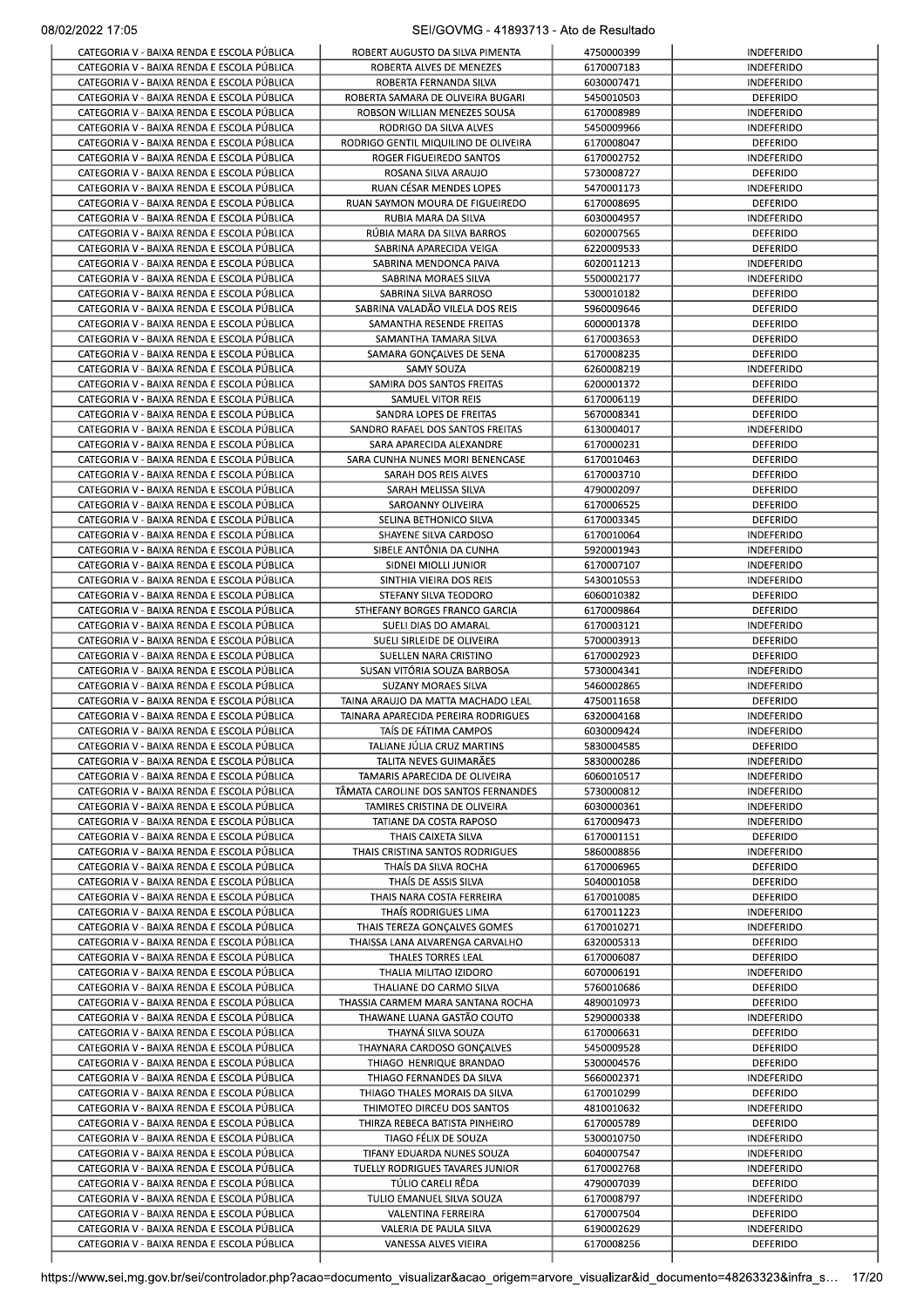| 08/02/2022 17:05 |  |
|------------------|--|
|                  |  |

| CATEGORIA V - BAIXA RENDA E ESCOLA PÚBLICA                                               | VANESSA CARLA DE ARAÚJO SANTOS                                      | 5430007033               | INDEFERIDO                             |
|------------------------------------------------------------------------------------------|---------------------------------------------------------------------|--------------------------|----------------------------------------|
| CATEGORIA V - BAIXA RENDA E ESCOLA PÚBLICA                                               | VANESSA CRISTINA DAVID                                              | 6040006796               | <b>INDEFERIDO</b>                      |
| CATEGORIA V - BAIXA RENDA E ESCOLA PÚBLICA                                               | VANESSA DOS REIS MIRANDA                                            | 5700008069               | <b>INDEFERIDO</b>                      |
| CATEGORIA V - BAIXA RENDA E ESCOLA PÚBLICA                                               | VANESSA MONTEIRO ALVES                                              | 6320004196               | <b>INDEFERIDO</b>                      |
| CATEGORIA V - BAIXA RENDA E ESCOLA PÚBLICA                                               | VANESSA RAIMUNDA DO CARMO                                           | 5130011121               | <b>DEFERIDO</b>                        |
| CATEGORIA V - BAIXA RENDA E ESCOLA PÚBLICA                                               | VICTOR HUGO LOPES SILVEIRA                                          | 6000007740<br>6070009218 | <b>INDEFERIDO</b><br><b>DEFERIDO</b>   |
| CATEGORIA V - BAIXA RENDA E ESCOLA PÚBLICA<br>CATEGORIA V - BAIXA RENDA E ESCOLA PÚBLICA | VICTOR NAVES DOS SANTOS SILVA<br>VICTORIA EUZEBIO FERREIRA          | 5350011370               | <b>DEFERIDO</b>                        |
| CATEGORIA V - BAIXA RENDA E ESCOLA PÚBLICA                                               | VINICIUS GONÇALVES DE MORAIS                                        | 6170002860               | <b>INDEFERIDO</b>                      |
| CATEGORIA V - BAIXA RENDA E ESCOLA PÚBLICA                                               | VINICIUS LOURO DA SILVA                                             | 5240007613               | <b>INDEFERIDO</b>                      |
| CATEGORIA V - BAIXA RENDA E ESCOLA PÚBLICA                                               | <b>VINICIUS MORAIS TEIXEIRA</b>                                     | 6370007212               | <b>DEFERIDO</b>                        |
| CATEGORIA V - BAIXA RENDA E ESCOLA PÚBLICA                                               | VINÍCIUS SOARES XAVIER                                              | 5340000182               | INDEFERIDO                             |
| CATEGORIA V - BAIXA RENDA E ESCOLA PÚBLICA                                               | VITOR ALEXANDRE DIAS DA SILVA                                       | 6170002265               | <b>DEFERIDO</b>                        |
| CATEGORIA V - BAIXA RENDA E ESCOLA PÚBLICA                                               | VITOR DOS REIS FERREIRA                                             | 5550000871               | INDEFERIDO                             |
| CATEGORIA V - BAIXA RENDA E ESCOLA PÚBLICA                                               | VITOR HUGO PASSOS MONTEIRO                                          | 6170002447               | <b>INDEFERIDO</b>                      |
| CATEGORIA V - BAIXA RENDA E ESCOLA PÚBLICA                                               | VITOR MANUEL DOS SANTOS GONÇALVES                                   | 6170000084               | <b>INDEFERIDO</b>                      |
| CATEGORIA V - BAIXA RENDA E ESCOLA PÚBLICA                                               | VITOR RESENDE DE FREITAS DUTRA                                      | 5830010063               | DEFERIDO                               |
| CATEGORIA V - BAIXA RENDA E ESCOLA PÚBLICA                                               | VITORIA BRITO DE ASSIS                                              | 5240007621               | <b>INDEFERIDO</b>                      |
| CATEGORIA V - BAIXA RENDA E ESCOLA PÚBLICA                                               | VITÓRIA CARVALHO GOMES                                              | 6170011510               | <b>INDEFERIDO</b>                      |
| CATEGORIA V - BAIXA RENDA E ESCOLA PÚBLICA                                               | VITÓRIA CRISTINA ALEXANDRINO DE MELO                                | 6170002796               | <b>DEFERIDO</b>                        |
| CATEGORIA V - BAIXA RENDA E ESCOLA PÚBLICA                                               | VITÓRIA FERREIRA DA SILVA                                           | 4750008425               | DEFERIDO                               |
| CATEGORIA V - BAIXA RENDA E ESCOLA PÚBLICA                                               | VITORIA ISABELLE DA SILVA RIBEIRO                                   | 4890011051               | <b>DEFERIDO</b>                        |
| CATEGORIA V - BAIXA RENDA E ESCOLA PÚBLICA                                               | VITORIA LORRANY EMILIO                                              | 5300000002               | <b>DEFERIDO</b>                        |
| CATEGORIA V - BAIXA RENDA E ESCOLA PÚBLICA<br>CATEGORIA V - BAIXA RENDA E ESCOLA PÚBLICA | VITÓRIA PEREIRA DOS SANTOS CHUARTS<br>VITÓRIA RODRIGUES MEIRA ASSIS | 6170002191<br>5160000762 | <b>INDEFERIDO</b><br><b>INDEFERIDO</b> |
| CATEGORIA V - BAIXA RENDA E ESCOLA PÚBLICA                                               | VITÓRIA VIANA DE LIMA                                               | 6030009514               | <b>DEFERIDO</b>                        |
| CATEGORIA V - BAIXA RENDA E ESCOLA PÚBLICA                                               | VIVIAN VITORINO BATISTA                                             | 5940009572               | <b>INDEFERIDO</b>                      |
| CATEGORIA V - BAIXA RENDA E ESCOLA PÚBLICA                                               | WAGNER DOS REIS SANTOS                                              | 5660006897               | <b>DEFERIDO</b>                        |
| CATEGORIA V - BAIXA RENDA E ESCOLA PÚBLICA                                               | WAGNER GONCALVES DOS SANTOS ROCHA                                   | 5970000566               | <b>INDEFERIDO</b>                      |
| CATEGORIA V - BAIXA RENDA E ESCOLA PÚBLICA                                               | WALLISON KLEBER NUNES DIAS                                          | 6170006821               | <b>INDEFERIDO</b>                      |
| CATEGORIA V - BAIXA RENDA E ESCOLA PÚBLICA                                               | WELLINGTON FRANKLIN IGINO DA SILVA                                  | 6170006453               | <b>INDEFERIDO</b>                      |
| CATEGORIA V - BAIXA RENDA E ESCOLA PÚBLICA                                               | WENDEL HENRIQUE PARACATU                                            | 5450007991               | <b>DEFERIDO</b>                        |
| CATEGORIA V - BAIXA RENDA E ESCOLA PÚBLICA                                               | <b>WESLEY SANTOS SOARES</b>                                         | 5300011086               | <b>DEFERIDO</b>                        |
| CATEGORIA V - BAIXA RENDA E ESCOLA PÚBLICA                                               | WILLIAM DE SOUZA OLIVEIRA                                           | 6170008415               | DEFERIDO                               |
| CATEGORIA V - BAIXA RENDA E ESCOLA PÚBLICA                                               | YASMIM ASSIS DE CASTRO GOMES                                        | 5970008929               | <b>INDEFERIDO</b>                      |
| CATEGORIA V - BAIXA RENDA E ESCOLA PÚBLICA                                               | YASMIM MORAIS ASSIS                                                 | 4790002900               | DEFERIDO                               |
| CATEGORIA V - BAIXA RENDA E ESCOLA PÚBLICA                                               | YASMIN DE SOUZA RODARTE                                             | 6170009161               | <b>DEFERIDO</b>                        |
| CATEGORIA V - BAIXA RENDA E ESCOLA PÚBLICA                                               | YASMIN EVELYN GOMES DE ALMEIDA                                      | 6290007312               | <b>DEFERIDO</b>                        |
| CATEGORIA V - BAIXA RENDA E ESCOLA PÚBLICA                                               | YASMIN FIDELIS CURY HANNA                                           | 5830010563               | INDEFERIDO                             |
| CATEGORIA V - BAIXA RENDA E ESCOLA PÚBLICA<br>CATEGORIA V - BAIXA RENDA E ESCOLA PÚBLICA | YURI SANTOS GARCIA<br>ZELDA LUIZA AVEIRO                            | 6210008440<br>6020010158 | <b>INDEFERIDO</b><br><b>INDEFERIDO</b> |
| CATEGORIA VI - PESSOA COM DEFICIÊNCIA                                                    | ADRIANO GERALDO PASSOS                                              | 6170009913               | DEFERIDO                               |
| CATEGORIA VI - PESSOA COM DEFICIÊNCIA                                                    | AMANDA DE OLIVEIRA SANTANA                                          | 6170009465               | <b>DEFERIDO</b>                        |
| CATEGORIA VI - PESSOA COM DEFICIÊNCIA                                                    | ANA CECÍLIA COSTA SALES GOMES                                       | 6170001521               | DEFERIDO                               |
| CATEGORIA VI - PESSOA COM DEFICIÊNCIA                                                    | ANA CLARA VEIGA COSTA                                               | 6170009950               | <b>DEFERIDO</b>                        |
| CATEGORIA VI - PESSOA COM DEFICIÊNCIA                                                    | ANA CLÁUDIA DE FREITAS GOMES                                        | 5450002893               | <b>DEFERIDO</b>                        |
| CATEGORIA VI - PESSOA COM DEFICIÊNCIA                                                    | ANA PAULA DE SOUZA NOSELLA                                          | 5830008831               | <b>DEFERIDO</b>                        |
| CATEGORIA VI - PESSOA COM DEFICIÊNCIA                                                    | <b>BIANCA ROCHA PINHEIRO</b>                                        | 6170009158               | DEFERIDO                               |
| CATEGORIA VI - PESSOA COM DEFICIÊNCIA                                                    | <b>BRENDA MONTEIRO RIBEIRO</b>                                      | 6170002435               | DEFERIDO                               |
| CATEGORIA VI - PESSOA COM DEFICIÊNCIA                                                    | BRUNO WILLIAM MORENO DA SILVA                                       | 6170000597               | <b>DEFERIDO</b>                        |
| CATEGORIA VI - PESSOA COM DEFICIÊNCIA                                                    | CARLA PEREIRA CAFIERO                                               | 6170001827               | <b>DEFERIDO</b>                        |
| CATEGORIA VI - PESSOA COM DEFICIÊNCIA                                                    | CAROLINA GOMES ALBANEZE                                             | 6170003008               | <b>DEFERIDO</b>                        |
| CATEGORIA VI - PESSOA COM DEFICIÊNCIA                                                    | <b>CLEITON GOMES DA SILVA</b>                                       | 5200009921               | <b>INDEFERIDO</b>                      |
| CATEGORIA VI - PESSOA COM DEFICIÊNCIA                                                    | CORINA CRISTINA CAMPOS                                              | 6170008224               | <b>INDEFERIDO</b>                      |
| CATEGORIA VI - PESSOA COM DEFICIÊNCIA<br>CATEGORIA VI - PESSOA COM DEFICIÊNCIA           | DANIEL BARROS SABARA                                                | 5620010334               | <b>INDEFERIDO</b>                      |
| CATEGORIA VI - PESSOA COM DEFICIÊNCIA                                                    | DANIEL TUBERTINI SILVA<br>DANUBIA TEIXEIRA FERNANDES                | 5430009698<br>5720003391 | DEFERIDO<br>DEFERIDO                   |
| CATEGORIA VI - PESSOA COM DEFICIÊNCIA                                                    | DEBORA BARBOSA DE REZENDE                                           | 6170005598               | DEFERIDO                               |
| CATEGORIA VI - PESSOA COM DEFICIÊNCIA                                                    | DIEGO ALVES COELHO                                                  | 6170001112               | DEFERIDO                               |
| CATEGORIA VI - PESSOA COM DEFICIÊNCIA                                                    | DIONATHAN SANTOS DE ASSUNCAO                                        | 6170005027               | <b>INDEFERIDO</b>                      |
| CATEGORIA VI - PESSOA COM DEFICIÊNCIA                                                    | DONG IL KOO                                                         | 6170008609               | DEFERIDO                               |
| CATEGORIA VI - PESSOA COM DEFICIÊNCIA                                                    | ÉDER FERNANDO DA GAMA                                               | 5730000892               | <b>DEFERIDO</b>                        |
| CATEGORIA VI - PESSOA COM DEFICIÊNCIA                                                    | EDMILTON BARBOSA SOUZA FILHO                                        | 6170010013               | DEFERIDO                               |
| CATEGORIA VI - PESSOA COM DEFICIÊNCIA                                                    | EDUARDO DE CASTRO BERTANHE                                          | 6170008827               | DEFERIDO                               |
| CATEGORIA VI - PESSOA COM DEFICIÊNCIA                                                    | <b>EDUARDO TASSINARI</b>                                            | 6170009479               | DEFERIDO                               |
| CATEGORIA VI - PESSOA COM DEFICIÊNCIA                                                    | ELIANA MELLI DIAS                                                   | 6170006544               | DEFERIDO                               |
| CATEGORIA VI - PESSOA COM DEFICIÊNCIA                                                    | ERICA HELENA ALVES                                                  | 6170003865               | DEFERIDO                               |
| CATEGORIA VI - PESSOA COM DEFICIÊNCIA                                                    | ÉRICKA PESSÔA DE AZEVEDO                                            | 6170006331               | <b>INDEFERIDO</b>                      |
| CATEGORIA VI - PESSOA COM DEFICIÊNCIA                                                    | FELIPE AUGUSTO SILVA                                                | 6170007509               | DEFERIDO                               |
| CATEGORIA VI - PESSOA COM DEFICIÊNCIA                                                    | FELIPE JORGE PRUDENCINI MACHADO                                     | 6170004976               | DEFERIDO                               |
| CATEGORIA VI - PESSOA COM DEFICIÊNCIA                                                    | FERNANDA RIBEIRO DE PAULA                                           | 6170005928               | <b>INDEFERIDO</b>                      |
| CATEGORIA VI - PESSOA COM DEFICIÊNCIA<br>CATEGORIA VI - PESSOA COM DEFICIÊNCIA           | FERNANDO HENRIQUE DE AVELAR SOUZA<br><b>GEISEL FAVARATTO</b>        | 5500011101<br>6170001259 | <b>DEFERIDO</b><br>DEFERIDO            |
| CATEGORIA VI - PESSOA COM DEFICIÊNCIA                                                    | GIULIA MARIA VASCONCELOS AMBRÓSIO                                   | 4720011588               | DEFERIDO                               |
| CATEGORIA VI - PESSOA COM DEFICIÊNCIA                                                    | GUERETH ALEXSANDERSON OLIVEIRA CARVALHO                             | 6170011427               | DEFERIDO                               |
| CATEGORIA VI - PESSOA COM DEFICIÊNCIA                                                    | HENRIQUE DE ALMEIDA VAZ                                             | 5390011215               | <b>INDEFERIDO</b>                      |
| CATEGORIA VI - PESSOA COM DEFICIÊNCIA                                                    | HENRIQUE FREIRE HOSTALACIO LEONEL                                   | 6070004920               | DEFERIDO                               |
| CATEGORIA VI - PESSOA COM DEFICIÊNCIA                                                    | HENRIQUE GUALBERTO FONSECA                                          | 5420007257               | DEFERIDO                               |
|                                                                                          | HORTENCIA DE SOUZA MAGIEREK                                         | 6170006348               | DEFERIDO                               |
| CATEGORIA VI - PESSOA COM DEFICIÊNCIA                                                    | JÉFERSON LUCAS DE QUEIROZ OLIVEIRA ROCHA                            | 6170001447               | DEFERIDO                               |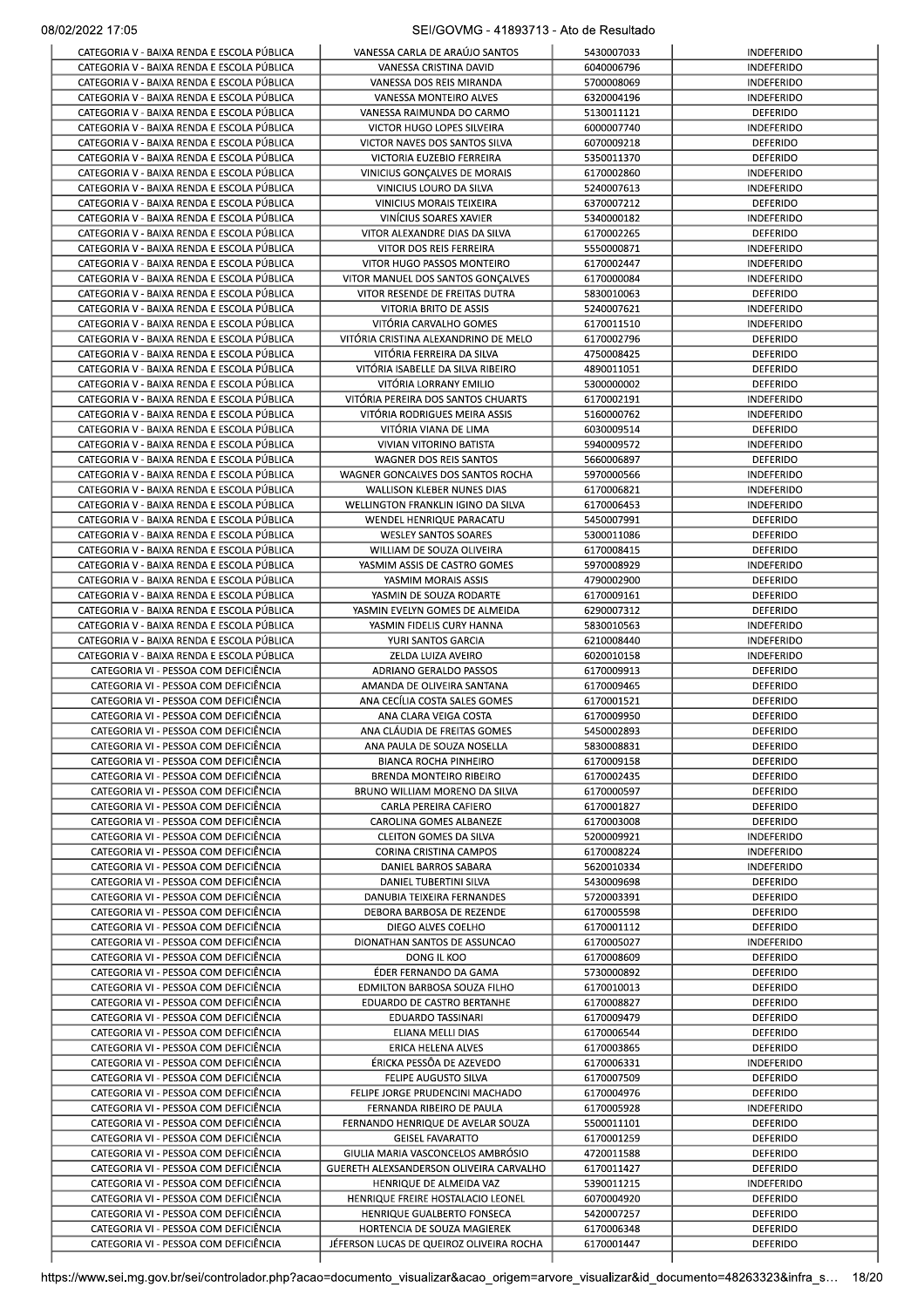# OVMG - 41893713 - Ato de Resultado»

| 08/02/2022 17:05 |  |
|------------------|--|
|                  |  |

| 8/02/2022 17:05                       | SEI/GOVMG - 41893713 - Ato de Resultado            |            |                   |
|---------------------------------------|----------------------------------------------------|------------|-------------------|
| CATEGORIA VI - PESSOA COM DEFICIÊNCIA | JÉSSICA MORENO TAKATO                              | 4860009529 | DEFERIDO          |
| CATEGORIA VI - PESSOA COM DEFICIÊNCIA | JOAQUIM SILVÉRIO DOS REIS                          | 6320003299 | <b>INDEFERIDO</b> |
| CATEGORIA VI - PESSOA COM DEFICIÊNCIA | JOCIELE FLAVIANA DE JESUS CORREA                   | 5350009767 | <b>DEFERIDO</b>   |
| CATEGORIA VI - PESSOA COM DEFICIÊNCIA | JOELMA DA SILVA                                    | 6170007660 | <b>INDEFERIDO</b> |
| CATEGORIA VI - PESSOA COM DEFICIÊNCIA | JOSÉ BONIFACIO NETO                                | 5880008847 | <b>DEFERIDO</b>   |
| CATEGORIA VI - PESSOA COM DEFICIÊNCIA | JOSÉ LUIZ SILVA BARROS                             | 6250006950 | <b>DEFERIDO</b>   |
| CATEGORIA VI - PESSOA COM DEFICIÊNCIA | JOSEMAR APARECIDO DOS SANTOS ANDRADE               | 5450000436 | DEFERIDO          |
| CATEGORIA VI - PESSOA COM DEFICIÊNCIA | JOYCE GONZAGA ALVES E SILVA                        | 6170007121 | DEFERIDO          |
| CATEGORIA VI - PESSOA COM DEFICIÊNCIA | JÚLIA DE ARAÚJO RODRIGUES                          | 4860010483 | <b>INDEFERIDO</b> |
| CATEGORIA VI - PESSOA COM DEFICIÊNCIA | KAIO DA SILVA RIBEIRO                              | 6170010021 | <b>INDEFERIDO</b> |
| CATEGORIA VI - PESSOA COM DEFICIÊNCIA | KAREN CRISTINE DE ASSIS RIBEIRO                    | 5670002079 | DEFERIDO          |
| CATEGORIA VI - PESSOA COM DEFICIÊNCIA | LAIANA DE OLIVEIRA RUELA                           | 6170010601 | <b>DEFERIDO</b>   |
| CATEGORIA VI - PESSOA COM DEFICIÊNCIA | LARA BALDIM DE LIMA                                | 6170010327 | <b>DEFERIDO</b>   |
| CATEGORIA VI - PESSOA COM DEFICIÊNCIA | LAYSLA KAREN CASTRO                                | 6170009567 | <b>DEFERIDO</b>   |
| CATEGORIA VI - PESSOA COM DEFICIÊNCIA | LEANDRO JONATHA GONÇALVES MARTINS                  | 6170009229 | DEFERIDO          |
| CATEGORIA VI - PESSOA COM DEFICIÊNCIA | LUCAS PEREIRA DA SILVA                             | 6170002935 | DEFERIDO          |
| CATEGORIA VI - PESSOA COM DEFICIÊNCIA | LUCAS PEREIRA MOREIRA                              | 6170009365 | <b>DEFERIDO</b>   |
| CATEGORIA VI - PESSOA COM DEFICIÊNCIA | LUCAS REIS DE SOUZA SANTOS                         | 6170011481 | <b>INDEFERIDO</b> |
| CATEGORIA VI - PESSOA COM DEFICIÊNCIA | LUCAS RESENDE SABINO                               | 5630010443 | <b>INDEFERIDO</b> |
| CATEGORIA VI - PESSOA COM DEFICIÊNCIA | LUCIENE MELO COELHO                                | 5750008962 | <b>DEFERIDO</b>   |
| CATEGORIA VI - PESSOA COM DEFICIÊNCIA | LUDMILA LUÍZA CUNHA DE SOUZA                       | 6170008570 | DEFERIDO          |
| CATEGORIA VI - PESSOA COM DEFICIÊNCIA | LUIZ EDUARDO MESQUITA MARTINS                      | 6170001449 | <b>DEFERIDO</b>   |
| CATEGORIA VI - PESSOA COM DEFICIÊNCIA | LUIZ GUILHERME STARLING CARDOSO                    | 6170006741 | <b>DEFERIDO</b>   |
| CATEGORIA VI - PESSOA COM DEFICIÊNCIA | LUIZ GUSTAVO DE OLIVEIRA PINTO                     | 6170011077 | <b>DEFERIDO</b>   |
| CATEGORIA VI - PESSOA COM DEFICIÊNCIA | LUIZ GUSTAVO VILELA PARREIRA                       | 6170009062 | <b>DEFERIDO</b>   |
| CATEGORIA VI - PESSOA COM DEFICIÊNCIA | MÁRCIA MARIA BARBOSA SERAFIM<br><b>BITTENCOURT</b> | 6170009994 | DEFERIDO          |
| CATEGORIA VI - PESSOA COM DEFICIÊNCIA | MARCILEI ALVES DOS SANTOS                          | 5040000380 | <b>DEFERIDO</b>   |
| CATEGORIA VI - PESSOA COM DEFICIÊNCIA | MARIA FERNANDA FERNANDES MACHADO<br>VILLELA        | 6170010104 | <b>DEFERIDO</b>   |
| CATEGORIA VI - PESSOA COM DEFICIÊNCIA | MARIA LAURA SALES POLI FEROLLA                     | 6170009071 | <b>DEFERIDO</b>   |
| CATEGORIA VI - PESSOA COM DEFICIÊNCIA | <b>MARIA LUCIANA CHAVES</b>                        | 6030004131 | <b>DEFERIDO</b>   |
| CATEGORIA VI - PESSOA COM DEFICIÊNCIA | MARIANA DAMASIO CASTILHO                           | 6170006438 | <b>DEFERIDO</b>   |
| CATEGORIA VI - PESSOA COM DEFICIÊNCIA | MARLOW DE OLIVEIRA GOMES                           | 6170006757 | DEFERIDO          |
| CATEGORIA VI - PESSOA COM DEFICIÊNCIA | MATEUS DE CARVALHO REZENDE                         | 6170004792 | DEFERIDO          |
| CATEGORIA VI - PESSOA COM DEFICIÊNCIA | MATHEUS EDUARDO MARQUES DOS SANTOS                 | 6170000645 | DEFERIDO          |
| CATEGORIA VI - PESSOA COM DEFICIÊNCIA | MATHEUS LUIZ ALMEIDA                               | 5440003690 | DEFERIDO          |
| CATEGORIA VI - PESSOA COM DEFICIÊNCIA | MILTON ALVES FERREIRA                              | 5700004590 | INDEFERIDO        |
| CATEGORIA VI - PESSOA COM DEFICIÊNCIA | MONIQUE RIEVERS MACHADO                            | 6170006472 | <b>INDEFERIDO</b> |
| CATEGORIA VI - PESSOA COM DEFICIÊNCIA | NATALIA SCHUFFNER DE ANDRADE LEÃO                  | 6170008571 | <b>DEFERIDO</b>   |
| CATEGORIA VI - PESSOA COM DEFICIÊNCIA | NEUBER AMORIM DA COSTA                             | 6030002313 | <b>INDEFERIDO</b> |
| CATEGORIA VI - PESSOA COM DEFICIÊNCIA | NICOLE DE OLIVEIRA FREITAS                         | 6170001221 | <b>DEFERIDO</b>   |
| CATEGORIA VI - PESSOA COM DEFICIÊNCIA | NICOLLY SANTOS DAMIAO                              | 6170006614 | <b>INDEFERIDO</b> |
| CATEGORIA VI - PESSOA COM DEFICIÊNCIA | OTÁVIO AUGUSTO DE SOUZA                            | 5500014807 | DEFERIDO          |
| CATEGORIA VI - PESSOA COM DEFICIÊNCIA | RAFAELA SANTOS SILVA                               | 5430011519 | <b>DEFERIDO</b>   |
| CATEGORIA VI - PESSOA COM DEFICIËNCIA | RAIMUNDO DONISETE BARROS                           | 6250003464 | DEFERIDO          |
| CATEGORIA VI - PESSOA COM DEFICIÊNCIA | RANIELLA ALVES GONZAGA                             | 6370005533 | DEFERIDO          |
| CATEGORIA VI - PESSOA COM DEFICIÊNCIA | RICARDO VARGAS DE AZEVEDO                          | 5350001567 | INDEFERIDO        |
| CATEGORIA VI - PESSOA COM DEFICIÊNCIA | ROBSON BRAGA DA SILVA                              | 6100002564 | <b>INDEFERIDO</b> |
| CATEGORIA VI - PESSOA COM DEFICIÊNCIA | ROQUECHIL AMERICO RODRIGEUS                        | 5400006374 | DEFERIDO          |
| CATEGORIA VI - PESSOA COM DEFICIÊNCIA | SANDRA APARECIDA DA SILVA                          | 6170006719 | INDEFERIDO        |
| CATEGORIA VI - PESSOA COM DEFICIÊNCIA | SARAH BARROS SABARÁ                                | 5590010384 | INDEFERIDO        |
| CATEGORIA VI - PESSOA COM DEFICIÊNCIA | STHEFANY OLIVEIRA LIMA                             | 6170005211 | <b>DEFERIDO</b>   |
| CATEGORIA VI - PESSOA COM DEFICIÊNCIA | SUEMAR PASSOS PEREIRA JUNIOR                       | 5570011461 | <b>DEFERIDO</b>   |
| CATEGORIA VI - PESSOA COM DEFICIÊNCIA | THIAGO MORAIS DE ALMEIDA LEMES                     | 6170003650 | DEFERIDO          |
| CATEGORIA VI - PESSOA COM DEFICIÊNCIA | THIAGO WEBER COSTA EUZÉBIO                         | 5470004962 | <b>INDEFERIDO</b> |
| CATEGORIA VI - PESSOA COM DEFICIÊNCIA | TOMAS GONZALEZ GARCIA                              | 5900002499 | <b>DEFERIDO</b>   |
| CATEGORIA VI - PESSOA COM DEFICIÊNCIA | WALKYRIA JULIANA SANTANA                           | 6320002580 | DEFERIDO          |
| CATEGORIA VI - PESSOA COM DEFICIÊNCIA | YVES FONSECA CHICOUREL                             | 6170010322 | DEFERIDO          |

# Thiago Torres Costa Pereira

Reitor em exercício